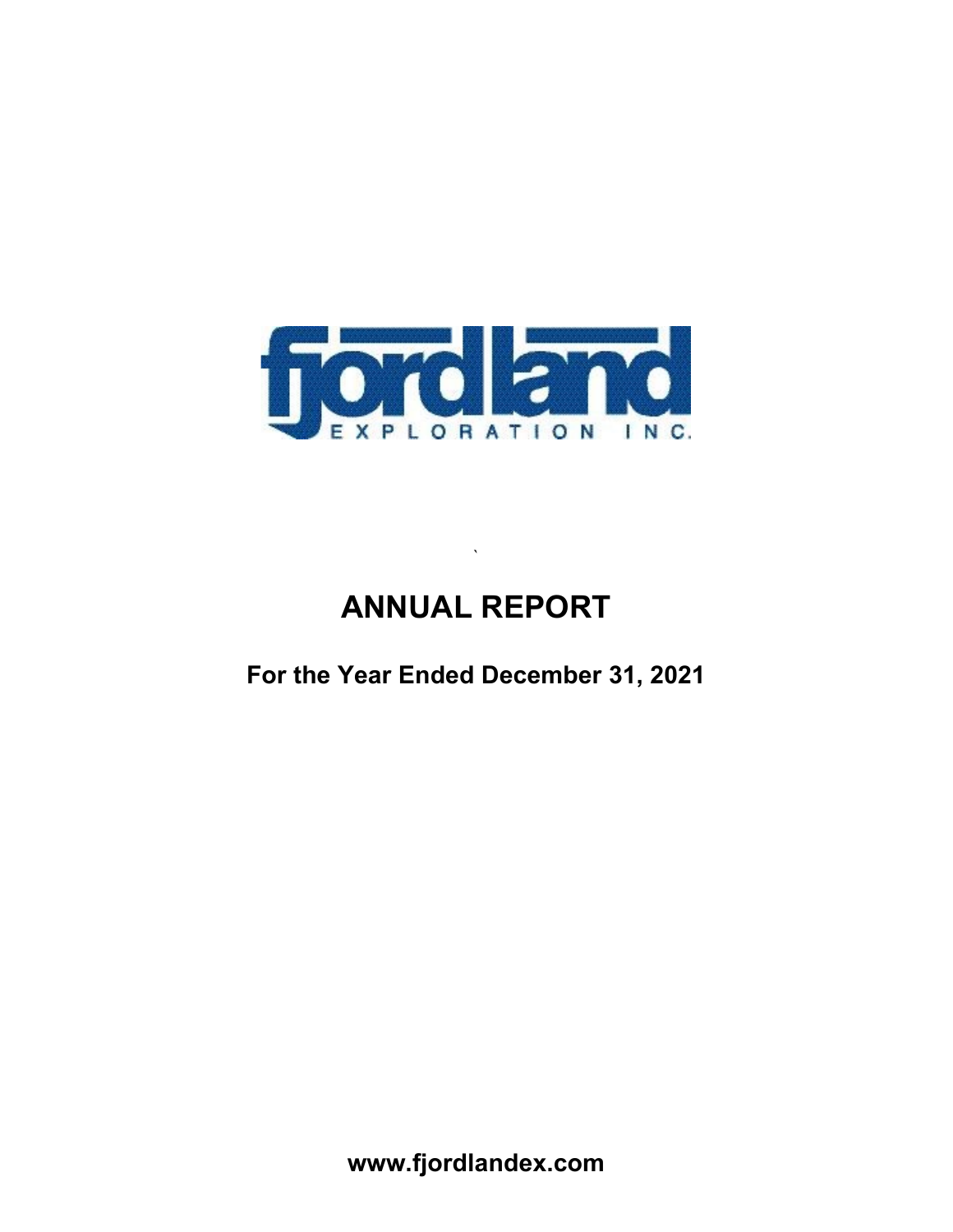

## **FINANCIAL STATEMENTS**

**(Expressed in Canadian Dollars)** 

**For the years ended December 31, 2021 and 2020**

1100, 1111 Melville Street Vancouver, BC V6E 3V6 Tel: (604) 688-3415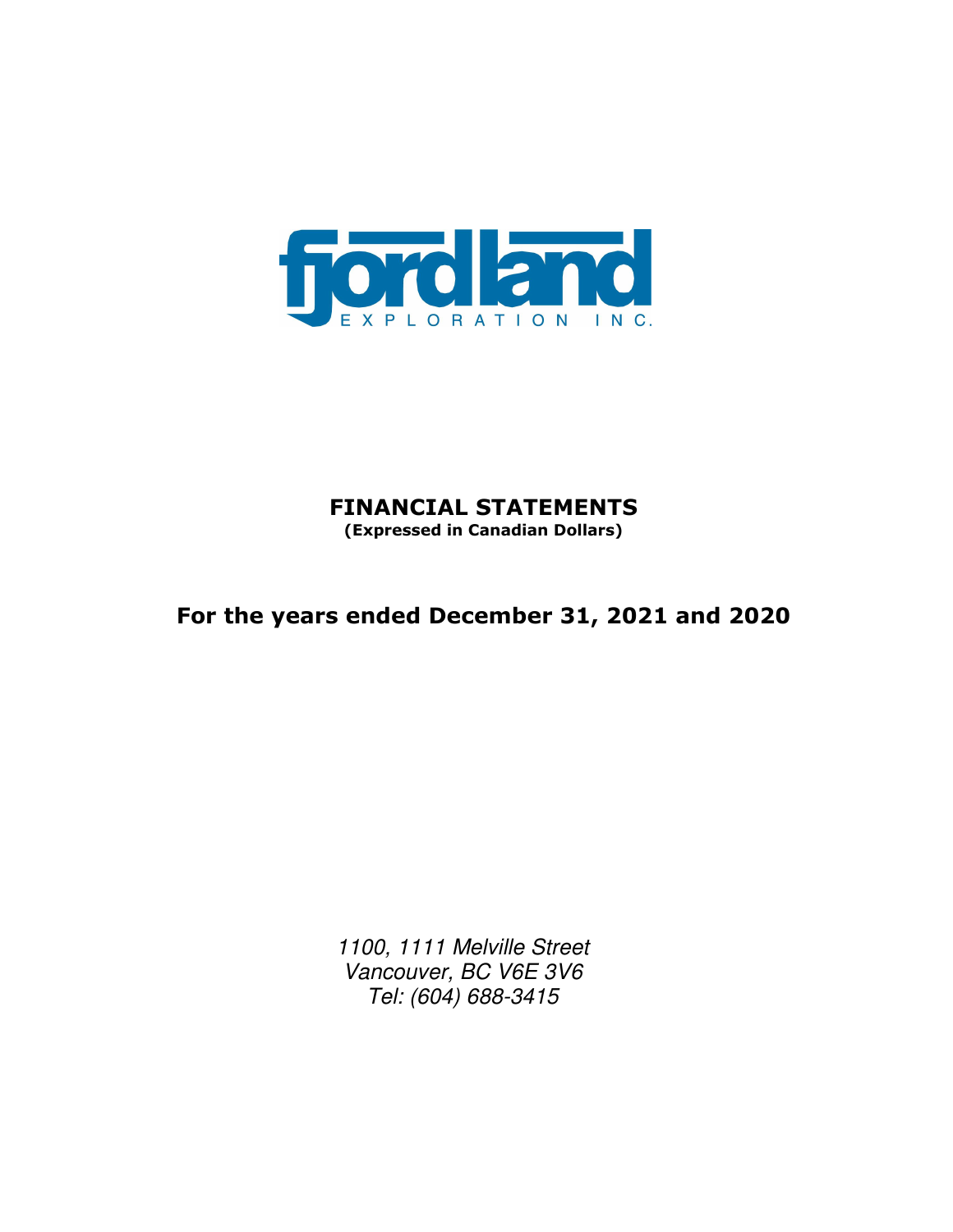

### **December 31, 2021 (Canadian Funds)**

| <b>Index</b>                              | Page     |
|-------------------------------------------|----------|
| <b>Independent Auditors' Report</b>       |          |
| <b>Financial Statements</b>               |          |
| <b>Statements of Financial Position</b>   |          |
| Statements of Loss and Comprehensive Loss | 2        |
| <b>Statements of Cash Flows</b>           | 3        |
| Statements of Shareholders' Equity        | 4        |
| Notes to Financial Statements             | $5 - 24$ |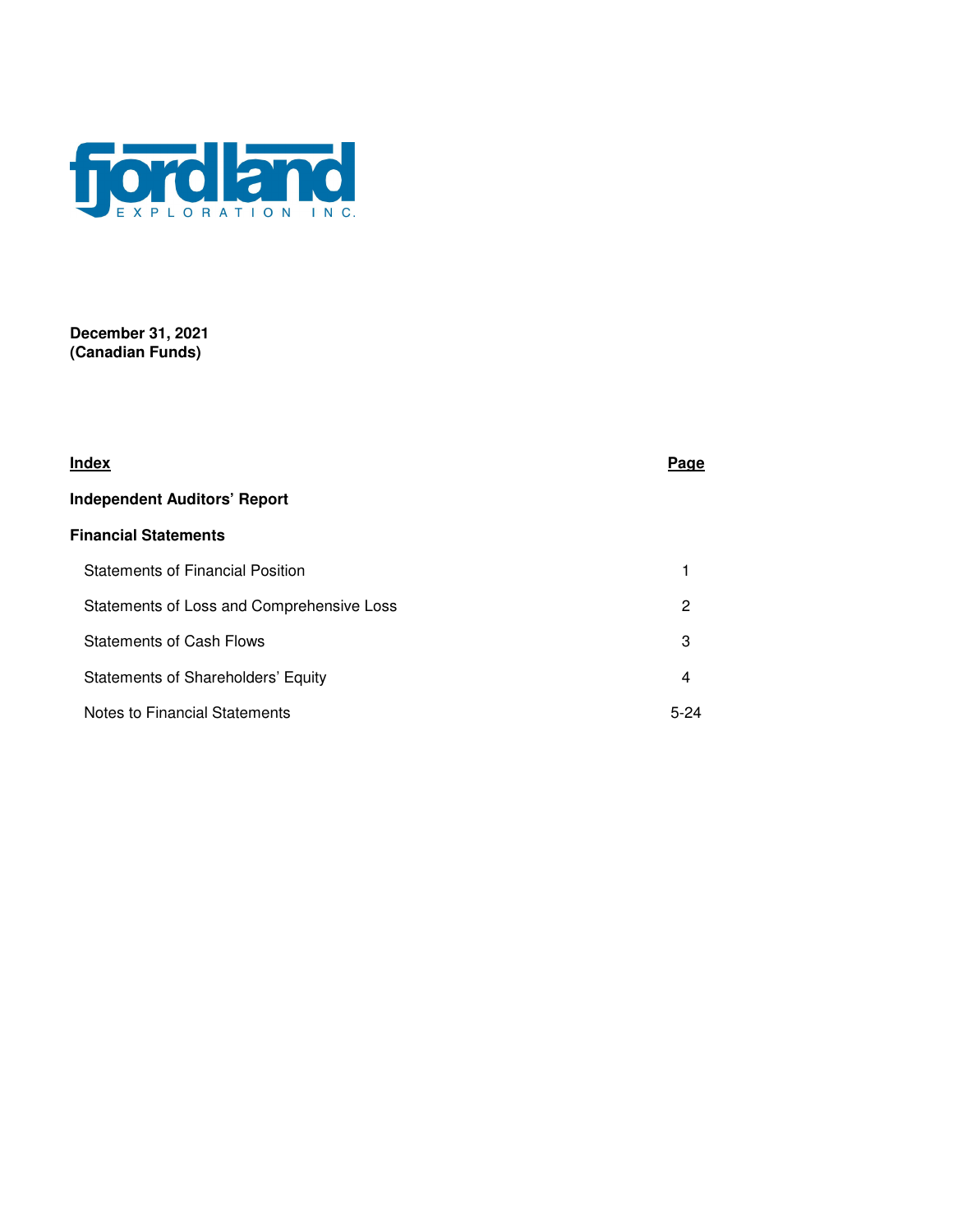# $D_{\text{AVIDSON}} \ \&\ \text{COMPANY LLP} \_\text{\tiny{LIP}}$  Chartered Professional Accountants  $D_{\text{AVIDSON}}$

### **INDEPENDENT AUDITOR'S REPORT**

To the Shareholders of Fjordland Exploration Inc.

### *Opinion*

We have audited the accompanying financial statements of Fjordland Exploration Inc. (the "Company"), which comprise the statements of financial position as at December 31, 2021 and 2020, and the statements of loss and comprehensive loss, changes in shareholders' equity, and cash flows for the years then ended, and notes to the financial statements, including a summary of significant accounting policies.

In our opinion, these financial statements present fairly, in all material respects, the financial position of the Company as at December 31, 2021 and 2020, and its financial performance and its cash flows for the years then ended in accordance with International Financial Reporting Standards("IFRS").

### *Basis for Opinion*

We conducted our audit in accordance with Canadian generally accepted auditing standards. Our responsibilities under those standards are further described in the Auditor's Responsibilities for the Audit of the Financial Statements section of our report. We are independent of the Company in accordance with the ethical requirements that are relevant to our audit of the financial statementsin Canada, and we have fulfilled our other ethical responsibilities in accordance with these requirements. We believe that the audit evidence we have obtained in our audit is sufficient and appropriate to provide a basis for our opinion.

### *Material Uncertainty Related to Going Concern*

We draw attention to Note 1 of the financial statements, which indicates that the Company has a deficit of \$18,237,838 and has incurred a loss of \$853,463 for the year ended December 31, 2021. As stated in Note 1, these events and conditions indicate that a material uncertainty exists that may cast significant doubt on the Company's ability to continue as a going concern. Our opinion is not modified in respect of this matter.

### *Other Information*

Management is responsible for the other information. The other information obtained at the date of this auditor's report includes Management's Discussion and Analysis.

Our opinion on the financial statements does not cover the other information and we do not express any form of assurance conclusion thereon.

In connection with our audit of the financial statements, our responsibility is to read the other information and, in doing so, consider whether the other information is materially inconsistent with the financial statements or our knowledge obtained in the audit, or otherwise appears to be materially misstated.

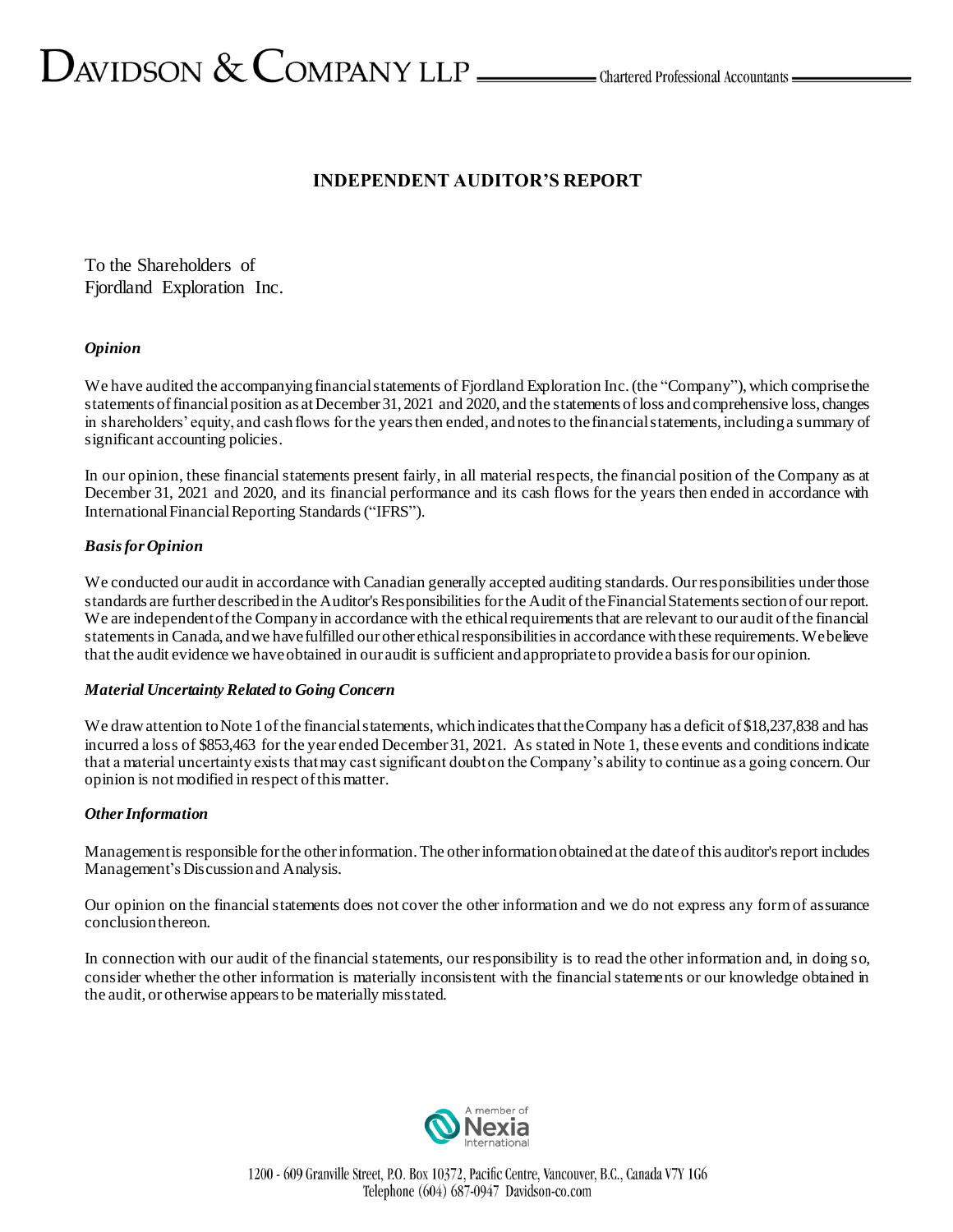We obtained Management's Discussion and Analysis prior to the date of this auditor's report.If, based on the work we have performed, we conclude that there is a material misstatement of this other information, we are required to report that fact. We have nothing to report in this regard.

### *Responsibilities of Management and Those Charged with Governance for the Financial Statements*

Management is responsible forthe preparation and fair presentation of the financial statements in accordance with IFRS, and for such internal control as management determines is necessary to enable the preparation of financial statements that are free from material misstatement, whether due to fraud or error.

In preparing the financial statements, management is responsible for assessing the Company's ability to continue as a going concern, disclosing, as applicable, matters related to going concern and using the going concern basis of accounting unless management either intends to liquidate the Company or to cease operations, or has no realistic alternative but to do so.

Those charged with governance are responsible for overseeing the Company's financial reporting process.

### *Auditor'sResponsibilities for the Audit of the Financial Statements*

Our objectives are to obtain reasonable assurance about whether the financial statements as a whole are free from material misstatement, whether due to fraud or error, and to issue an auditor's report that includes our opinion. Reasonable assurance is a high level of assurance, but is not a guarantee that an audit conducted in accordance with Canadian generally accepted auditing standards will always detect a material misstatement when it exists. Misstatements can arise from fraud or error and are considered material if, individually or in the aggregate, they could reasonably be expected to influence the economic decisions of users taken on the basis of these financial statements.

As part of an audit in accordance with Canadian generally accepted auditing standards, we exercise professional judgment and maintain professional skepticism throughout the audit. We also:

- Identify and assess the risks of material misstatement of the financial statements, whether due to fraud or error, design and perform audit procedures responsive to those risks, and obtain audit evidence that is sufficient and appropriate to provide a basis for our opinion. The risk of not detecting a material misstatement resulting from fraud is higher than for one resulting from error, as fraud may involve collusion, forgery, intentional omissions, misrepresentations, or the override of internal control.
- Obtain an understanding of internal control relevant to the audit in order to design audit procedures that are appropriate in the circumstances, but not for the purpose of expressing an opinion on the effectiveness of the Company's internal control.
- Evaluate the appropriateness of accounting policies used and the reasonableness of accounting estimates and related disclosures made by management.
- Conclude on the appropriateness of management's use of the going concern basis of accounting and, based on the audit evidence obtained, whether a material uncertainty exists related to events or conditions that may cast significant doubt on the Company's ability to continue as a going concern. If we conclude that a material uncertainty exists, we are required to draw attention in our auditor's report to the related disclosures in the financial statements or, if such disclosures are inadequate, to modify our opinion. Our conclusions are based on the audit evidence obtained up to the date of our auditor's report. However, future events or conditions may cause the Company to cease to continue as a going concern.
- Evaluate the overall presentation, structure and content of the financial statements, including the disclosures, and whether the financial statements represent the underlying transactions and events in a manner that achieves fair presentation.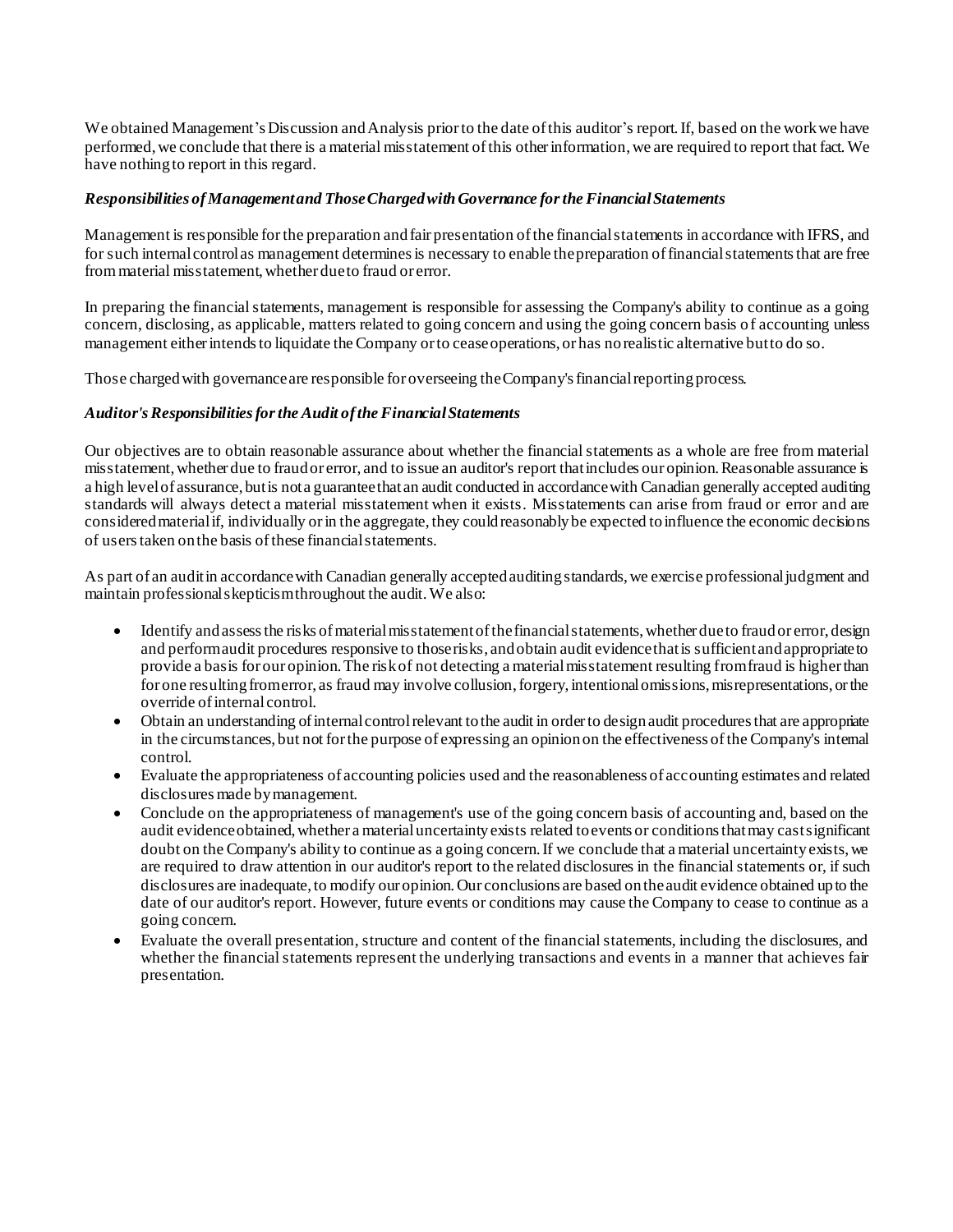We communicate with those charged with governance regarding, among other matters, the planned scope and timing of the audit and significant audit findings, including any significant deficiencies in internal control that we identify during our audit.

We also provide those charged with governance with a statement that we have complied with relevant ethical requirements regarding independence, and to communicate with them all relationships and other matters that may reasonably be thought to bear on our independence, and where applicable, related safeguards.

The engagement partner on the audit resulting in this independent auditor's report is Michael MacLaren.

Javidson & Caysary LLP

March 23, 2022

Vancouver, Canada Chartered Professional Accountants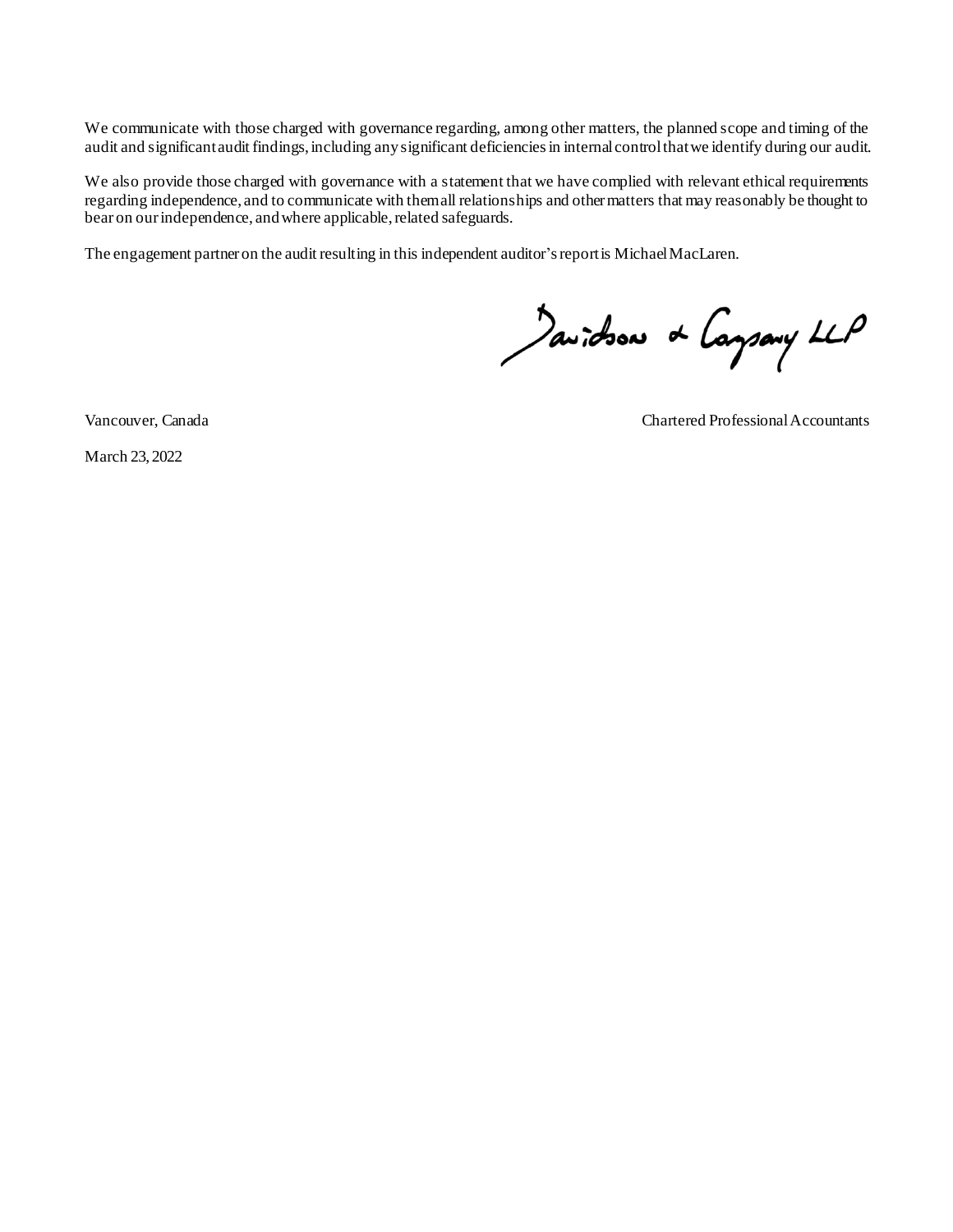### **Statements of Financial Position**

**December 31** 

(Expressed in Canadian Dollars)

|                                                                                                                                                       | <b>Note</b>    | 2021 |                                        |                         | 2020                       |
|-------------------------------------------------------------------------------------------------------------------------------------------------------|----------------|------|----------------------------------------|-------------------------|----------------------------|
| <b>ASSETS</b>                                                                                                                                         |                |      |                                        |                         |                            |
| <b>Current</b>                                                                                                                                        |                |      |                                        |                         |                            |
| Cash                                                                                                                                                  |                | \$   | 1,725,697                              | \$                      | 310,690                    |
| Receivables                                                                                                                                           | 5              |      | 84,775                                 |                         | 4,410                      |
| Prepaid expenses                                                                                                                                      |                |      | 4,417                                  |                         | 155                        |
|                                                                                                                                                       |                |      | 1,814,889                              |                         | 315,255                    |
| <b>Non-current</b>                                                                                                                                    |                |      |                                        |                         |                            |
| Deposits                                                                                                                                              | $6\,$          |      | 17,491                                 |                         | 17,491                     |
| Mineral properties                                                                                                                                    | $\overline{7}$ |      | 2,655,782                              |                         | 1,962,106                  |
| Right of use asset                                                                                                                                    | 8              |      | 25,970                                 |                         | 65,085                     |
|                                                                                                                                                       |                |      | 2,699,243                              |                         | 2,044,682                  |
|                                                                                                                                                       |                | \$   | 4,514,132                              | \$                      | 2,359,937                  |
| <b>LIABILITIES</b><br><b>Current</b><br>Accounts payable and accrued liabilities<br>Due to operating partner<br>Lease liability<br><b>Non-current</b> | 9<br>7(d)<br>8 | \$   | 206,320<br>48,836<br>27,788<br>282,944 | \$                      | 27,874<br>38,371<br>66,245 |
| Lease liability                                                                                                                                       | 8              |      |                                        |                         | 27,788                     |
|                                                                                                                                                       |                |      | 282,944                                |                         | 94,033                     |
| <b>EQUITY</b>                                                                                                                                         |                |      |                                        |                         |                            |
| Share capital                                                                                                                                         | 11             |      | 21,396,013                             |                         | 18,857,708                 |
| Share-based compensation reserve                                                                                                                      |                |      | 1,073,013                              |                         | 792,571                    |
| <b>Deficit</b>                                                                                                                                        |                |      | (18, 237, 838)                         |                         | (17, 384, 375)             |
|                                                                                                                                                       |                |      | 4,231,188                              |                         | 2,265,904                  |
|                                                                                                                                                       |                | \$   | 4,514,132                              | $\overline{\mathbf{e}}$ | 2,359,937                  |

Nature and continuance of operations (Note 1) Commitment (Note 13) Subsequent events (Note 15)

Approved and authorized by the Board on March 23, 2022.

On behalf of the Board: "James Tuer"<br>James Tuer

"Victor Tanaka"<br>Victor A. Tanaka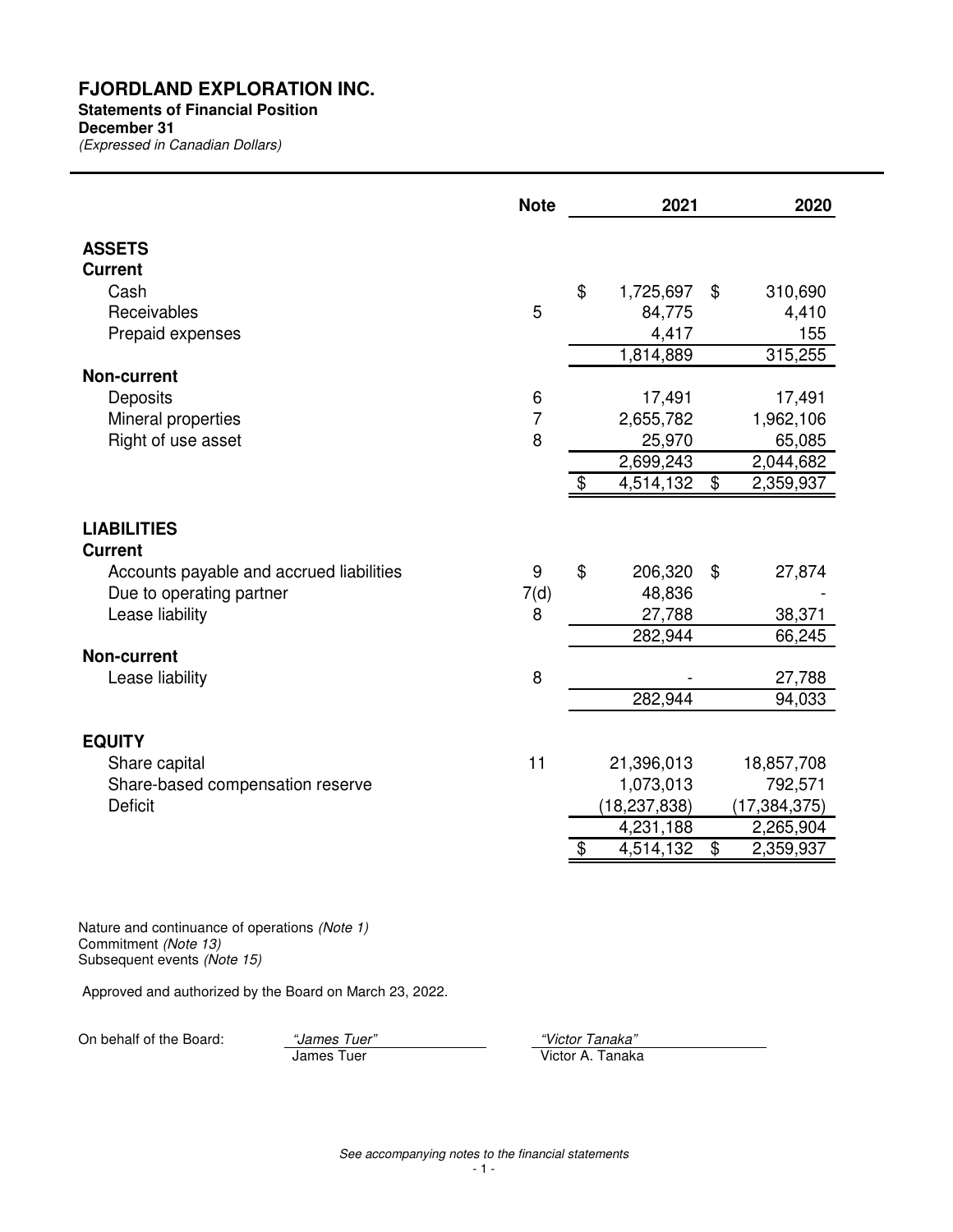#### **Statements of Loss and Comprehensive Loss**

**For the Years Ended December 31** 

(Expressed in Canadian Dollars)

|                                   | <b>Note</b> | 2021             | 2020            |
|-----------------------------------|-------------|------------------|-----------------|
| <b>Expenses</b>                   |             |                  |                 |
| Accounting and audit fees         | 10          | \$<br>84,268     | \$<br>56,244    |
| Administration fees               | 10          | 38,400           | 38,400          |
| Depreciation                      | 8           | 39,115           | 27,160          |
| Filing fees                       |             | 11,448           | 13,439          |
| Financing costs                   | 8           | 4,889            | 3,027           |
| Legal fees                        |             | 11,301           | 6,978           |
| Management fees                   | 10          | 150,000          | 62,500          |
| Marketing                         |             | 62,116           | 28,678          |
| Office and printing               |             | 17,225           | 18,067          |
| Travel                            |             | 4,178            |                 |
| Rent                              |             | 3,605            | 5,955           |
| Share-based compensation          | 10, 11(c)   | 280,442          | 186,398         |
| Transfer agent fees               |             | 8,094            | 3,049           |
| Wages and benefits                |             |                  | 1,218           |
|                                   |             | (715, 081)       | (451, 113)      |
| Other items                       |             |                  |                 |
| Mineral property write-off        | 7(b)        | 138,382          |                 |
|                                   |             | (138, 382)       |                 |
| Net loss and comprehensive loss   |             | \$<br>(853, 463) | \$<br>(451,113) |
| Basic and diluted loss per share  |             | (0.01)           | \$<br>(0.01)    |
| Weighted average number of common |             |                  |                 |
| shares outstanding                |             | 72,023,646       | 48,555,142      |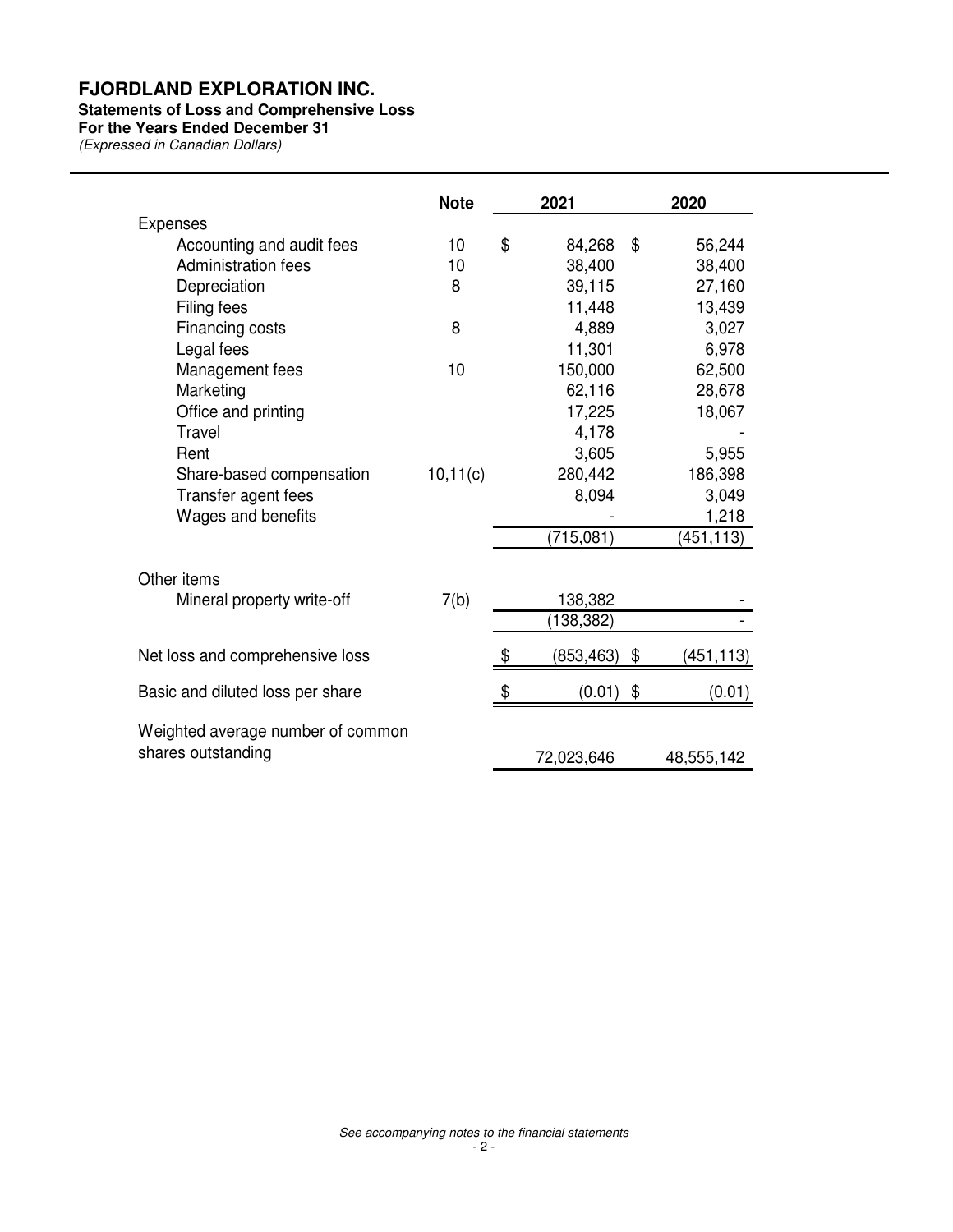**Statements of Cash Flows** 

**For the Years Ended December 31** 

(Expressed in Canadian Dollars)

|                                                                 |    | 2021       | 2020 |            |  |  |
|-----------------------------------------------------------------|----|------------|------|------------|--|--|
| Cash provided by (used for):                                    |    |            |      |            |  |  |
| <b>Operating activities</b>                                     |    |            |      |            |  |  |
| Net loss                                                        | \$ | (853, 463) | \$   | (451, 113) |  |  |
| Items not involving cash:                                       |    |            |      |            |  |  |
| Depreciation                                                    |    | 39,115     |      | 27,160     |  |  |
| Finance costs                                                   |    | 4,889      |      | 3,027      |  |  |
| Share-based compensation                                        |    | 280,442    |      | 186,398    |  |  |
| Mineral property write-off                                      |    | 138,382    |      |            |  |  |
| Changes in non-cash working capital items:                      |    |            |      |            |  |  |
| Receivables                                                     |    | (80, 365)  |      | 33,822     |  |  |
| Prepaid expenses                                                |    | (4,262)    |      |            |  |  |
| Accounts payable and accrued liabilities                        |    | 33,474     |      | 743        |  |  |
| Cash used in operating activities                               |    | (441, 788) |      | (199, 963) |  |  |
| <b>Investing activities</b>                                     |    |            |      |            |  |  |
| Recoveries mineral properties                                   |    | 440,000    |      | 25,000     |  |  |
| Acquisition and exploration costs related to mineral properties |    | (980, 250) |      | (167, 951) |  |  |
| Deposits                                                        |    |            |      | (2,300)    |  |  |
| Cash used in investing activities                               |    | (540, 250) |      | (145, 251) |  |  |
| <b>Financing activities</b>                                     |    |            |      |            |  |  |
| Proceeds from issuance of common shares                         |    | 2,500,000  |      |            |  |  |
| Share issue costs                                               |    | (59, 695)  |      |            |  |  |
| Lease payments                                                  |    | (43, 260)  |      | (30,060)   |  |  |
| Cash provided by financing activities                           |    | 2,397,045  |      | (30,060)   |  |  |
| Net increase (decrease) in cash                                 |    | 1,415,007  |      | (375, 274) |  |  |
| Cash - beginning of the year                                    |    | 310,690    |      | 685,964    |  |  |
| Cash - end of the year                                          | \$ | 1,725,697  | \$   | 310,690    |  |  |
|                                                                 |    |            |      |            |  |  |
| Income taxes paid                                               | \$ |            | \$   |            |  |  |
| Interest paid                                                   | \$ |            | \$   |            |  |  |
|                                                                 |    |            |      |            |  |  |

Supplemental Disclosure with Respect to Cash Flows (Note 14)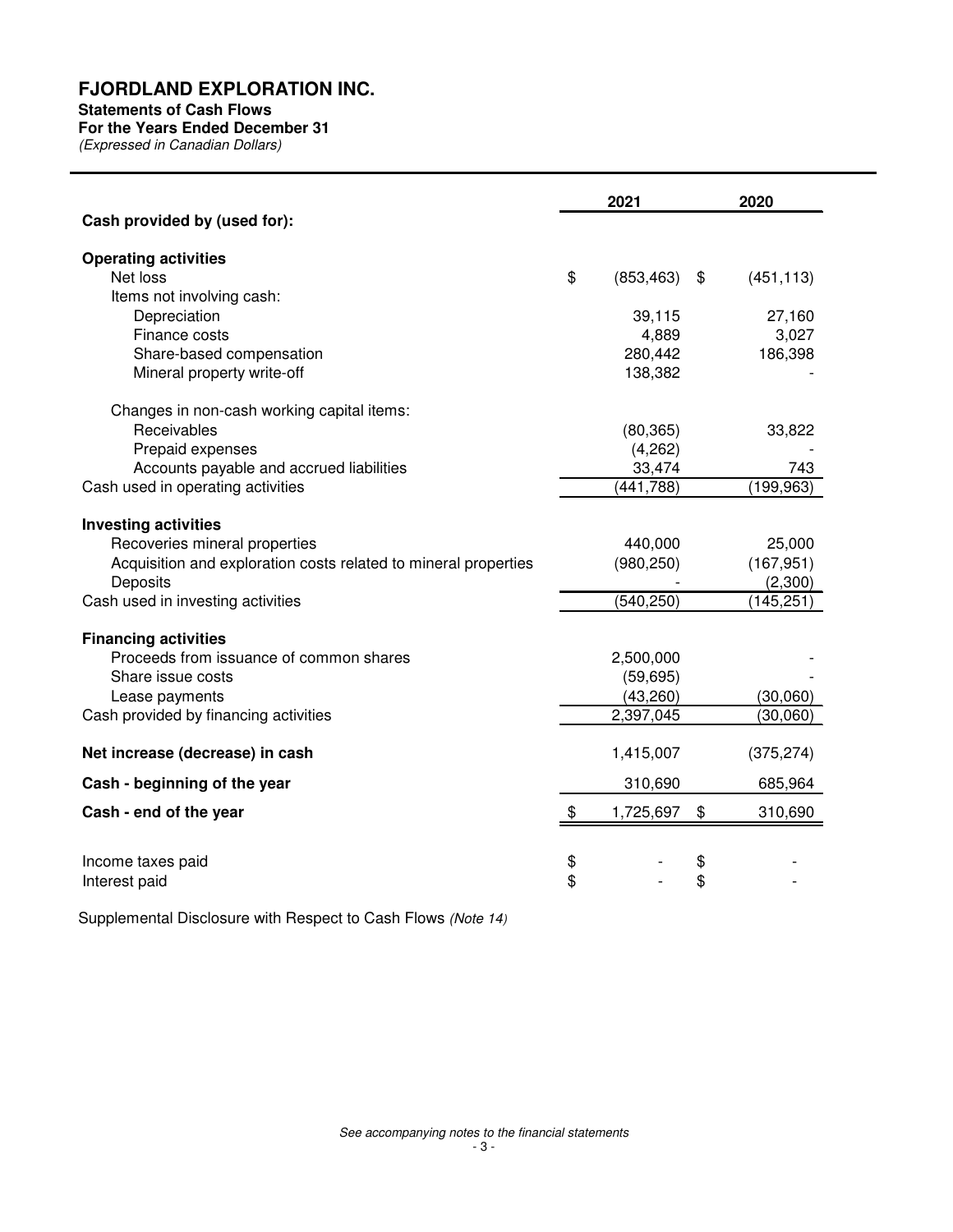## **FJORDLAND EXPLORATION INC. Statements of Changes in Shareholders' Equity For the Years Ended December 31** (Expressed in Canadian Dollars)

|                                                                   |             | Number of   |                      | Share-based<br>compensation |                   |                     |
|-------------------------------------------------------------------|-------------|-------------|----------------------|-----------------------------|-------------------|---------------------|
|                                                                   | <b>Note</b> | shares      | <b>Share capital</b> | reserve                     | <b>Deficit</b>    | <b>Total equity</b> |
| Balance as at December 31, 2019<br>Issued for other consideration |             | 47,763,339  | \$<br>18,673,208     | 757,228<br>\$               | \$ (17,084,317)   | 2,346,119<br>\$     |
| Mineral properties                                                | 11(b)       | 2,350,000   | 184,500              |                             |                   | 184,500             |
| Transfer to deficit on expiry of options                          |             |             |                      | (151,055)                   | 151,055           |                     |
| Share-based payments                                              |             |             |                      | 186,398                     |                   | 186,398             |
| Net loss and comprehensive loss                                   |             |             |                      |                             | (451, 113)        | (451,113)           |
| Balance as at December 31, 2020<br>Issued for other consideration |             | 50,113,339  | 18,857,708           | 792,571                     | (17, 384, 375)    | 2,265,904           |
| Private placements                                                | 11(b)       | 25,000,000  | 2,500,000            |                             |                   | 2,500,000           |
| Finder's units                                                    | 11(b)       | 171,000     | 17,100               |                             |                   | 17,100              |
| Share issurance costs                                             |             |             | (76, 795)            |                             |                   | (76, 795)           |
| Option agreement cancellation                                     | 7(b)        | (1,000,000) |                      |                             |                   |                     |
| Mineral properties                                                | 11(b)       | 1,000,000   | 98,000               |                             |                   | 98,000              |
| Share-based payments                                              |             |             |                      | 280,442                     |                   | 280,442             |
| Net loss and comprehensive loss                                   |             |             |                      |                             | (853, 463)        | (853,463)           |
| Balance as at December 31, 2021                                   |             | 75,284,339  | 21,396,013<br>S      | 1,073,013<br>S              | \$ (18, 237, 838) | 4,231,188<br>- \$   |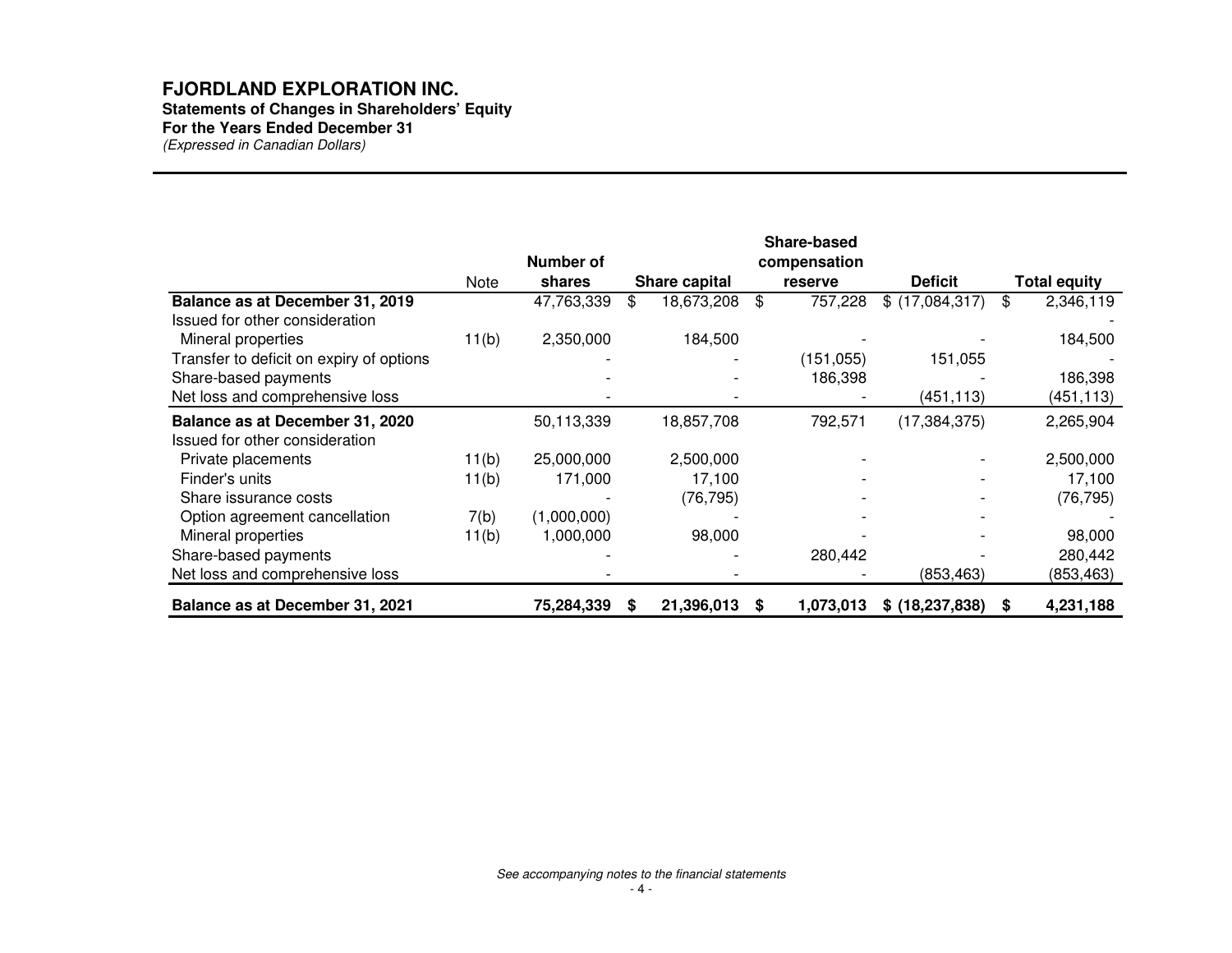### **1. NATURE AND CONTINUANCE OF OPERATIONS**

Fjordland Exploration Inc. (the "Company" or "Fjordland") was incorporated on September 19, 1996 pursuant to the Company Act (British Columbia) and the common shares were listed for trading on the TSX Venture Exchange ("Exchange"). The Company is in the process of actively exploring its mineral properties and has not yet determined whether these properties contain ore reserves that are economically recoverable. The Company is considered to be in the exploration stage and does not have operating cash flow.

The Company's head office, principal address and registered and records office is 1100, 1111 Melville Street, Vancouver, British Columbia, Canada, V6E 3V6.

These financial statements of the Company have been prepared in accordance with International Financial Reporting Standards ("IFRS") on a going concern basis, which contemplates that the Company will be able to realize its assets and discharge its liabilities in the normal course of business. Accordingly, these financial statements do not include any adjustments to the amounts and classification of assets and liabilities that might be necessary should the Company be unable to continue as a going concern.

The Company's continuing operations as intended are dependent upon its ability to identify, evaluate and negotiate the acquisition of, participation in or interest in new properties, assets or business opportunities, and raise additional funds by way of equity financings. Any acquisition may be subject to shareholder and regulatory approval and obtaining the necessary financing. Should the Company be unable to complete such a transaction, its ability to raise sufficient financing to maintain operations may be impaired. The Company has a deficit of \$18,237,838 and has incurred a loss of \$853,463 for the year ended December 31, 2021. Although the Company has been successful at raising funds in the past through the issuance of share capital, it is uncertain whether it will be able to continue this financing in the future. These material uncertainties may cast significant doubt on the Company's ability to continue as a going concern.

Since December 31, 2019, the outbreak of the novel strain of coronavirus, specifically identified as "COVID-19", has resulted in governments worldwide enacting emergency measures to combat the spread of the virus. These measures, which include the implementation of travel bans, self-imposed quarantine periods and physical distancing, have caused material disruption to business globally resulting in an economic slowdown. Global equity markets have experienced significant volatility and weakness. The duration and impact of the COVID-19 outbreak is unknown at this time, as is the efficacy of the government and central bank interventions. It is not possible to reliably estimate the length and severity of these developments and the impact on the financial results and condition of the Company in the future.

### **2. STATEMENT OF COMPLIANCE**

These financial statements, including comparatives, have been prepared in accordance with IFRS as issued by the International Accounting Standards Board ("IASB") and interpretations issued by the International Financial Reporting Interpretations Committee ("IFRIC"). The financial statements have been prepared on a historical basis, using the accrual basis of accounting except for cash flow information. The accounting policies set out in Note 3 have been applied consistently to all years presented in these financial statements unless otherwise indicated.

These financial statements were authorized for issue by the Board of Directors on March 23, 2022.

### **3. SIGNIFICANT ACCOUNTING POLICIES**

#### **(a) Basis of Presentation**

The financial statements have been prepared on a historical cost basis except for certain financial assets measured at fair value. All dollar amounts presented are in Canadian dollars unless otherwise specified.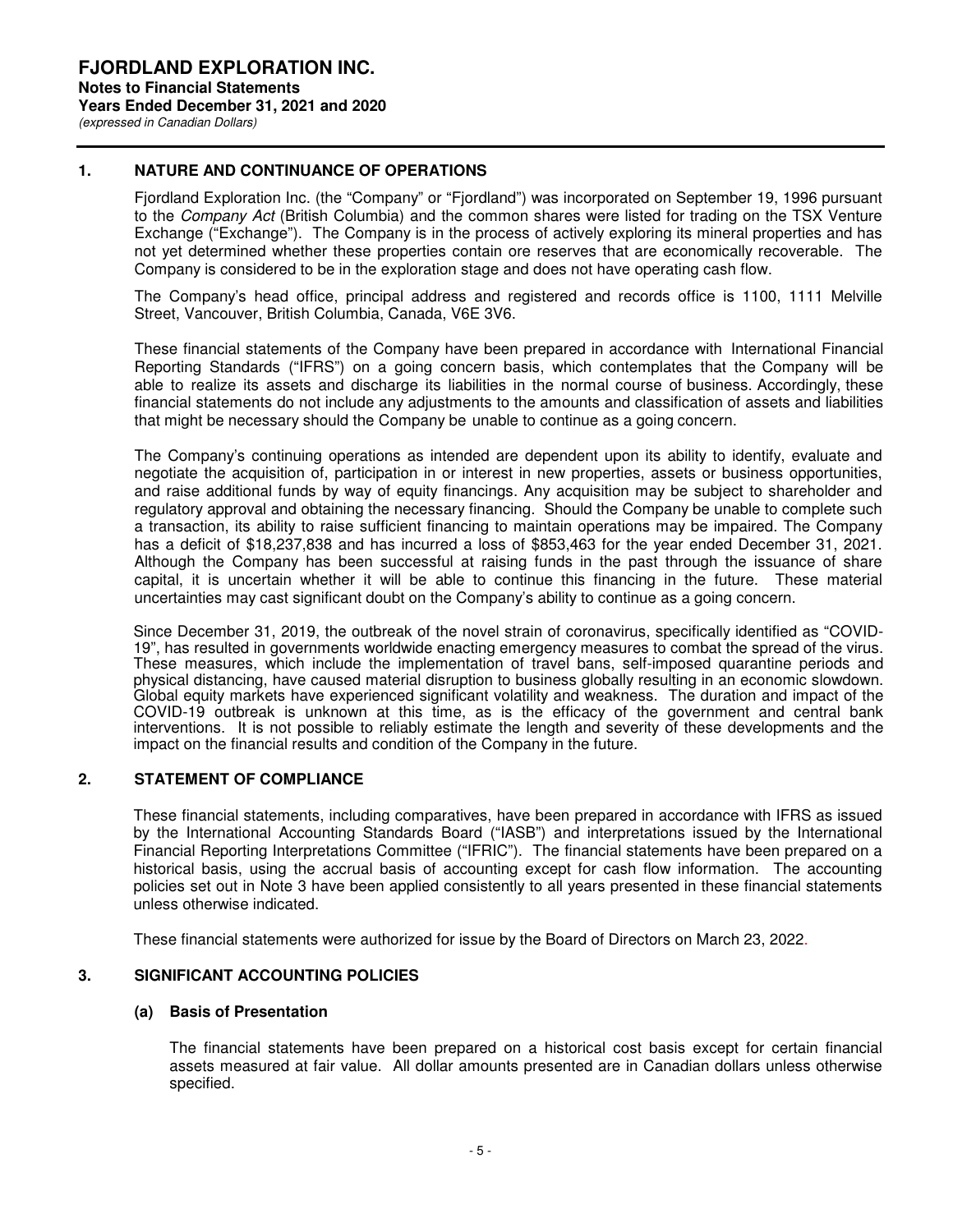#### **(b) Use of Estimates and Judgment**

The preparation of financial statements in conformity with IFRS requires management to make certain estimates, judgments and assumptions that affect the reported amounts of assets and liabilities at the date of the financial statements and the reported revenues and expenses during the year.

Although management uses historical experience and its best knowledge of the amount, events or actions to form the basis for judgments and estimates, actual results may differ from these estimates.

The most significant accounts that require estimates as the basis for determining the stated amounts include the recoverability of mineral properties and valuation of share-based payments.

Information about assumptions and estimation uncertainties that have a significant risk of resulting in material adjustments are as follows:

i) Economic recoverability and probability of future benefits of exploration and evaluation costs

Management has determined that exploration, evaluation and related costs incurred which were capitalized may have future economic benefits and may be economically recoverable. Management uses several criteria in its assessments of economic recoverability and probability of future economic benefits including, geologic and other technical information, history of conversion of mineral deposits with similar characteristics to its own properties to proven and probable mineral reserves, the quality and capacity of existing infrastructure facilities, evaluation of permitting and environmental issues and local support for the project.

ii) Valuation of share-based payments

The Company uses the Black-Scholes Option Pricing Model for valuation of share-based payments. Option pricing models require the input of subjective assumptions including expected price volatility, interest rates, and forfeiture rate. Changes in the input assumptions can materially affect the fair value estimate and the Company's earnings and equity reserves.

While management believes that these estimates are reasonable, actual results could differ from those estimates and could impact future results of operation and cash flows.

Critical judgments exercised in applying accounting policies that have the most significant effect on the amounts recognized in the financial statements are as follows:

i) Going concern

The Company has exercised judgement in determining that its available funds are insufficient to continue operations for the ensuing year.

#### **(c) Cash**

Cash consists of cash on hand and demand deposits that are subject to an insignificant risk of change in value.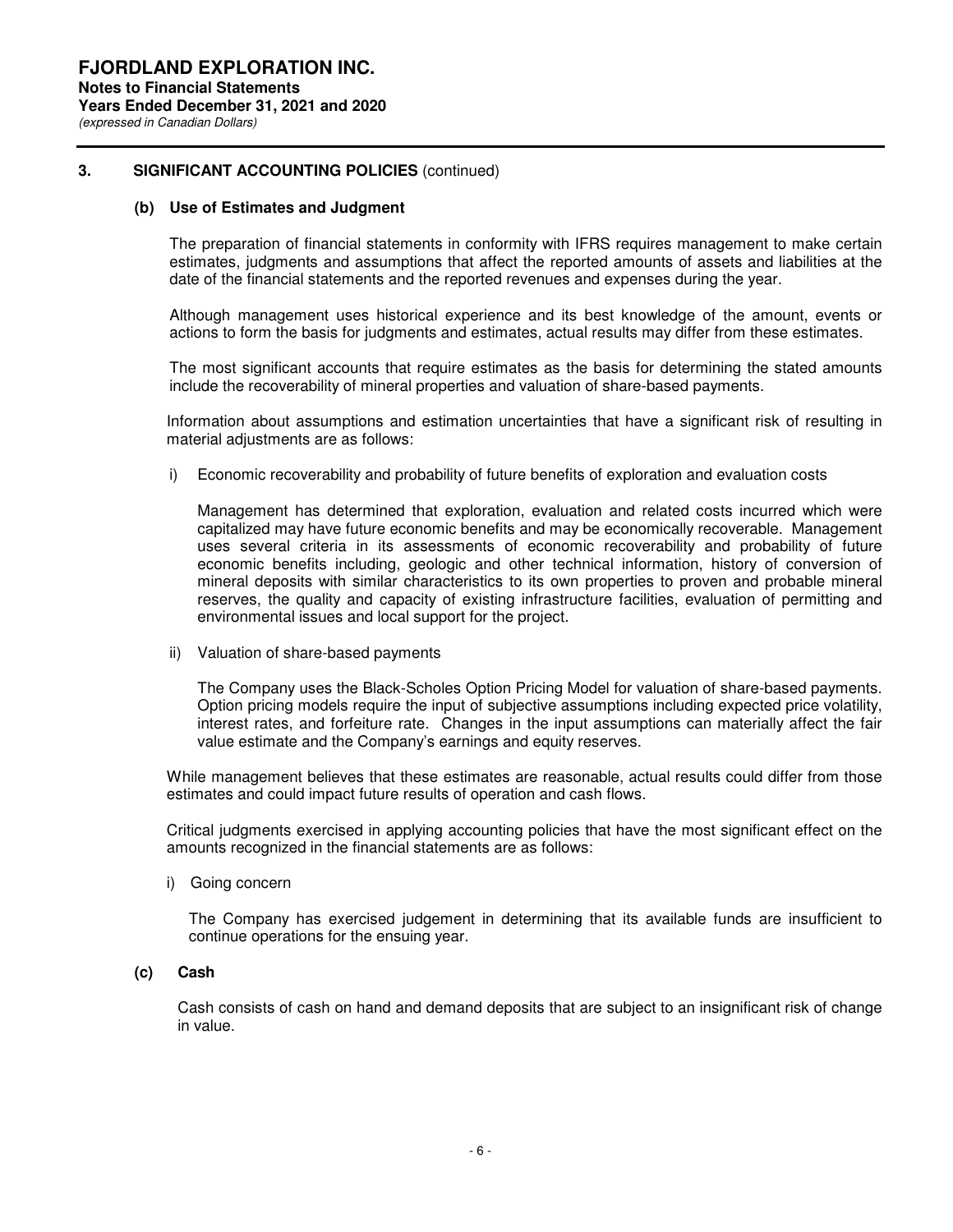### **(d) Mineral Properties**

Once the legal right to explore a property has been obtained, costs directly related to exploration and evaluation expenditures are recognized and capitalized, in addition to the acquisition costs, net of recoveries, on a property-by-property basis. These direct expenditures include such costs as materials used, surveying costs, drilling costs and payments made to contractors during the exploration phase. Costs not directly attributable to exploration and evaluation activities, including general administrative overhead costs, are expensed in the period in which they occur.

From time to time the Company may acquire or dispose of a mineral property pursuant to the terms of an option agreement. As the options are exercisable entirely at the discretion of the optionee, the amounts payable or receivable are not accrued. Option payments and government assistance are recorded as property costs or recoveries when the payments are made or received.

If economically recoverable ore reserves are developed, capitalized costs of the related property will be tested for impairment, then reclassified as mining assets and will be amortized using the unit-ofproduction method. When a property is deemed to no longer have commercially viable prospects to the Company, exploration and evaluation expenditures in respect of the project are deemed to be impaired. As a result those exploration and evaluation costs, in excess of estimated recoveries, are written off to profit or loss.

The Company assesses exploration and evaluation assets for impairment at each statement of financial position date or whenever facts and circumstances suggest that the carrying amount of an asset may exceed its recoverable amount. The recoverable amount is the higher of the asset's fair value less costs to sell and value in use. A cash-generating unit is the smallest identifiable group of assets that generates cash inflows that are largely independent of the cash inflows from other assets or groups of assets.

Although the Company has taken steps to verify title to the properties in which it has an interest in accordance with industry standards for properties in the exploration stage, these procedures do not guarantee that title to the properties will not be challenged or impugned. Property title may be affected by undetected defects, may be subject to unregistered prior agreements, transfers or land claims, or may be non-compliant with regulatory requirements.

### **(e) Environmental**

The Company is subject to the laws and regulations relating to environmental matters in all jurisdictions in which it operates, including provisions relating to property reclamation, discharge of hazardous material and other matters. The Company may also be held liable should environmental problems be discovered that were caused by former owners and operators of its properties and properties in which it has previously had an interest.

The Company conducts its mineral exploration activities in compliance with applicable environmental protection legislation. The Company is not aware of any existing environmental problems related to any of its current or former properties that may result in material liability to the Company.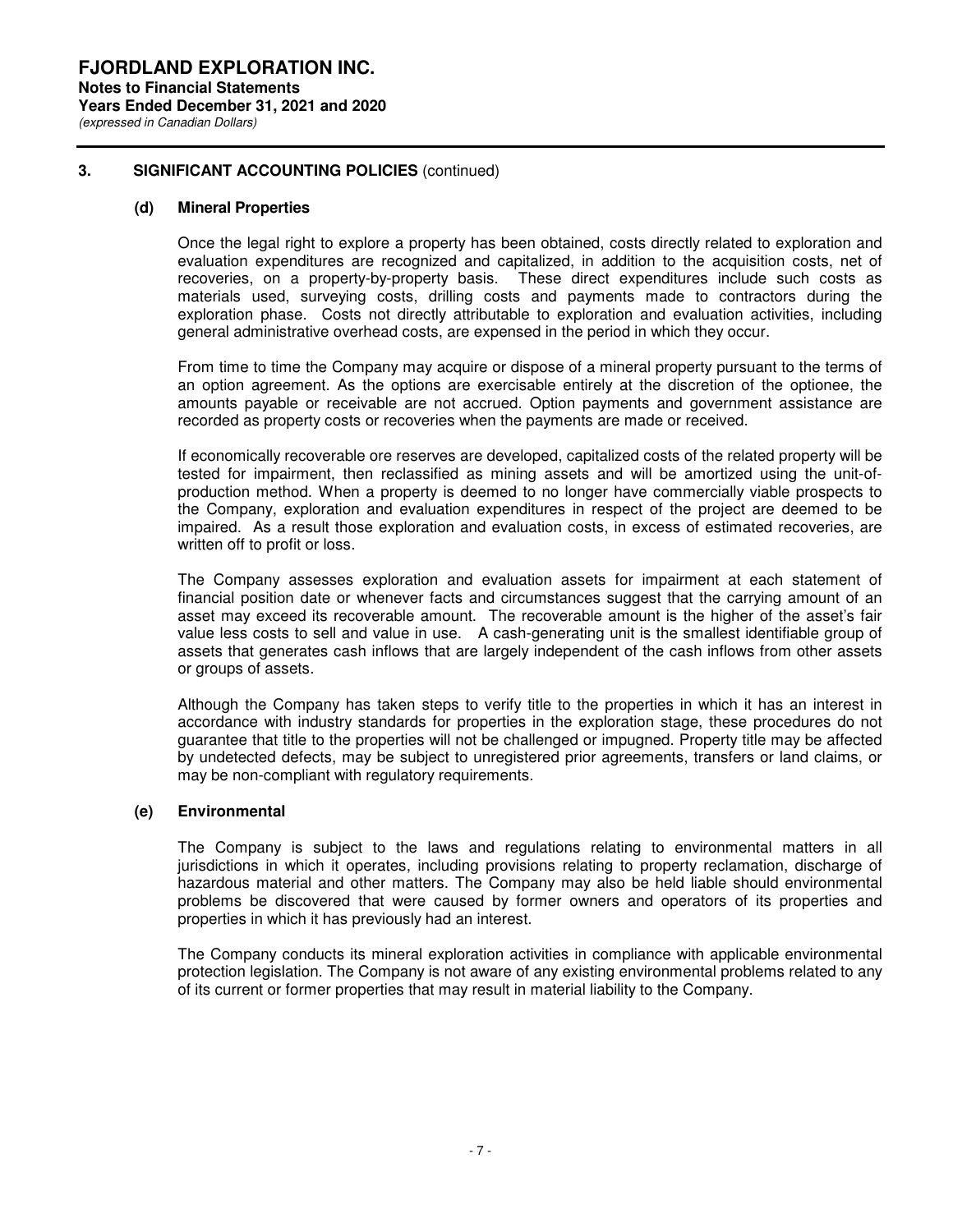#### **(e) Environmental** (continued)

Environmental legislation is becoming increasingly stringent and costs and expenses of regulatory compliance are increasing. The impact of new and future environmental legislation on the Company's operations may cause additional expenses and restrictions.

If the restrictions adversely affect the scope of exploration and development on the resource properties, the potential for production on the properties may be diminished or negated.

#### **(f) Restoration Provisions**

Provisions are recorded when a present legal or constructive obligation exists as a result of past events where it is probable that an outflow of resources embodying economic benefits will be required to settle the obligation, and a reliable estimate of the amount of the obligation can be made.

The amount recognized as a provision is the best estimate of the consideration required to settle the present obligation at the statement of financial position date, taking into account the risks and uncertainties surrounding the obligation. Where a provision is measured using the cash flows estimated to settle the present obligation, its carrying amount is the present value of those cash flows. When some or all of the economic benefits required to settle a provision are expected to be recovered from a third party, the receivable is recognized as an asset if it is virtually certain that reimbursement will be received and the amount receivable can be measured reliably.

#### **(g) Financial Instruments**

The Company classifies its financial instruments measured at fair value at one of three levels according to the relative reliability of the inputs used to estimate the fair value:

- Level 1 quoted prices (unadjusted) in active markets for identical assets or liabilities;
- Level 2 inputs other than quoted prices included in Level 1 that are observable for the asset or liability, either directly (i.e., as prices) or indirectly (i.e., derived from prices); and
- Level 3 inputs for the asset or liability that are not based on observable market data (unobservable inputs).

On initial recognition, a financial asset is classified as and measured at: amortized cost, fair value through profit or loss ("FVTPL"), or fair value through other comprehensive income ("FVOCI"). Financial assets are classified according to their contractual cash flow characteristics and the business models under which they are held.

On initial recognition of an equity investment that is not held for trading, an irrevocable election is available to measure the investment at FVOCI whereby changes in the investment's fair value (realized and unrealized) will be recognized permanently in OCI with no reclassification to profit or loss. The election is available on an investment-by-investment basis.

Financial liabilities are designated as either fair value through profit or loss, or amortized cost. All financial liabilities are classified and subsequently measured at amortized cost except for financial liabilities at FVTPL. The classification determines the method by which the financial liabilities are carried on the statement of financial position subsequent to inception and how changes in value are recorded.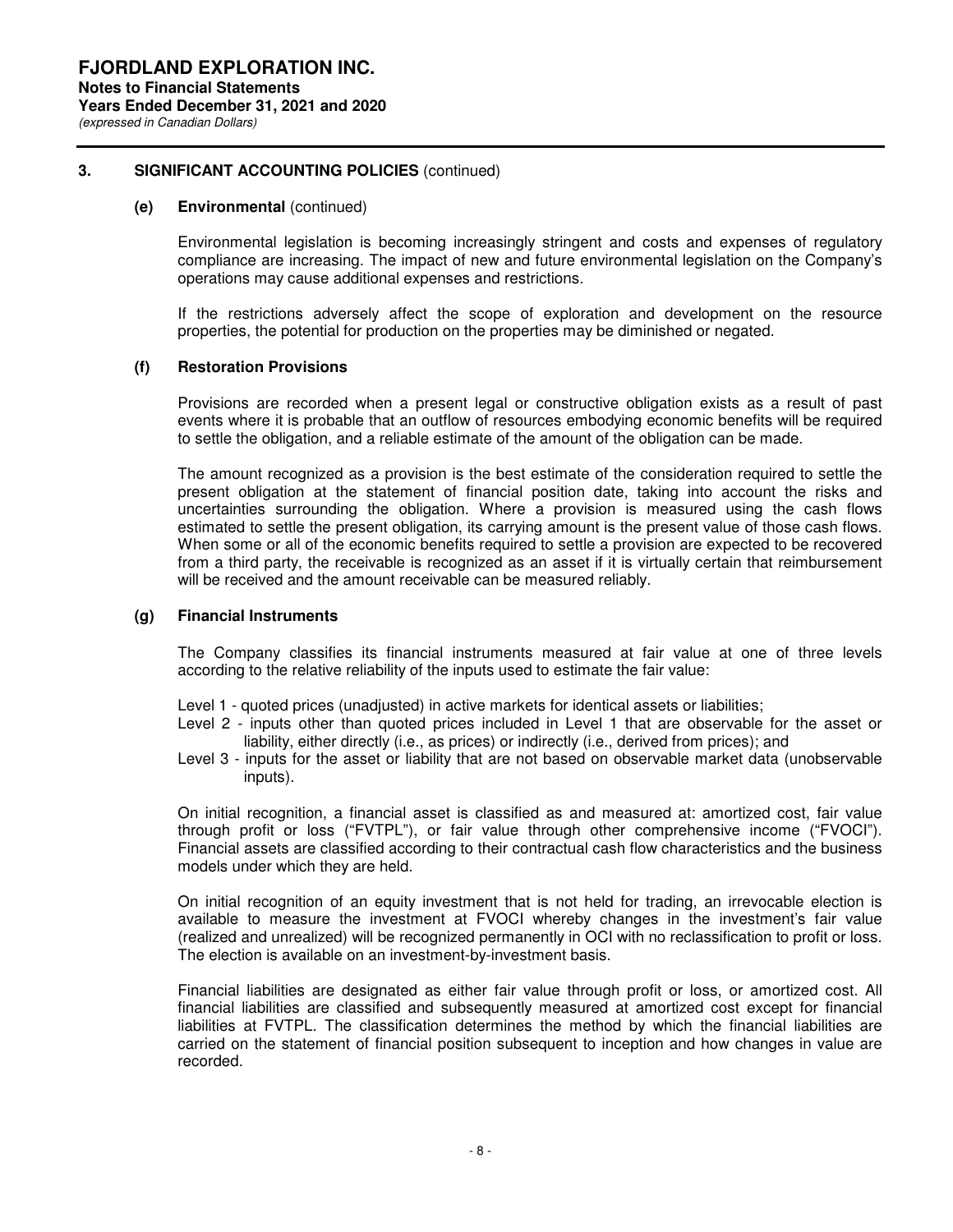### **(g) Financial Instruments** (continued)

The Company recognizes a loss allowance for expected credit losses on financial assets that are measured at amortized cost. At each reporting date, the loss allowance for the financial asset is measured at an amount equal to the lifetime expected credit losses if the credit risk on the financial asset has increased significantly since initial recognition. If at the reporting date, the financial asset has not increased significantly since initial recognition, the loss allowance is measured for the financial asset at an amount equal to twelve month expected credit losses. For trade receivables the Company applies the simplified approach to providing for expected credit losses, which allows the use of a lifetime expected loss provision. Impairment losses on financial assets carried at amortized cost are reversed in subsequent periods if the amount of the loss decreases and the decrease can be objectively related to an event occurring after the impairment was recognized.

The effective interest method is a method of calculating the amortized cost of an instrument and of allocating interest income over the relevant period. The effective interest rate is the rate that exactly discounts estimated future cash receipts (including all transaction costs and other premiums or discounts) through the expected life of the debt instrument to the net carrying amount on initial recognition.

The Company has classified and measured its financial instruments as follows:

- Cash is classified as FVTPL
- Receivables are classified as amortized cost
- Deposits are classified as amortized cost
- Accounts payable and accrued liabilities is classified as amortized cost
- Lease liability is classified as amortized cost
- Due to operating partner is classified as amortized cost

#### **(h) Leases**

At inception, the Company assesses whether a contract contains an embedded lease. A contract contains a lease when the contract conveys a right to control the use of an identified asset for a period of time in exchange for consideration.

The Company, as lessee, is required to recognize a right-of-use asset ("ROU asset"), representing its right to use the underlying asset, and a lease liability, representing its obligation to make lease payments.

The Company may elect to not apply IFRS 16 to leases with a term of less than 12 months or to low value assets, which is made on an asset to asset basis.

The Company recognizes a ROU asset and a lease liability at the commencement of the lease. The ROU asset is initially measured based on the present value of lease payments, plus initial direct costs, less any incentives received. It is subsequently measured at cost less accumulated amortization, impairment losses and adjusted for certain remeasurements of the lease liability. The ROU asset is amortized from the commencement date over the shorter of the lease term or the useful life of the underlying asset. The ROU asset is subject to testing for impairment if there is an indicator of impairment.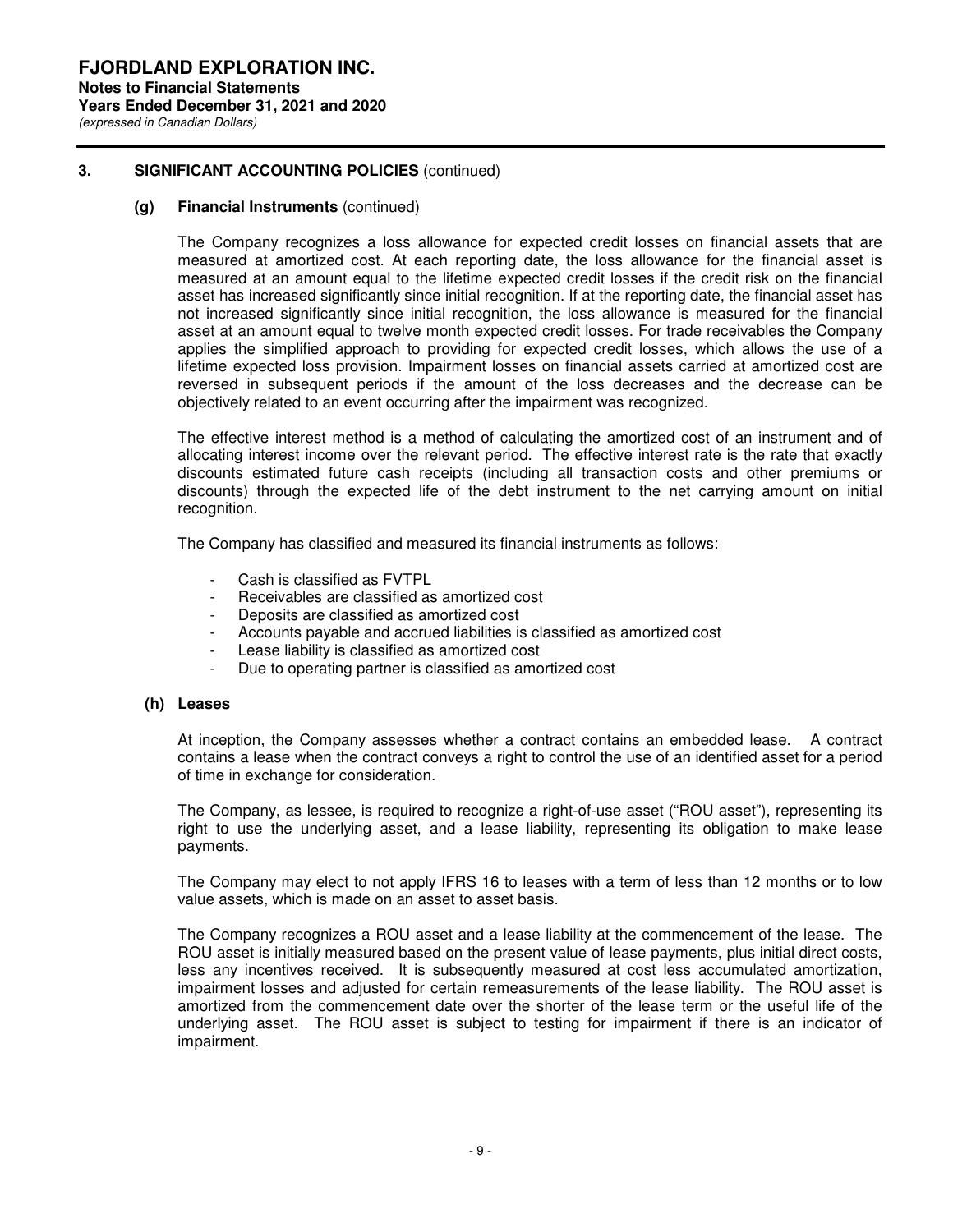### **(h) Leases** (continued)

The lease liability is initially measured at the present value of the lease payments that are not paid at the commencement date, discounted by the interest rate implicit in the lease, or if that rate cannot be readily determined, the incremental borrowing rate. The incremental borrowing rate is the rate which the operation would have to pay to borrow over a similar term and with similar security, the funds necessary to obtain an asset of similar value to ROU asset in a similar economic environment.

Lease payments included in the measurement of the lease liability are comprised of:

- fixed payments, including in-substance fixed payments;
- variable lease payments that depend on an index or rate, initially measured using the index or rate as of the commencement date;
- amounts expected to be payable under any residual value guarantee;
- exercise price under a purchase option that the Company is reasonably certain to exercise:
- lease payments in an optional renewal period if the Company is reasonably certain to exercise an extension option: and
- penalties for early termination of a lease unless the Company is reasonably certain not to terminate early.

The lease liability is subsequently increased by the interest cost on the lease liability and decreased by lease payments made. It is remeasured when there is a change in future lease payments arising from a change in an index or a rate, a change in the estimate of the amount expected to be payable under a residual value guarantee, or as appropriate, changes in the assessment of whether a purchase or extension option is reasonably certain to be exercised or a termination option is reasonably certain not to be exercised.

Variable lease payments that do not depend on an index or rate not included in the initial measurement of the ROU asset and lease liability are recognized as an expense in profit or loss in the period in which they are incurred.

The ROU assets are presented within "Right-of-use Asset" and the lease liabilities are presented in "Current Portion of Lease Liability" and "Non-Current Portion of Lease Liability" on the statement of financial position.

#### **(i) Income Taxes**

Income tax expense comprises current and deferred tax. Income tax is recognized in profit or loss except to the extent that it relates to items recognized directly in equity. Current tax expense is the expected tax payable on taxable income for the year, using tax rates enacted or substantively enacted at period end, adjusted for amendments to tax payable with regards to previous years.

Deferred tax is recorded by providing for temporary differences, between the carrying amounts of assets and liabilities for financial reporting purposes and the amounts used for taxation purposes. Temporary differences are not provided for relating to goodwill not deductible for tax purposes, the initial recognition of assets or liabilities that affect neither accounting or taxable loss, and differences relating to investments in subsidiaries to the extent that they will probably not reverse in the foreseeable future. The amount of deferred tax provided is based on the expected manner of realization or settlement of the carrying amount of assets and liabilities, using tax rates enacted or substantively enacted at the statement of financial position date.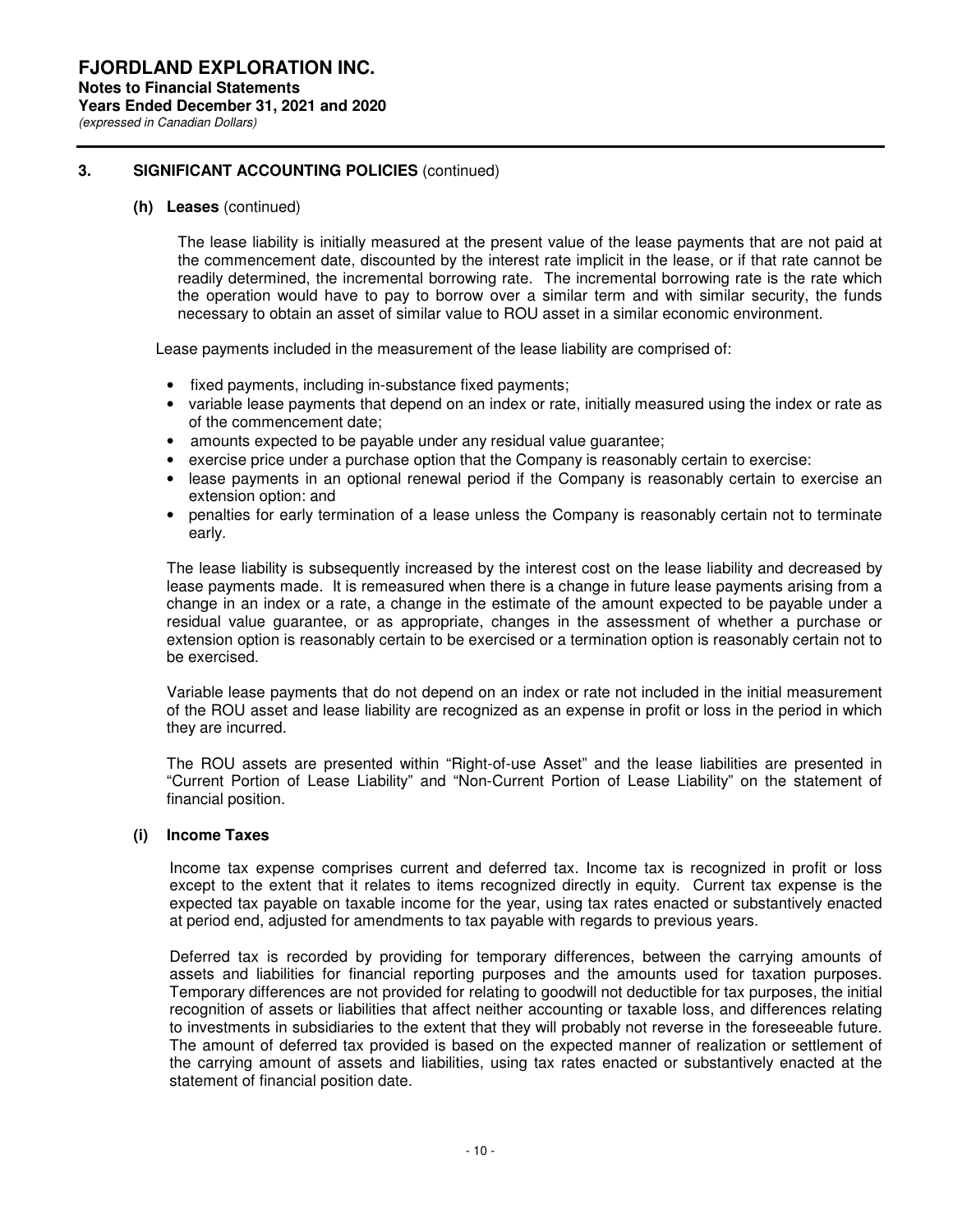### **(i) Income Taxes** (continued)

A deferred tax asset is recognized only to the extent that it is probable that future taxable profits will be available against which the asset can be utilized. To the extent that the Company does not consider it probable that a deferred tax asset will be recovered, it does not recognize the asset.

### **(j) Warrants Issued In Equity Financing Transactions**

The Company engages in equity financing transactions to obtain the funds necessary to continue operations and explore and evaluate exploration and evaluation assets. These equity financing transactions may involve issuance of common shares or units. Each unit comprises a certain number of shares and a certain number of warrants. Depending on the terms and conditions of each equity financing transaction, the warrants are exercisable into additional common shares at a price prior to expiry as stipulated by the transaction. Warrants that are part of units are assigned a value based on the residual value, if any, and included in reserves.

Warrants that are issued as payment for agency fees or other transaction costs (finder's warrants) are compensatory in nature and are assigned a value based on the Black-Scholes pricing model and included in reserves. Upon expiry, the recorded value is transferred to share capital.

When warrants are exercised, any reserves related to those warrants are reclassified from reserves to share capital.

#### **(k) Share-based Payments**

The Company grants stock options to acquire common shares of the Company to directors, officers, employees and consultants. The Board of Directors grants such options with vesting periods determined at its discretion and at prices not less than the closing market price on the grant date.

The fair value of the options is measured at grant date, using the Black-Scholes option pricing model, and is recognized over the period that the options are earned. A forfeiture rate is estimated on the grant date and is adjusted to reflect the actual number of options that vest. The fair value of the options is measured at the date of grant. The offset to the recorded cost is to share-based payments reserve. Consideration received on the exercise of stock options is recorded as share capital and the related share-based payments reserve is transferred to share capital. Upon expiry, the recorded value is transferred to deficit.

### **(l) Flow-Through Shares**

Canadian Income Tax legislation permits an enterprise to issue securities referred to as flow-through shares, whereby the investor can claim the tax deductions arising from the renunciation of the related resource expenditures. The Company accounts for flow-through shares whereby the premium paid for the flow-through shares in excess of the market value of the shares without flow-through features at the time of issue is credited to other liabilities and included in profit or loss on a pro rata basis at the same time the qualifying expenditures are made.

The Company may also be subject to a Part XII.6 tax on flow-through proceeds renounced under the Look-back Rule, in accordance with Government of Canada flow-through regulations. When applicable, this tax is accrued and recorded to profit or loss.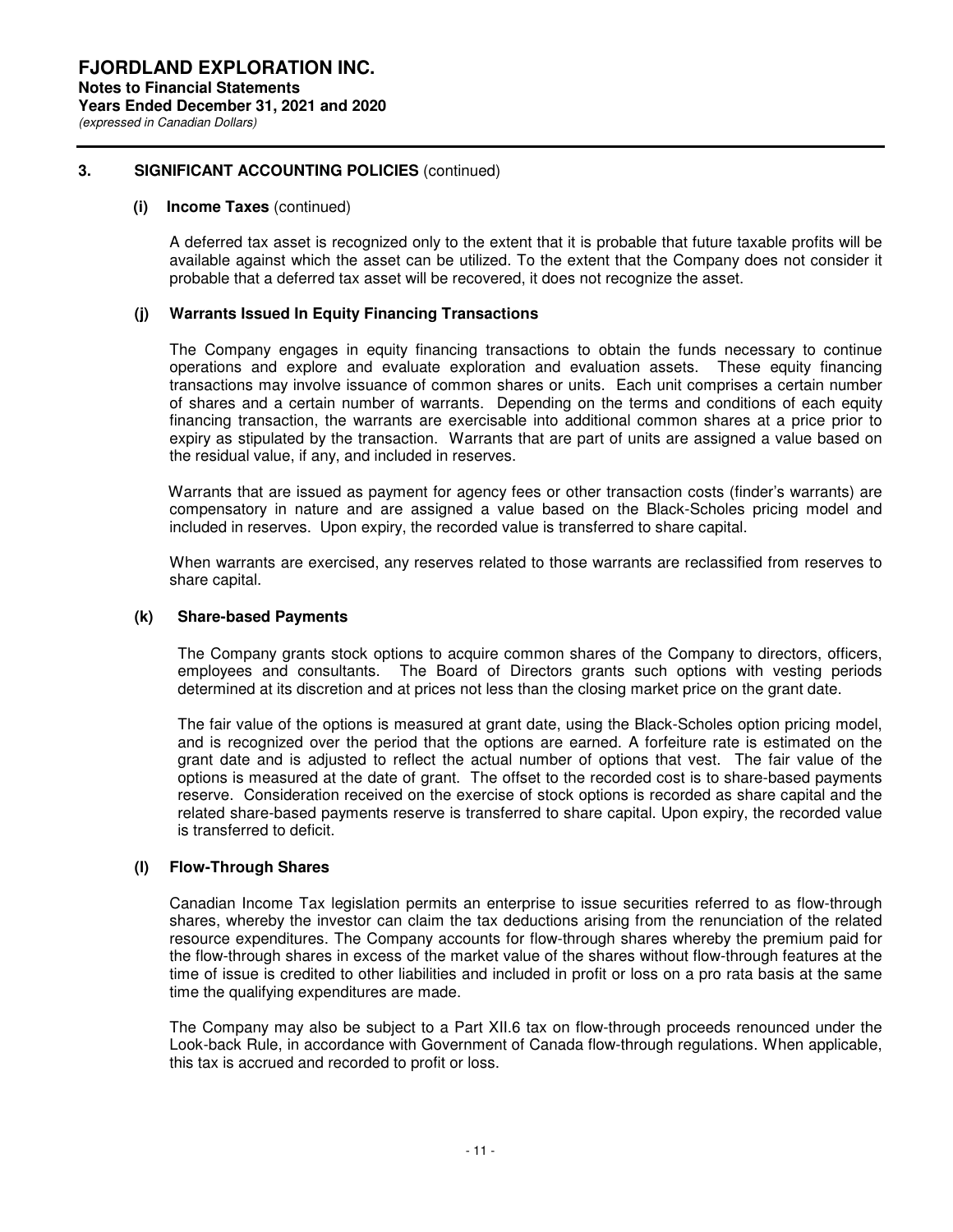### **(m) Earnings (Loss) per Share**

Basic earnings (loss) per share is computed by dividing net earnings (loss) available to common shareholders by the weighted average number of shares outstanding during the reporting period. Diluted earnings (loss) per share is computed similar to basic earnings (loss) per share except that the weighted average shares outstanding are increased to include additional shares for the assumed exercise of stock options and warrants, if dilutive. The number of additional shares is calculated by assuming that outstanding stock options and warrants were exercised and that the proceeds from such exercises were used to acquire common stock at the average market price during the reporting periods. All options and warrants outstanding have been excluded from the calculation as they are considered anti-dilutive.

### **(n) Segmented information**

The Company has one operating segment, mineral acquisition and exploration, and operates in one geographical segment, being Canada.

### **(o) New accounting policies**

Certain new accounting standards and interpretations have been published that are not mandatory for the December 31, 2021 reporting period. The Company has not early adopted the following new and revised standards, amendments and interpretations that have been issued but are not yet effective:

Presentation of financial statements

An amendment to IAS 1 was issued in January 2020 and applies to annual reporting periods beginning on or after January 1, 2023. The amendment clarifies the criterion for classifying a liability as non-current relating to the right to defer settlement of a liability for at least 12 months after the reporting period. The Company expects this standard will not materially impact the financial statements.

### **4. FINANCIAL AND CAPITAL RISK MANAGEMENT**

The Company's financial instruments consist of cash, receivables, deposits, accounts payable and accrued liabilities, lease liability and due to operating partner. The fair value of these financial instruments, other than cash, approximates their carrying value. Cash is measured at fair value using level 1 inputs.

#### **Credit Risk**

Credit risk is the risk of a financial loss to the Company if a counterparty to a financial instrument fails to meet its contractual obligations.

The Company's cash is held in major Canadian financial institutions. The Company's receivables consist of GST receivable and a tax credit receivable that are due from government agencies. Management believes that the credit risk concentration with respect to these financial instruments is minimal.

#### **Interest Rate Risk**

The Company is not exposed to significant interest rate risk due to the short-term maturity of its monetary assets and liabilities.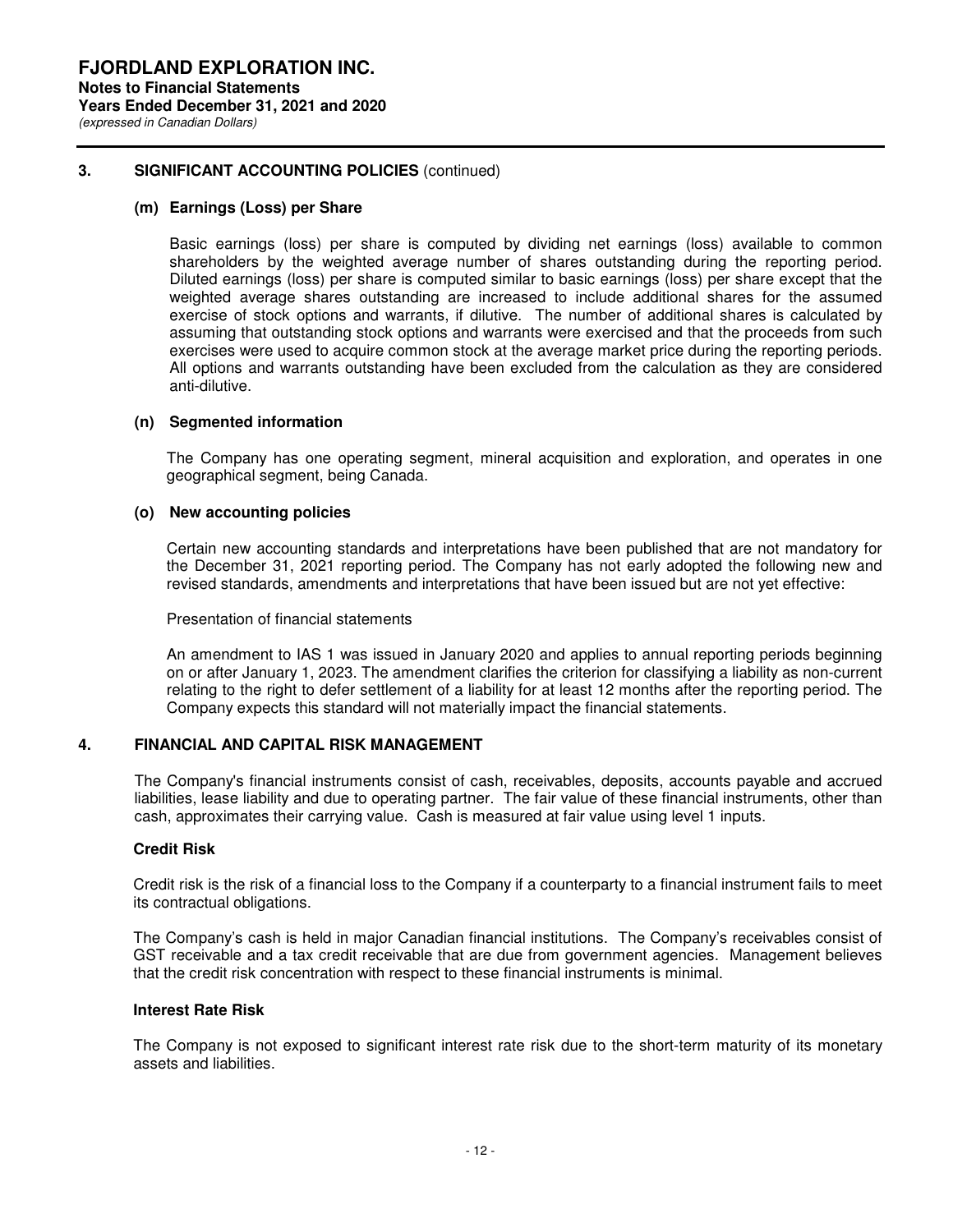### **4. FINANCIAL AND CAPITAL RISK MANAGEMENT** (continued)

#### **Liquidity Risk**

The Company ensures that there is sufficient capital in order to meet annual business requirements, after taking into account administrative, property holding and exploration budgets. As the Company does not have operating cash flow, the Company has relied primarily on equity financings to meet its capital requirements. The Company is exposed to liquidity risk.

### **Foreign Exchange Risk**

The Company is not exposed to significant foreign exchange risk as it operates in Canada and does not undertake any significant foreign currency transactions.

#### **Capital Management**

The Company's objectives when managing capital are to safeguard the Company's ability to continue as a going concern in order to pursue the exploration of its mineral properties and to maintain a flexible capital structure which optimizes the costs of capital at an acceptable risk.

The Company defines its capital as shareholder's equity.

The Company manages the capital structure and makes adjustments to it in light of changes in economic conditions and the risk characteristics of the underlying assets. To maintain or adjust the capital structure, the Company may attempt to issue new shares, issue debt, acquire or dispose of assets or adjust the amount of cash.

In order to facilitate the management of its capital requirements, the Company prepares periodic expenditure budgets that are updated as necessary depending on various factors, including successful capital deployment and general industry conditions. In order to maximize ongoing exploration efforts, the Company does not pay out dividends. The Company's investment policy is to keep its cash treasury on demand deposit in an interest bearing Canadian chartered bank account. The Company is not subject to any externally imposed capital restrictions.

### **5. RECEIVABLES**

The Company's receivables are as follows:

|                       | December 31, | December 31, |
|-----------------------|--------------|--------------|
|                       | 2021         | 2020         |
| <b>GST</b> receivable | 84.775       | 4.410        |
|                       | 84,775       | 4.410        |

### **6. DEPOSITS**

|                             |    | December 31, | December 31, |        |  |
|-----------------------------|----|--------------|--------------|--------|--|
|                             |    | 2021         |              | 2020   |  |
| Office lease deposit        | S  | 7.210        |              | 7,210  |  |
| <b>Exploration deposits</b> |    | 10,281       |              | 10,281 |  |
|                             | \$ | 17.491       |              | 17.491 |  |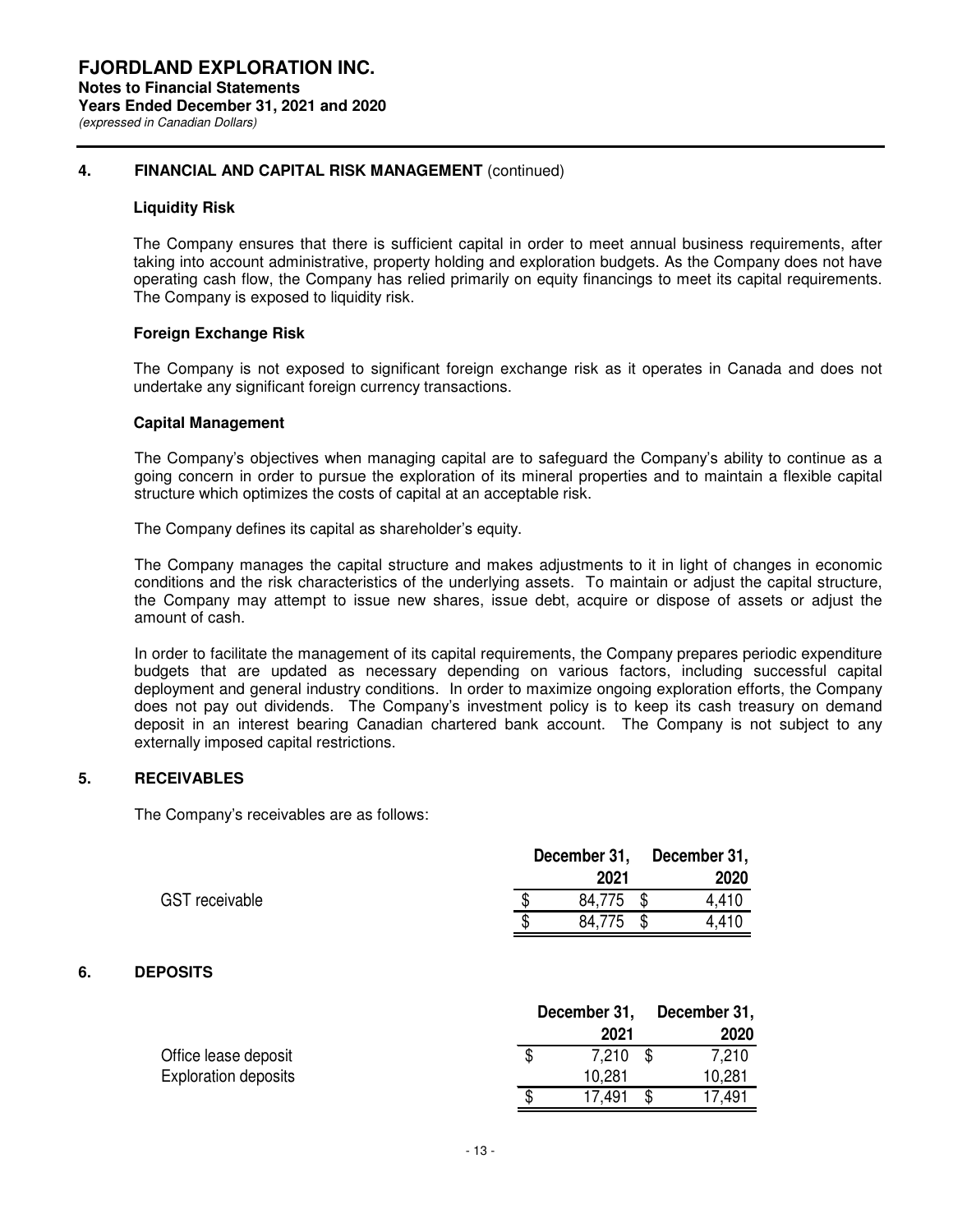**FJORDLAND EXPLORATION INC. Notes to Financial Statements Years Ended December 31, 2021 and 2020** 

(expressed in Canadian Dollars)

### **7. MINERAL PROPERTIES**

A summary of mineral property expenditures is as follows:

|                              | South<br><b>Voisey's Bay</b><br>Labrador |    | <b>North Thompson</b><br><b>Nickel Belt</b><br>Manitoba | Renzy<br>Quebec |    | <b>South</b><br><b>Voisey's Bay</b><br><b>Other</b><br>Vulcan<br>Projects |              | Total           |
|------------------------------|------------------------------------------|----|---------------------------------------------------------|-----------------|----|---------------------------------------------------------------------------|--------------|-----------------|
| Balance, December 31, 2019   | \$<br>1,634,590                          | \$ | $\overline{\phantom{a}}$                                | \$<br>÷,        | \$ |                                                                           | \$           | \$<br>1,634,590 |
| Acquisition costs            | 49,500                                   |    | 85,000                                                  | 155,234         |    |                                                                           |              | 289,734         |
| Claims maintenance           | 5,712                                    |    |                                                         |                 |    |                                                                           |              | 5,712           |
| Data verification            |                                          |    | 1,600                                                   | 1,816           |    |                                                                           |              | 3,416           |
| Field office                 |                                          |    | 4,706                                                   |                 |    |                                                                           |              | 4,706           |
| Geology                      | 1,872                                    |    | 21,401                                                  |                 |    |                                                                           |              | 23,273          |
| Geophysics                   |                                          |    | 25,675                                                  |                 |    |                                                                           |              | 25,675          |
| Cost recoveries              | (25,000)                                 |    |                                                         |                 |    |                                                                           |              | (25,000)        |
| Balance, December 31, 2020   | 1,666,674                                |    | 138,382                                                 | 157,050         |    | $\overline{\phantom{a}}$                                                  | ÷,           | 1,962,106       |
| Property write-off           |                                          |    | (138, 382)                                              |                 |    |                                                                           |              | (138, 382)      |
| Acquisition costs            | 90,370                                   |    |                                                         | 41,205          |    | 83,626                                                                    |              | 215,201         |
| <b>Aicraft Charter</b>       | 159,853                                  |    |                                                         |                 |    |                                                                           |              | 159,853         |
| Data verification            |                                          |    |                                                         | 14,334          |    |                                                                           |              | 14,334          |
| Equipment rental             |                                          |    |                                                         | 4,949           |    |                                                                           | 11,725       | 16,674          |
| Field supplies and office    |                                          |    |                                                         | 719             |    |                                                                           | 4,966        | 5,685           |
| Fuel                         |                                          |    |                                                         | 1,031           |    |                                                                           |              | 1,031           |
| Geophysics                   | 225,375                                  |    |                                                         | 539,481         |    |                                                                           | 1,400        | 766,256         |
| Geology                      | 1,838                                    |    |                                                         | 1,735           |    |                                                                           |              | 3,573           |
| Labour, salaries, consulting |                                          |    |                                                         | 2,010           |    |                                                                           | 12,084       | 14,094          |
| License and permits          |                                          |    |                                                         | 11,859          |    |                                                                           |              | 11,859          |
| Travel                       | 39,141                                   |    |                                                         | 4,101           |    |                                                                           | 20,256       | 63,498          |
| Cost recoveries              | (440,000)                                |    |                                                         |                 |    |                                                                           |              | (440,000)       |
| Balance, December 31, 2021   | \$<br>1,743,251                          | \$ | $\overline{\phantom{a}}$                                | \$<br>778,474   | \$ | 83,626                                                                    | \$<br>50,431 | \$<br>2,655,782 |

#### **(a) South Voisey's Bay, Labrador**

In November, 2021, the Company earned into 75% of the South Voisey's Bay nickel project in Labrador under its Memorandum of Understanding ("MOU") and a subsequent Letter of Intent ("LOI") with Commander Resources Ltd. ("Commander"). As described below, Fjordland can earn a 100% interest in the project and also has an agreement with HPX BC Holdings Inc. ("HPX"), a subsidiary of Ivanhoe Electric Inc. (together "Ivanhoe") whereby Ivanhoe can earn a 65% interest by completing certain cash and exploration requirements.

#### **Commander Agreement**

The Company, in September 2014 as amended November 2014, entered into a Memorandum of Understanding ("MOU") with Commander Resources Ltd ("Commander") whereby the Company was granted an option to earn a 75% undivided interest in the South Voisey's Bay property.

The Company had earned a 15% interest in the property by having expended \$350,000 in exploration costs prior to the option agreement expiration on August 15, 2015.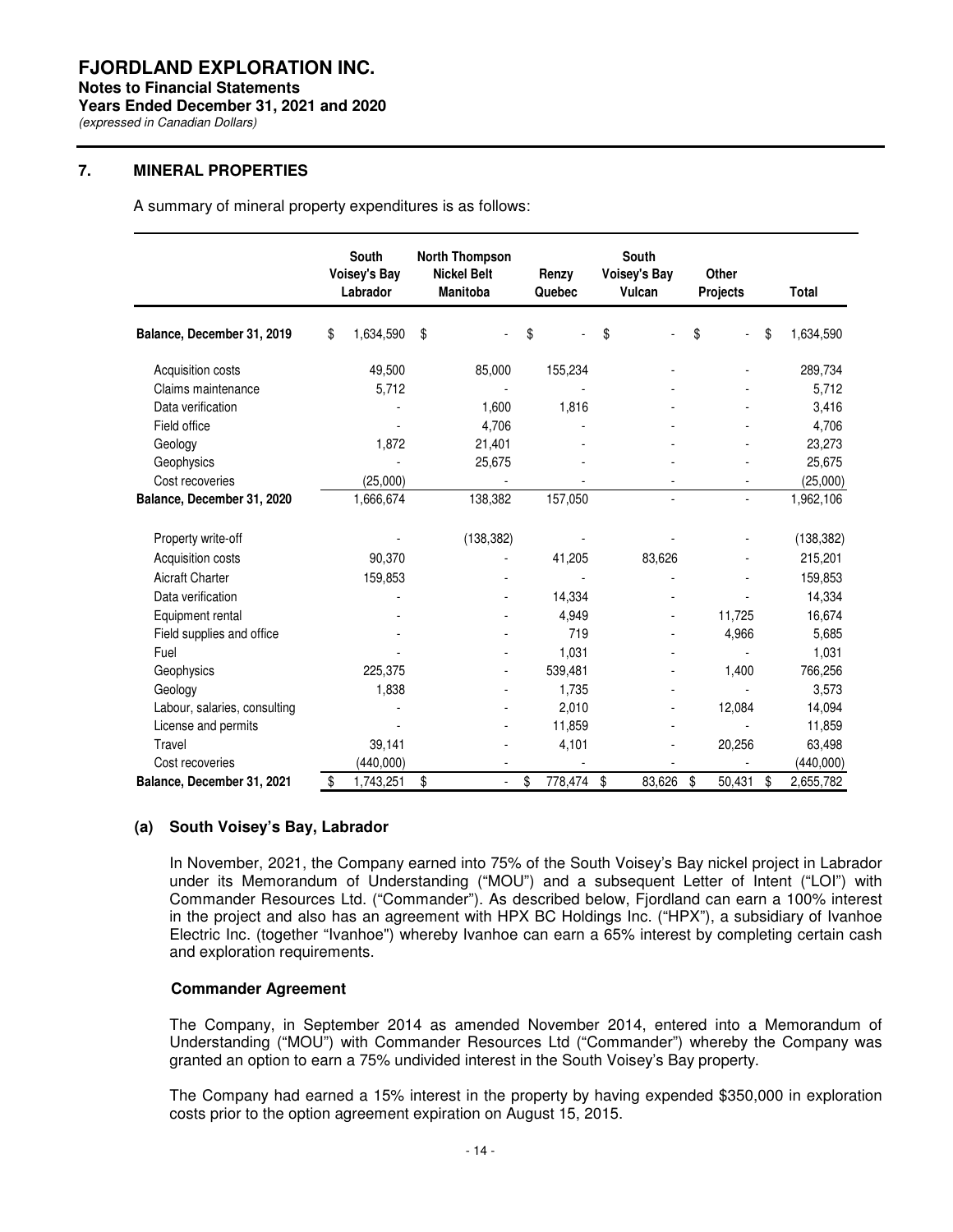### **7. MINERAL PROPERTIES** (continued)

**(a) South Voisey's Bay, Labrador** (continued)

### **Commander Agreement** (continued)

The Company, in June 2017, entered into a Letter of Intent ("LOI") with Commander Resources Ltd ("Commander") whereby the Company was granted a series of options (the "SVB Option Agreements") to earn an additional 85% undivided interest in the South Voisey's Bay property by incurring the following cash, exploration expenditures and share issuance:

- i) 20% interest 200,000 common shares (issued) and \$600,000 (incurred) in exploration expenditures on or before October 31, 2017
- ii) 40% interest \$10,000 (paid) and 250,000 common shares (issued at a value of \$47,500) on or before July 26, 2018
	- \$15,000 (paid) and 300,000 common shares (issued at a value of \$21,000) on or before July 26, 2019
	- \$25,000 (paid) and 350,000 common shares (issued at a value of \$24,500) on or before July 26, 2020

\$40,000 (paid), 400,000 common shares (issued at a value of \$44,000) and \$2,400,000 in exploration expenditures on or before October 31, 2021 (incurred).

iii) 25% interest - \$200,000, 3,000,000 common shares and \$5,000,000 in exploration expenditures on or before October 31, 2024.

A 2% net smelter returns royalty ("NSR") will be granted upon exercising the final payment. 1% of the NSR may be repurchased for consideration of \$5,000,000. Upon commencement of commercial production, an advanced royalty payment will be made in the amount of \$10,000,000.

As at December 31, 2021, the Company had earned an aggregate 75% interest in the property.

#### **Ivanhoe (HPX) agreement**

On September 5, 2017, the Company entered into an agreement with Ivanhoe to fund the Company's commitments under the SVB Option Agreements in return for up to a 65% interest in the project. Under the terms of the agreement, Ivanhoe's subsidiary HPX subscribed by means of a private placement and was issued 14,000,000 units of the Company for proceeds of \$1,400,000. In addition, Ivanhoe was given the option to incur, on behalf of the Company, the balance of the \$8,000,000 commitment, being \$7,400,000 in exploration expenditures under the SVB Option Agreements by October 31, 2024 (\$3,000,000 incurred to December 31, 2021) and to make the \$290,000 in property payments (\$90,000 received to December 31, 2021) as described above. If the cash funding is completed by Ivanhoe on the Company's behalf and the equity issuances are made by the Company under the SVB Option Agreements, the Company will acquire a 100% interest in the South Voisey's Bay project, and will then assign a 65% project interest to Ivanhoe.

Ivanhoe has the right to nominate two directors if they maintain equity ownership in the Company of between 10-50%, and three directors if greater than 50%.

Ivanhoe also maintains an anti-dilution right, such that they have the right to participate in future financings to maintain their ownership percentage.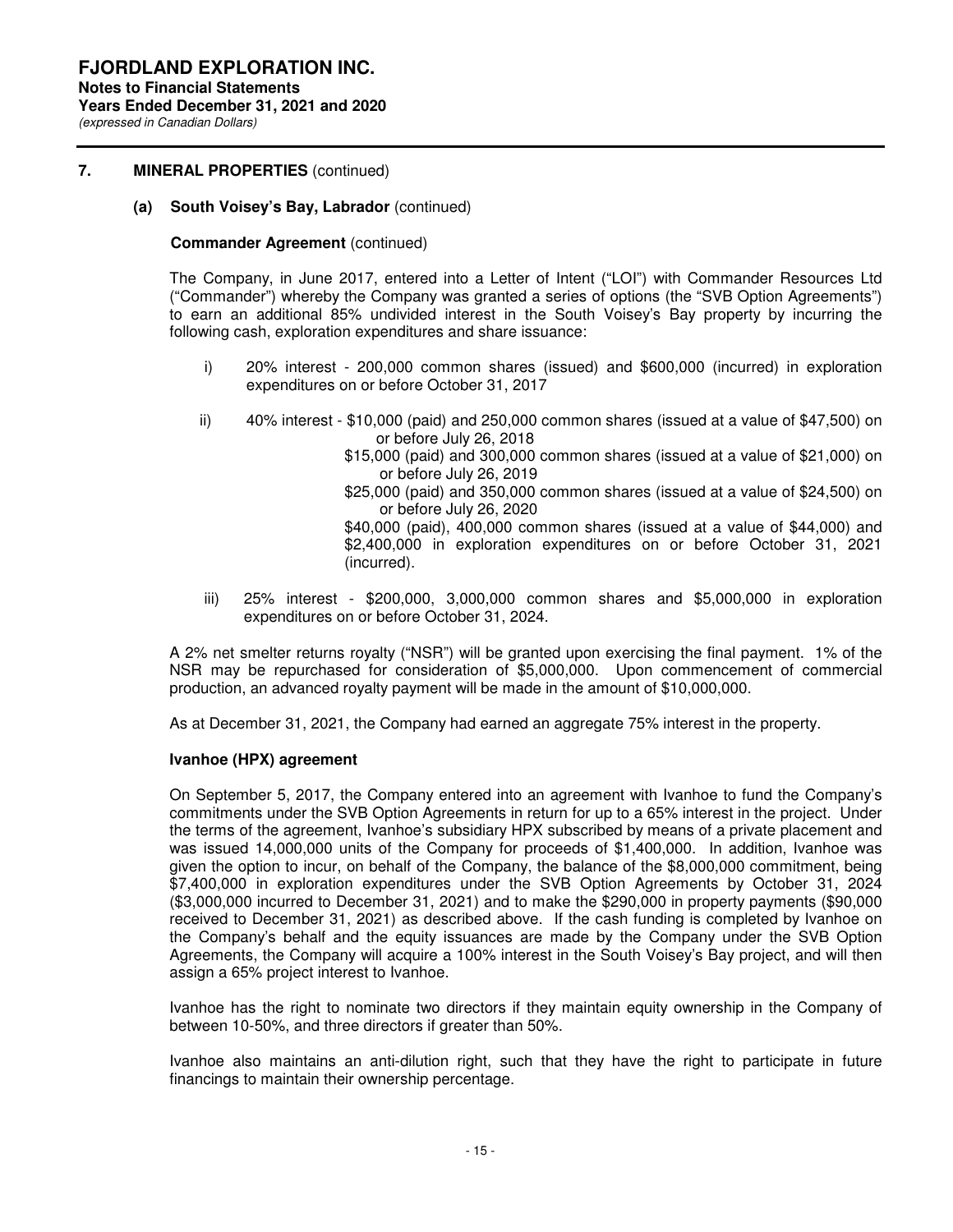### **7. MINERAL PROPERTIES** (continued)

### **(a) South Voisey's Bay, Labrador** (continued)

#### **Vulcan Agreement**

On September 23, 2021, the Company entered into an agreement with Vulcan Minerals Inc. ("Vulcan") to acquire a 100% working interest in certain mineral claims located in the South Voisey's Bay area. Under the terms of the agreement, the Company has the option to issue Vulcan 1,350,000 common shares, pay \$70,000 cash and incur \$250,000 in exploration expenditures over a period of three years, of which \$25,000 cash and 600,000 common shares are payable upon signing the agreement (paid and issued on October 5, 2021 at a fair value of \$54,000). Vulcan reserves a 2% NSR royalty on the claims subject to the Company's ability to buy back 50% of the NSR for \$2,000,000.

### **(b) North Thompson Nickel Belt, Manitoba**

On April 28, 2020, the Company entered into an option agreement with CanAlaska Uranium Ltd ("CanAlaska") whereby the Company was granted options to acquire up to an 80% interest in the Hunter and Strong properties in Manitoba. Under the terms of the agreement, the Company can earn, over a six-year period, its interest by incurring the following cash, share issuance and exploration expenditures:

- i) On signing \$25,000 (paid) and 1,000,000 common shares (issued at a value of \$60,000).
- ii) 49% interest \$1,500,000 in exploration expenditures on or before May 27, 2022
- iii) 21% interest \$50,000 and 1,500,000 common shares and \$2,500,000 in exploration expenditures on or before May 27, 2024
- iv) 10% interest \$75,000 and 6,000,000 common shares and \$5,000,000 in exploration expenditures on or before May 27, 2026

Upon completion of each stage of exploration the Company may elect to proceed to the next stage or in the alternative continue by means of a joint venture. In the event that the Company has earned a minimum 70% project interest and a feasibility study yields certain minimum values the Company will then issue to CanAlaska an additional 10,000,000 common shares. Pursuant to the joint venture, the parties may contribute to ongoing exploration expenditures on a pro-rata basis or elect to dilute to a 10% interest in which event their interest will convert to a 2% NSR. In the event that CanAlaska is the party granted the 2% NSR they will be entitled to an advance royalty payment upon commercial production. This payment will be equal to 2% of the capital cost of the mine and will be capped at \$10,000,000.

On June 17, 2021 the Company announced that it had entered into an agreement with CanAlaska to terminate the Hunter/Strong Property Option Agreement relating to the North Thompson Nickel Project (NTNP) and wrote off the capitalized balance of \$138,382.

Upon termination 1,000,000 common shares were returned by CanAlaska at Nil cost to the Company.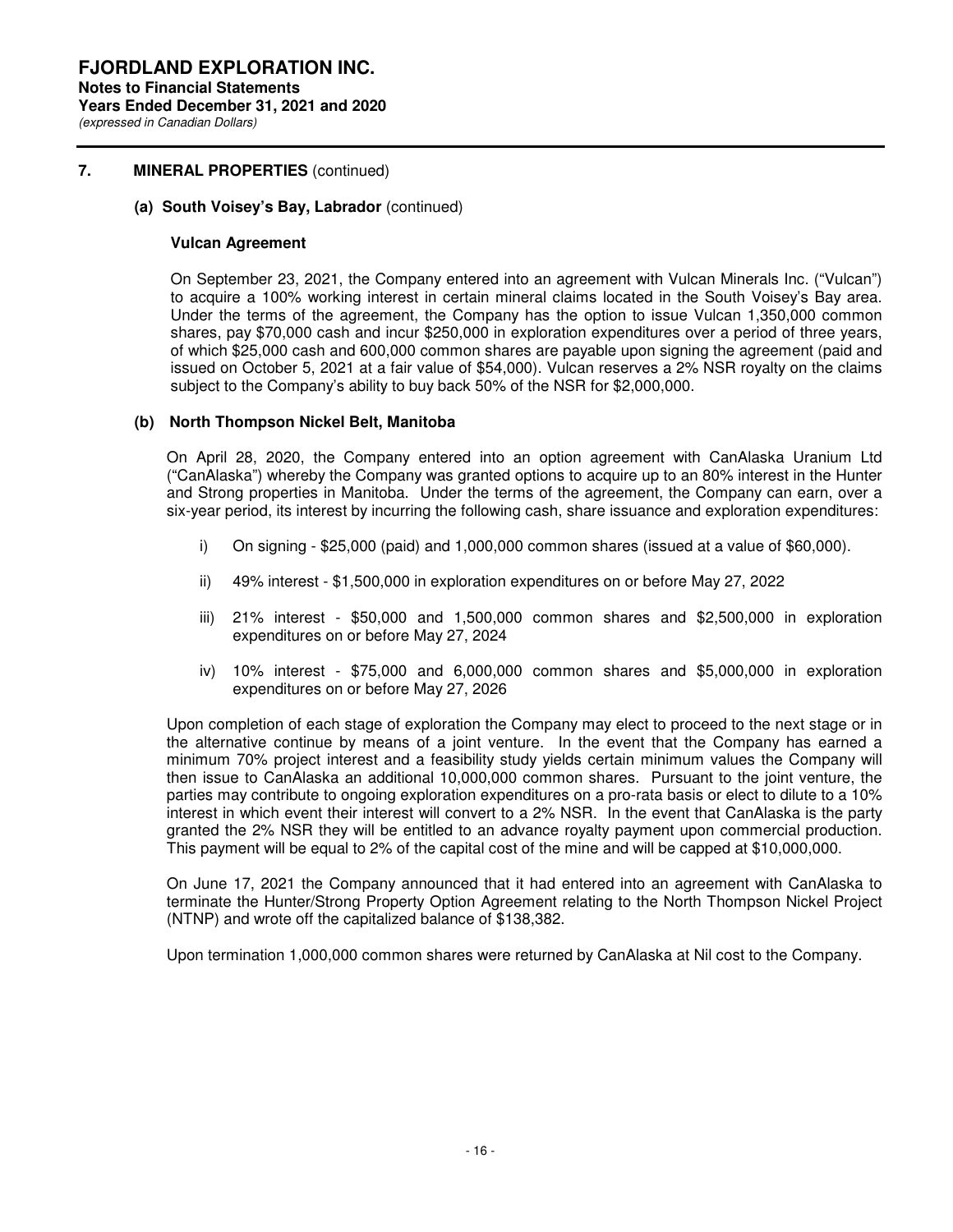### **7. MINERAL PROPERTIES** (continued)

#### **(c) Renzy, Quebec**

On December 7, 2020, the Company entered into an option agreement with Quebec Precious Metals Corporation ("QPM") whereby the Company may acquire a 100% interest in certain mineral claims known as the Vulcain claims in Hainaut Township, Quebec. Under the terms of the agreement, the Company can earn its interest by paying \$50,000 (paid), issuing 1,000,000 common shares (issued at a value of \$100,000) and incurring exploration expenditures of \$1,000,000 during the five-year option term.

QPM will retain a 1% NSR of which the Company may repurchase 0.5% of the NSR for consideration of \$500,000 and the remaining 0.5% for \$2,500,000. A pre-existing 1% NSR is payable to Jacques Duval and 1% NSR payable to Andre Gauthier of which the Company may repurchase 0.5% for the sum of \$250,000; and the remaining 0.5% for the sum of \$250,000, to each of Gauthier and Duval.

In November 2020, the Company staked additional claims contiguous with the Vulcain claims. In accordance with the option agreement, any property staked within the area of interest will be deemed for all purposes to be part of and comprised in the property.

### **(d) Milligan West, British Columbia**

In February 2013, the Company and Northwest Copper Corp. ("NWST") (formerly Serengeti Resources Inc.) consolidated certain claims located in north central British Columbia into the Milligan West project. Initially ownership was shared equally however, as a result of the Company electing not to participate in the 2019 exploration program its interest has been diluted to 42.3%. Effective 2021, the Company elected to contribute its pro-rata share to retain its interest at 42.3% (December 31, 2020 – 42.3%). As a result, the Company had an amount owing to NWST of \$48,836 as of December 31, 2021 (December 31, 2020 - \$Nil).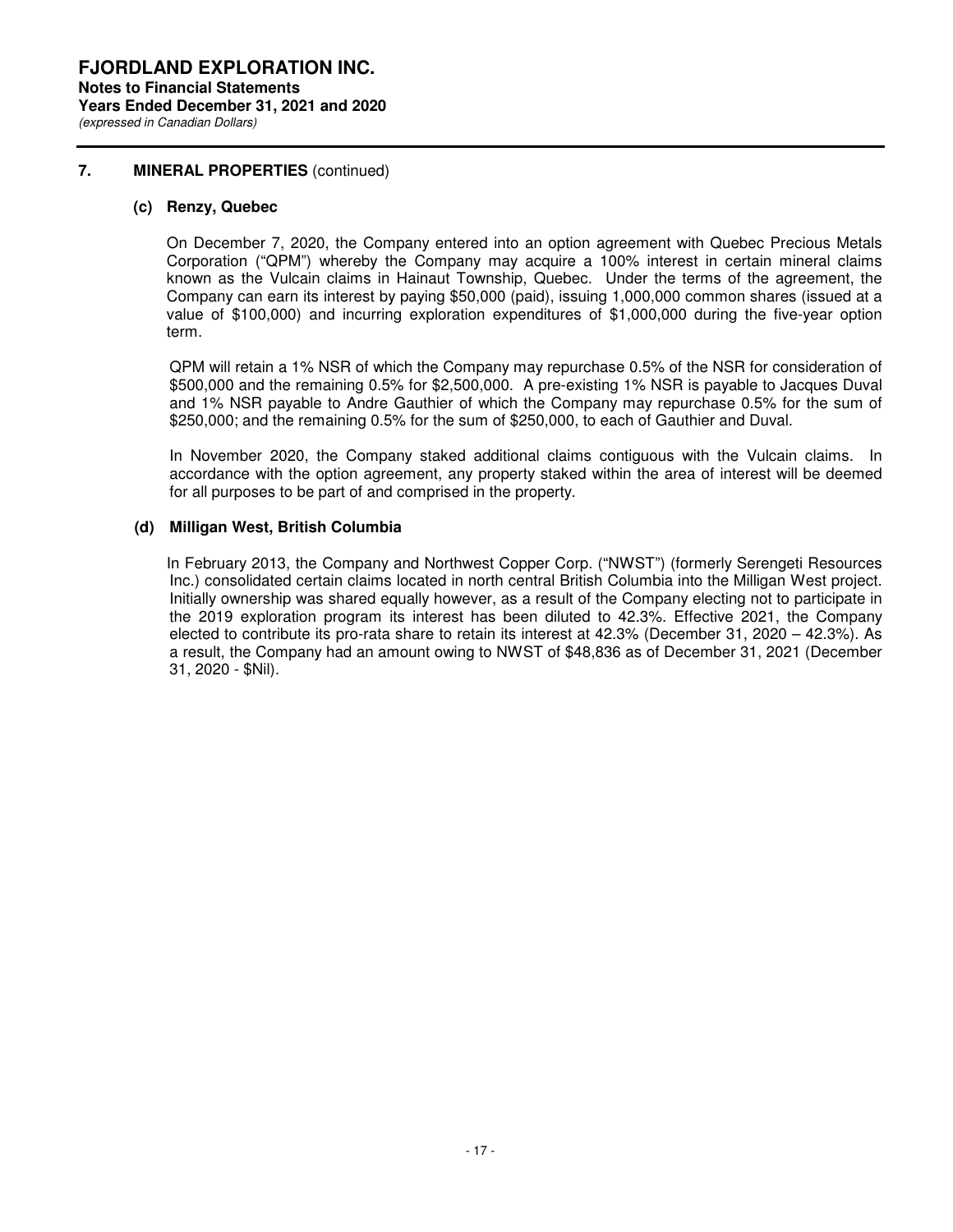### **8. RIGHT-OF-USE ASSET AND LEASE LIABILITY**

Under IFRS 16 – Leases, the Company assesses whether a contract is, or contains, a lease. For contracts that are, or contain, leases, the Company recognizes a right-of-use asset and lease liability at the commencement date.

The Company identified a single contract that is a lease as defined under IFRS 16. In analyzing the identified agreements in relation to its head office space in Vancouver, BC, the Company applied the lessee accounting model pursuant to IFRS 16 and considered all of the facts and circumstances surrounding the inception of the contract (but not future events that are not likely to occur). Lease liabilities were calculated with a discount rate of 10%.

The Company entered into a new office lease agreement commencing September 1, 2020 and terminating on August 31, 2022.

A reconciliation of the carrying amount of the lease liability is as follows:

| Balance, December 31, 2019                              | \$<br>15,069 |
|---------------------------------------------------------|--------------|
| Additions                                               | 78,123       |
| Lease payments                                          | (30,060)     |
| Lease interest (finance costs)                          | 3,027        |
| Balance, December 31, 2020                              | 66,159       |
| Lease payments                                          | (43, 260)    |
| Lease interest (finance costs)                          | 4,889        |
| Balance, December 31, 2021                              | \$<br>27,788 |
| <b>Current portion of lease liability</b>               | \$<br>27,788 |
| Non-current portion of lease liability                  |              |
|                                                         | \$<br>27,788 |
| Maturity analysis - contractual undiscounted cash flows |              |
| Less than one year                                      |              |
|                                                         | \$<br>28,840 |
| One to five years                                       |              |
|                                                         | \$<br>28,840 |
| <b>Right-of-use asset</b>                               |              |
| Balance, December 31, 2019                              | \$<br>14,122 |
| Additions                                               | 78,123       |
| Depreciation                                            | (27, 160)    |
| Balance, December 31, 2020                              | 65,085       |
| Depreciation                                            | (39,115)     |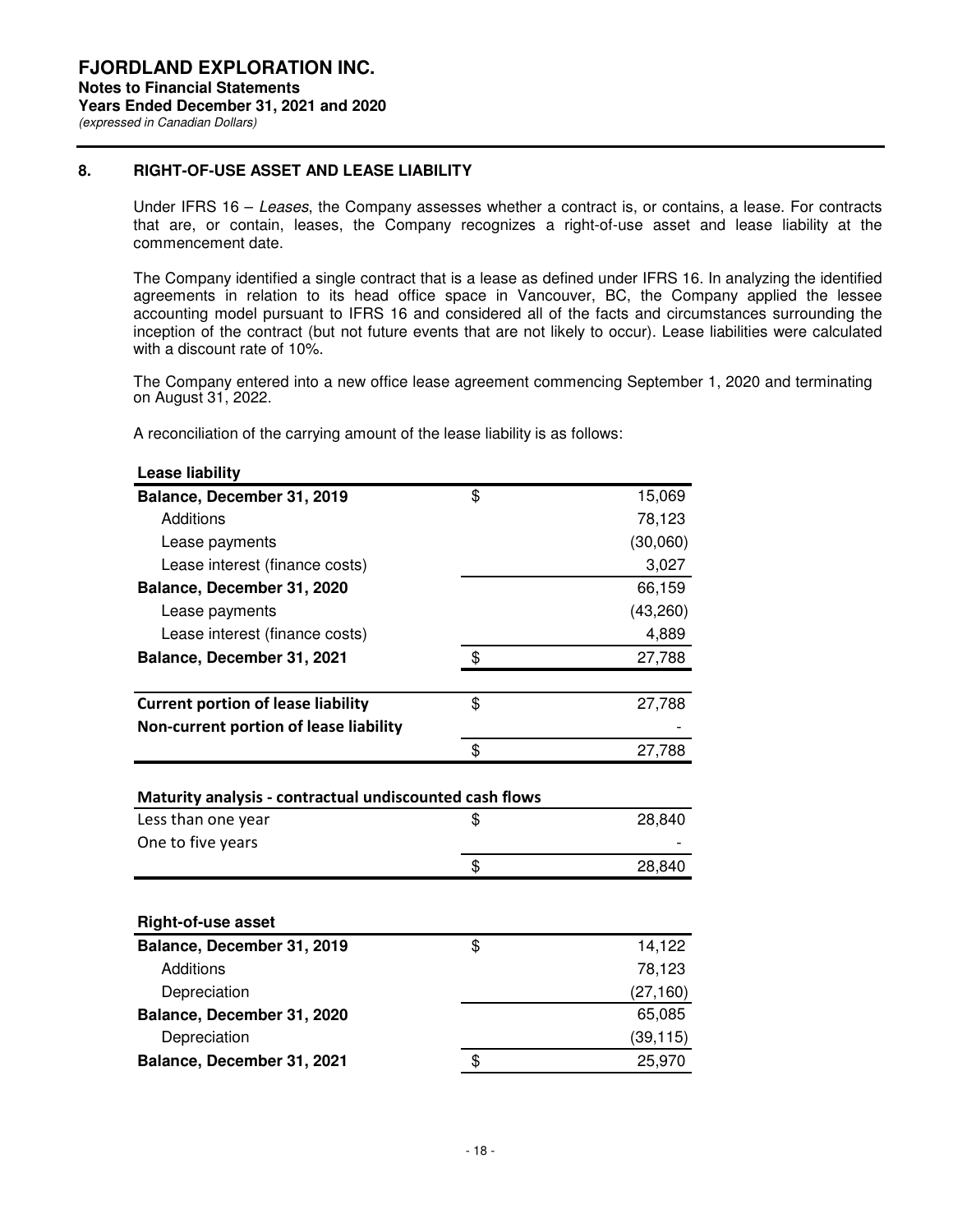### **9. ACCOUNTS PAYABLE AND ACCRUED LIABILITIES**

Accounts payable and accrued liabilities are as follows:

|                | 2021          |   |        |
|----------------|---------------|---|--------|
| Trade payables | \$<br>179,582 |   | 4,136  |
| Accruals       | 26,738        |   | 23,738 |
|                | \$<br>206,320 | ง | 27,874 |

### **10. RELATED PARTY TRANSACTIONS**

The Company entered into the following transactions with related parties:

Compensation of key management personnel

Key management personnel consist of the directors and executive officers of the Company. The remuneration, including share-based compensation, of key management personnel during the years ended December 31, 2021 and 2020 were as follows:

|                          | 2021 |         |    | 2020    |  |  |  |
|--------------------------|------|---------|----|---------|--|--|--|
|                          |      |         |    |         |  |  |  |
| Administration fees      | \$   | 38,400  | \$ | 38,400  |  |  |  |
| Accounting fees          |      | 57,000  |    | 36,000  |  |  |  |
| Management fees          |      | 150,000 |    | 62,500  |  |  |  |
| Share-based compensation |      | 199,930 |    | 140,635 |  |  |  |
|                          | \$   | 445,330 | \$ | 277,535 |  |  |  |

During the year ended December 31, 2021, the Company paid rent of \$30,400 (2020 - \$Nil) to a publicly listed company with an officer in common.

|                                           |                         | As at        |     | As at       |
|-------------------------------------------|-------------------------|--------------|-----|-------------|
|                                           |                         | December 31  |     | December 31 |
| Amounts in accounts payable:              | Services for:           | 2021         |     | 2020        |
| A private company controlled by the       | Management fees and     |              |     |             |
| <b>Chief Executive Officer</b>            | expense reimbursement   | \$<br>35,438 | -\$ |             |
| A private company controlled by the       |                         |              |     |             |
| <b>Chief Financial Officer</b>            | Accounting fees         | 5,250        |     |             |
| A private company controlled by the       | Administration fees and |              |     |             |
| <b>Corporate Secretary</b>                | expense reimbursement   | 3,885        |     |             |
| A publicly listed company with an officer |                         |              |     |             |
| in common                                 | Rent                    | 3,785        |     |             |
| Total                                     |                         | \$<br>48,358 | \$  |             |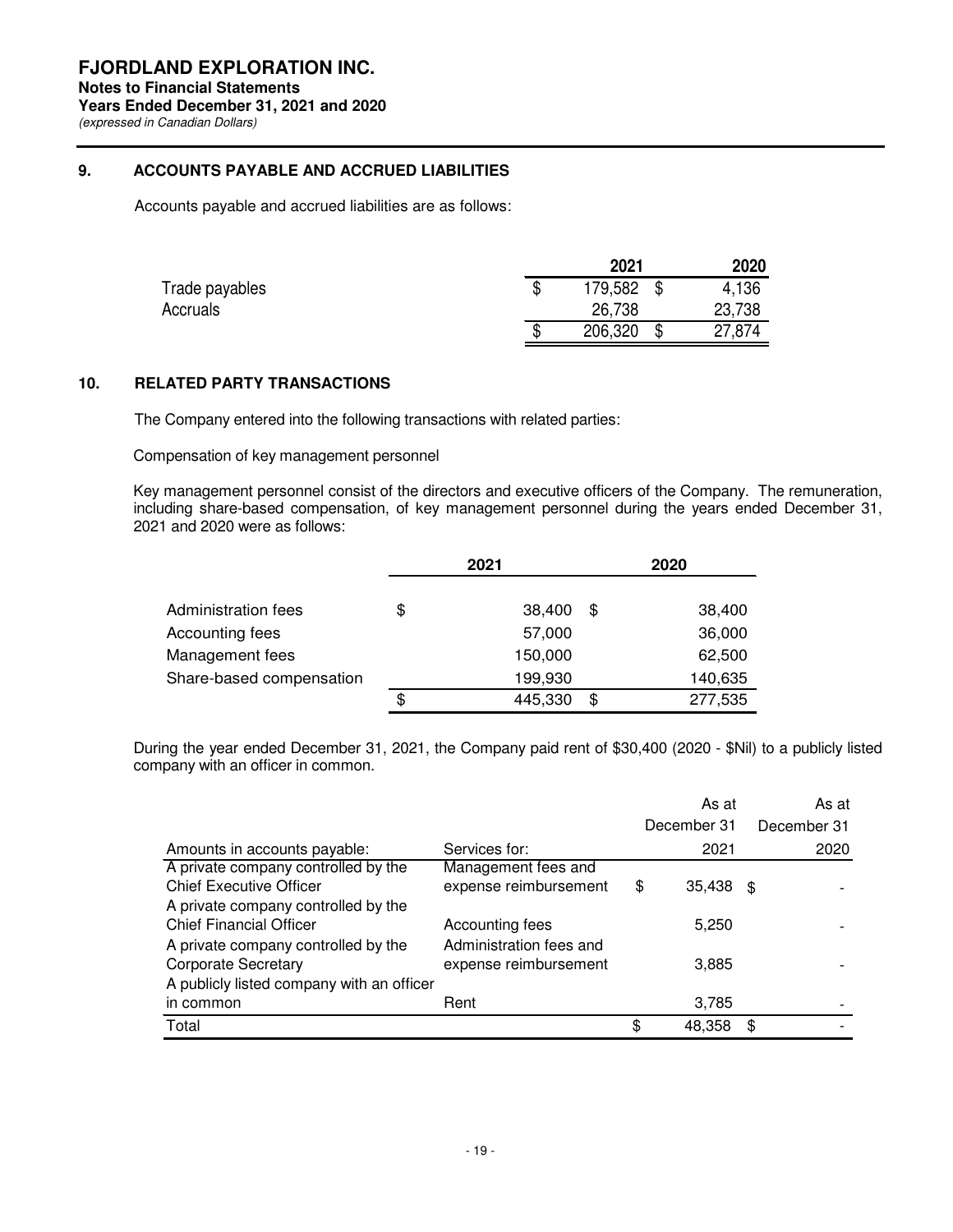### **11. SHARE CAPITAL**

#### **(a) Authorized**

As at December 31, 2021 the authorized share capital of the Company is an unlimited number of common shares without par value. All issued shares, consisting only of common shares, are fully paid.

### **(b) Issued Share Capital**

During the year ended December 31, 2020, the Company:

- i) Issued 1,000,000 common shares on May 28, 2020, with a fair value of \$60,000 or \$0.06 per share as consideration towards the acquisition of mineral property. (Note 7(b)).
- ii) Issued 350,000 common shares on July 17, 2020, with a fair value of \$24,500 or \$0.07 per share as consideration towards the acquisition of mineral property (Note 7(a)).
- iii) Issued 1,000,000 common shares on December 18, 2020, with a fair value of \$100,000 or \$0.10 per share as consideration towards the acquisition of mineral property (Note 7(c)).

During the year ended December 31, 2021, the Company:

- iv) Completed a non-brokered private placement for the issuance of 25,000,000 units at \$0.10 per unit on February 12, 2021. Each unit and finder's unit consisted of one common share and one-half of one share purchase warrant. Each whole warrant entitles the holder to purchase one common share at a price of \$0.175 per common share until February 12, 2023. The expiry date of each whole warrant is subject to acceleration. The Company paid finder's fees of \$44,850 and issued 171,000 finder's units with a fair value of \$17,100. The Company also paid share issue costs totaling \$31,945.
- v) Received 1,000,000 common shares from CanAlaska and returned the shares to treasury to cancel the option agreement (Note 7(b)).
- vi) Issued 600,000 common shares with a fair value of \$54,000 or \$0.09 per share as consideration towards the acquisition of mineral property in South Voisey's Bay area (Note 7 Vulcan Agreement).
- vii) Issued 400,000 common shares with a fair value of \$44,000 or \$0.11 per share as consideration towards the acquisition of mineral property in South Voisey's Bay area (Note 7 Commander Agreement).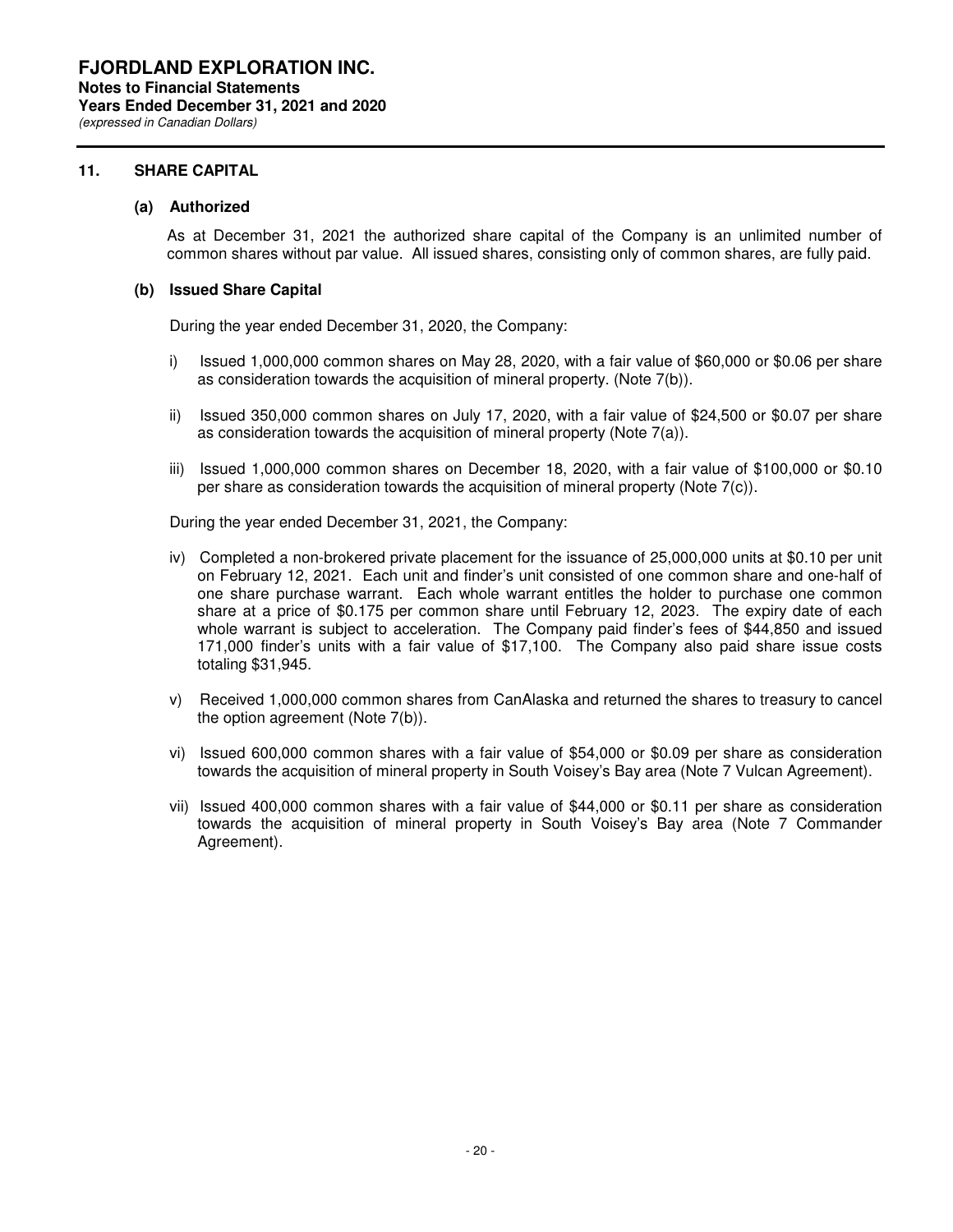### 11. **SHARE CAPITAL** (continued)

### **(c) Stock Options**

In July 2020, the Company received shareholder approval for a 10% Rolling Stock Option Plan. Stock options are granted to directors, officers and consultants. The vesting period for stock options is at the discretion of the Board of Directors. The exercise price is set by the Board of Directors at the time of grant and determined by reference to the market value on the date of grant.

|                       | <b>Exercise</b> |            |                          |                  | Expired /                |           |
|-----------------------|-----------------|------------|--------------------------|------------------|--------------------------|-----------|
| <b>Expiry date</b>    | price (\$)      | 2020       | <b>Issued</b>            | <b>Exercised</b> | forfeited                | 2021      |
| September 2, 2022     | 0.55            | 766,000    | $\overline{\phantom{0}}$ |                  |                          | 766,000   |
| June 28, 2023         | 0.165           | 1.125.000  |                          |                  |                          | 1,125,000 |
| June 5, 2025          | 0.07            | 2,225,000  |                          |                  |                          | 2,225,000 |
| August 5, 2025        | 0.07            | 500,000    |                          |                  | $\overline{\phantom{0}}$ | 500,000   |
| January 12, 2026      | 0.105           |            | 300,000                  |                  |                          | 300,000   |
| April 22, 2026        | 0.125           |            | 1,150,000                |                  |                          | 1,150,000 |
| June 1, 2026          | 0.125           |            | 100,000                  |                  |                          | 100,000   |
| August 26, 2026       | 0.125           |            | 1,025,000                |                  |                          | 1,025,000 |
| Options outstanding   |                 | 4,616,000  | 2,575,000                |                  |                          | 7,191,000 |
| Options exercisable   |                 | 4,503,500  | 2,475,000                |                  |                          | 7,103,500 |
| Weighted average      |                 |            |                          |                  |                          |           |
| exercise price $(\$)$ |                 | 0.17<br>\$ | \$<br>0.123              | \$               |                          | 0.15      |

A continuity of stock options for the year ended December 31, 2021 is as follows:

As at December 31, 2021, the weighted average contractual remaining life of options is 3.20 years (December 31, 2020 – 3.52 years).

|                       | <b>Exercise</b> | December 31, |      |                          |     |                  | Expired /  | December 31, |
|-----------------------|-----------------|--------------|------|--------------------------|-----|------------------|------------|--------------|
| <b>Expiry date</b>    | $price($)$      |              | 2019 | <b>Issued</b>            |     | <b>Exercised</b> | forfeited  | 2020         |
| September 2, 2022     | 0.55            | 966,000      |      | $\overline{\phantom{a}}$ |     | ۰                | (200,000)  | 766,000      |
| June 28, 2023         | 0.165           | 1,375,000    |      |                          |     |                  | (250,000)  | 1,125,000    |
| June 5, 2025          | 0.07            |              |      | 2,225,000                |     |                  |            | 2,225,000    |
| August 5, 2025        | 0.07            |              |      | 500,000                  |     |                  |            | 500,000      |
| Options outstanding   |                 | 2,341,000    |      | 2,725,000                |     |                  | 450,000    | 4,616,000    |
| Options exercisable   |                 | 2,341,000    |      | 2,162,500                |     | -                |            | 4,503,500    |
| Weighted average      |                 |              |      |                          |     |                  |            |              |
| exercise price $(\$)$ |                 | 0.32<br>\$   | \$   | 0.07                     | \$. |                  | \$<br>0.34 | 0.17         |

Share-based compensation for the year ended December 31, 2021 was \$280,442 (2020 - \$186,398).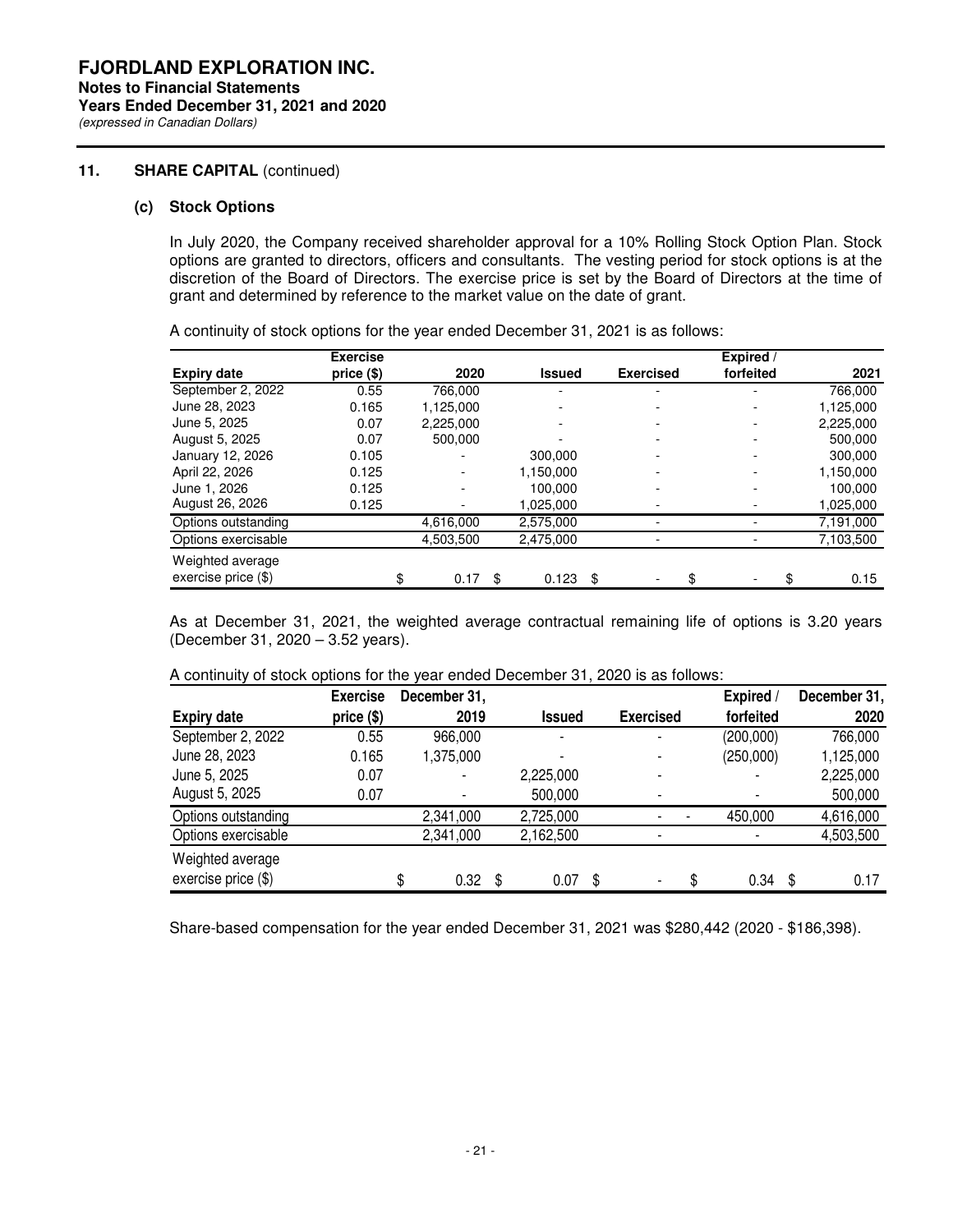### 11. **SHARE CAPITAL** (continued)

### **(c) Stock Options** (continued)

The following table summarizes the assumptions used in the Black-Scholes option-pricing model to estimate the fair value of the options:

|                                 | 2021              | 2020              |
|---------------------------------|-------------------|-------------------|
| Risk-free interest rate         | $0.38\% - 0.93\%$ | $0.34\% - 0.52\%$ |
| Expected stock price volatility | 160.95% - 198%    | 229.39% - 233.02% |
| Expected option life in years   | 5 years           | 5 years           |
| Expected dividend yield         | Nil               | Nil               |
| Forfeiture rate                 | $0.00\%$          | $0.00\%$          |
| Share price on grant date       | $$0.10 - $0.12$   | \$0.07            |

### **(d) Warrants**

A continuity of warrants for the years ended December 31, 2021 is as follows:

|                       | <b>Exercise</b> | December 31,             |      |               |                  |                | December 31, |
|-----------------------|-----------------|--------------------------|------|---------------|------------------|----------------|--------------|
| <b>Expiry date</b>    | price (\$)      |                          | 2020 | <b>Issued</b> | <b>Exercised</b> | <b>Expired</b> | 2021         |
| February 12, 2023     | 0.175           | $\overline{\phantom{0}}$ |      | 12,585,500    | ۰                | ۰              | 12,585,500   |
| Warrants outstanding  |                 |                          |      | 12,585,500    | -                | -              | 12,585,500   |
| Weighted average      |                 |                          |      |               |                  |                |              |
| exercise price $(\$)$ |                 | $\overline{\phantom{0}}$ |      | 0.175         |                  | -              | 0.175        |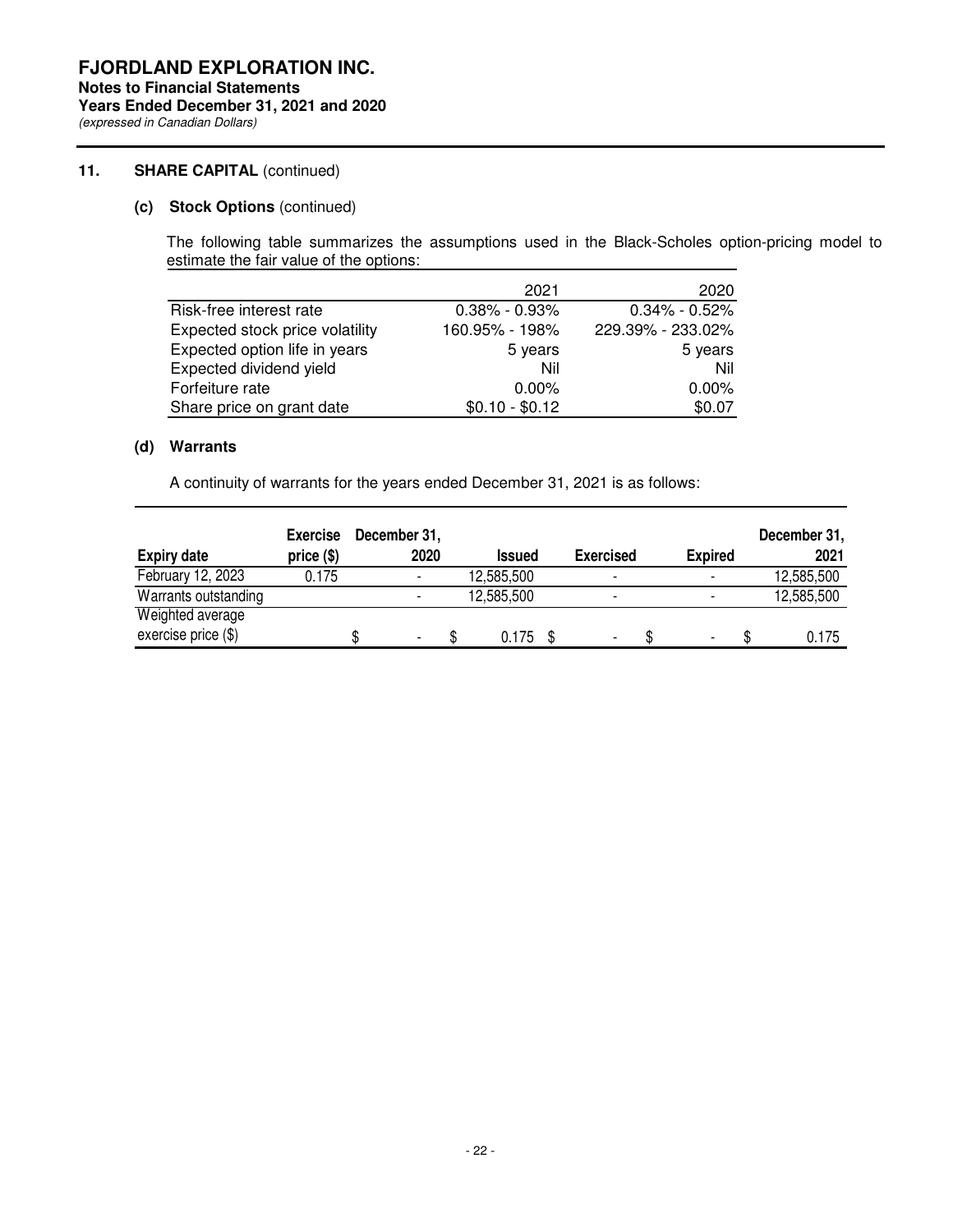### **12. INCOME TAXES**

A reconciliation of income taxes at statutory rates with reported taxes is as follows:

|                                                    | 2021                 | 2020      |
|----------------------------------------------------|----------------------|-----------|
| Loss for the year                                  | $(853, 463)$ \$      | (451,113) |
| Expected income tax (recovery)                     | $(230,000)$ \$<br>\$ | (122,000) |
| Change in statutory, foreign tax, foreign exchange |                      |           |
| rates and other                                    | 6,000                | (27,000)  |
| Permanent differences                              | 76,000               | 50,000    |
| Share issue cost                                   | (16,000)             |           |
| Change in unrecognized deductible temporary        | 164,000              | 99,000    |
| differences                                        |                      |           |
| Total income tax expense (recovery)                | S                    |           |

The significant components of the Company's deferred tax assets that have been included on the statements of financial positions are as follows:

|                                                | 2021                     | 2020          |
|------------------------------------------------|--------------------------|---------------|
| Deferred tax assets (liabilities)              |                          |               |
| Exploration and evaluation assets              | 1,483,000<br>\$.<br>- \$ | 1,485,000     |
| Property and equipment                         | 41,000                   | 41,000        |
| Share issue costs                              | 13,000                   | 2,000         |
| Non-capital losses available for future period | 1,760,000                | 1,605,000     |
|                                                | 3,297,000                | 3,133,000     |
| Unrecognized deferred tax assets               | (3,297,000)              | (3, 133, 000) |
| Net deferred tax assets                        | ۰                        |               |

The significant components of the Company's temporary differences, and unused tax losses that have not been included on the statements of financial position are as follows:

Tax attributes are subject to review and potential adjustment by tax authorities.

|                                                 | 2021    | <b>Expiry Date Range</b>   | 2020        | <b>Expiry Date Range</b> |
|-------------------------------------------------|---------|----------------------------|-------------|--------------------------|
| <b>Temporary Differences</b>                    |         |                            |             |                          |
| Exploration and evaluation assets               |         | \$5,225,000 No expiry date | \$5,234,000 | No expiry date           |
| Investment tax credit                           | 100.000 | 2021 to 2041               | 100.000     | 2020 to 2040             |
| Property and equipment                          |         | 151,000 No expiry date     | 151.000     | No expiry date           |
| Share issue costs                               | 48.000  | 2042 to 2045               | 8.000       | 2041 to 2044             |
| Allowable capital losses                        | 1.000   | No expiry date             | 1.000       | No expiry date           |
| Non-capital losses available for future periods |         | 6,520,000 2026 to 2041     |             | 5.943.000 2026 to 2040   |

### **13. COMMITMENT**

The Company has remaining commitment of \$28,840 for its office lease expiring on August 31, 2022 (Note 8) payable in full within the next twelve months.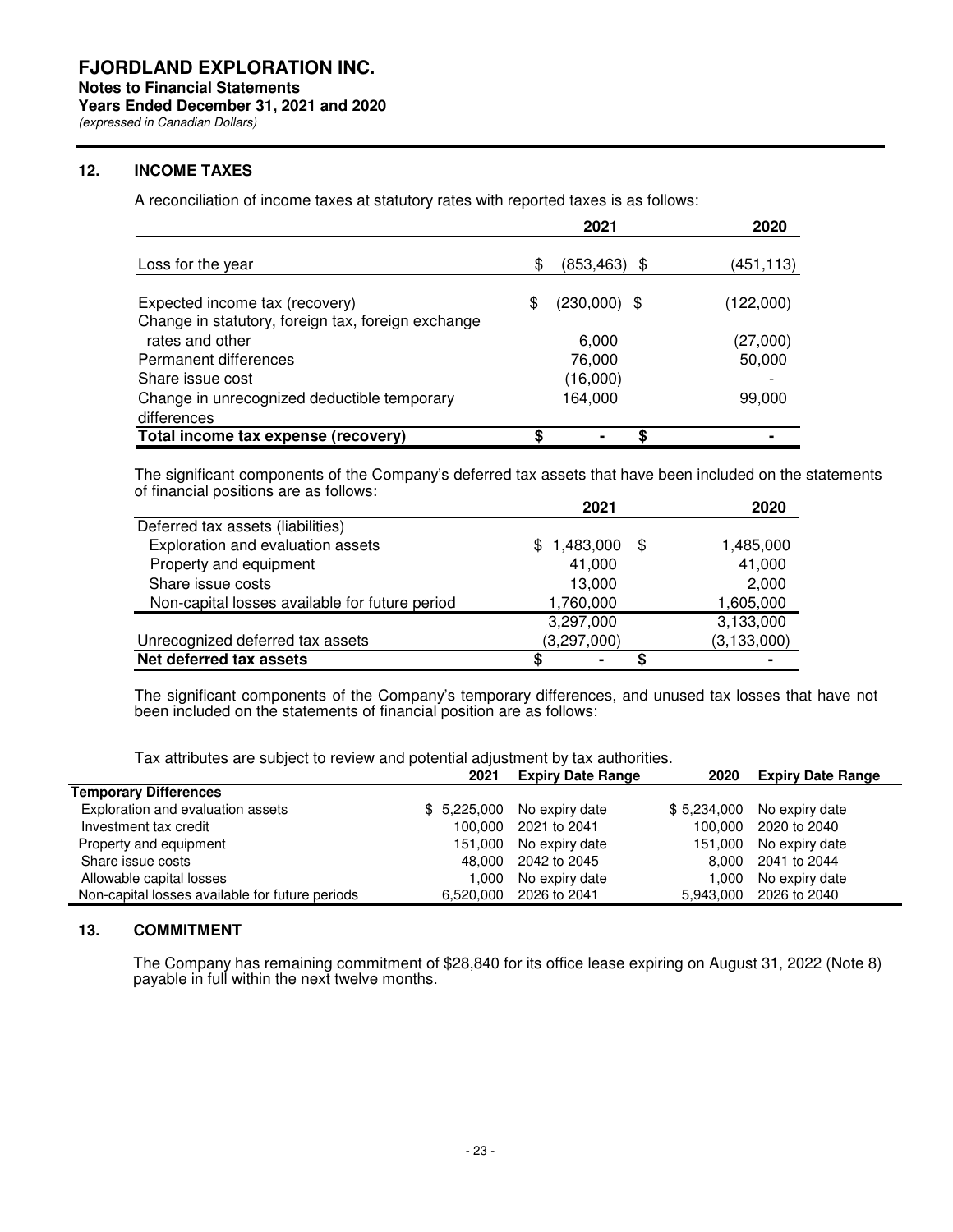### **14. SUPPLEMENTAL DISCLOSURE WITH RESPECT TO CASH FLOWS**

The Company had non-cash transactions as follows:

|                                                                                                                     | For the years ended<br>December 31 |         |    |         |  |  |  |  |
|---------------------------------------------------------------------------------------------------------------------|------------------------------------|---------|----|---------|--|--|--|--|
| Significant non-cash investing and financing activities:<br>Investing activities                                    | 2020<br>2021                       |         |    |         |  |  |  |  |
| Mineral properties expenditures included in accounts payable<br>and accrued liabilties and due to operating partner | \$                                 | 193.873 | \$ | 65      |  |  |  |  |
| Right-of-use asset / lease liability recognized                                                                     |                                    |         |    | 78,123  |  |  |  |  |
| Shares issued for mineral properties                                                                                |                                    | 98,000  |    | 184,500 |  |  |  |  |
| Financing activities                                                                                                |                                    |         |    |         |  |  |  |  |
| Expiration of options and warrants                                                                                  | \$                                 |         | \$ | 151,055 |  |  |  |  |
| Fair value of finder's units                                                                                        |                                    | 17.100  |    |         |  |  |  |  |

### **15. SUBSEQUENT EVENTS**

On January 25, 2022, the Company granted 100,000 stock options to a geological advisor exercisable at \$0.10 for a period of five years.

On February 8, 2022, the Company acquired 100% interest in the Witch project in British Columbia, Canada. Fjordland acquired the claims from Equity Exploration Consultants Ltd. ("Equity") for 100,000 common shares (issued on February 15, 2022). The Equity claims are subject to a 1% NSR on the Equity claims, with a one-time reduction of either 0.5% upon the payment of \$4,000,000 or 0.25% upon the payment of \$1,500,000.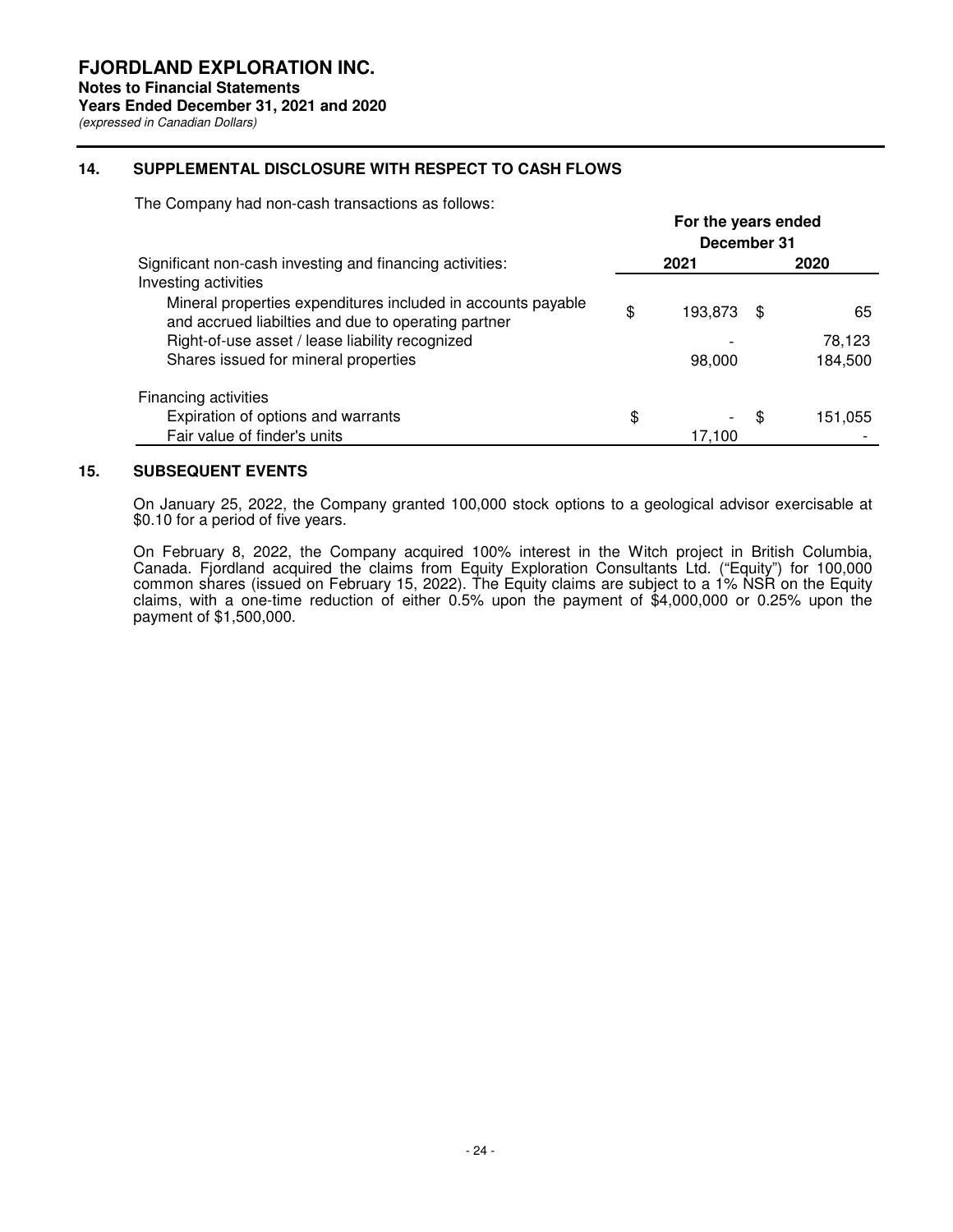

# **MANAGEMENT'S DISCUSSION AND ANALYSIS**

**FOR THE YEAR ENDED DECEMBER 31, 2021 Dated: March 23, 2022** 

> 1100, 1111 Melville Street Vancouver, BC V6E 3V6 Tel: (604) 893-8365 Fax: (604)484-7143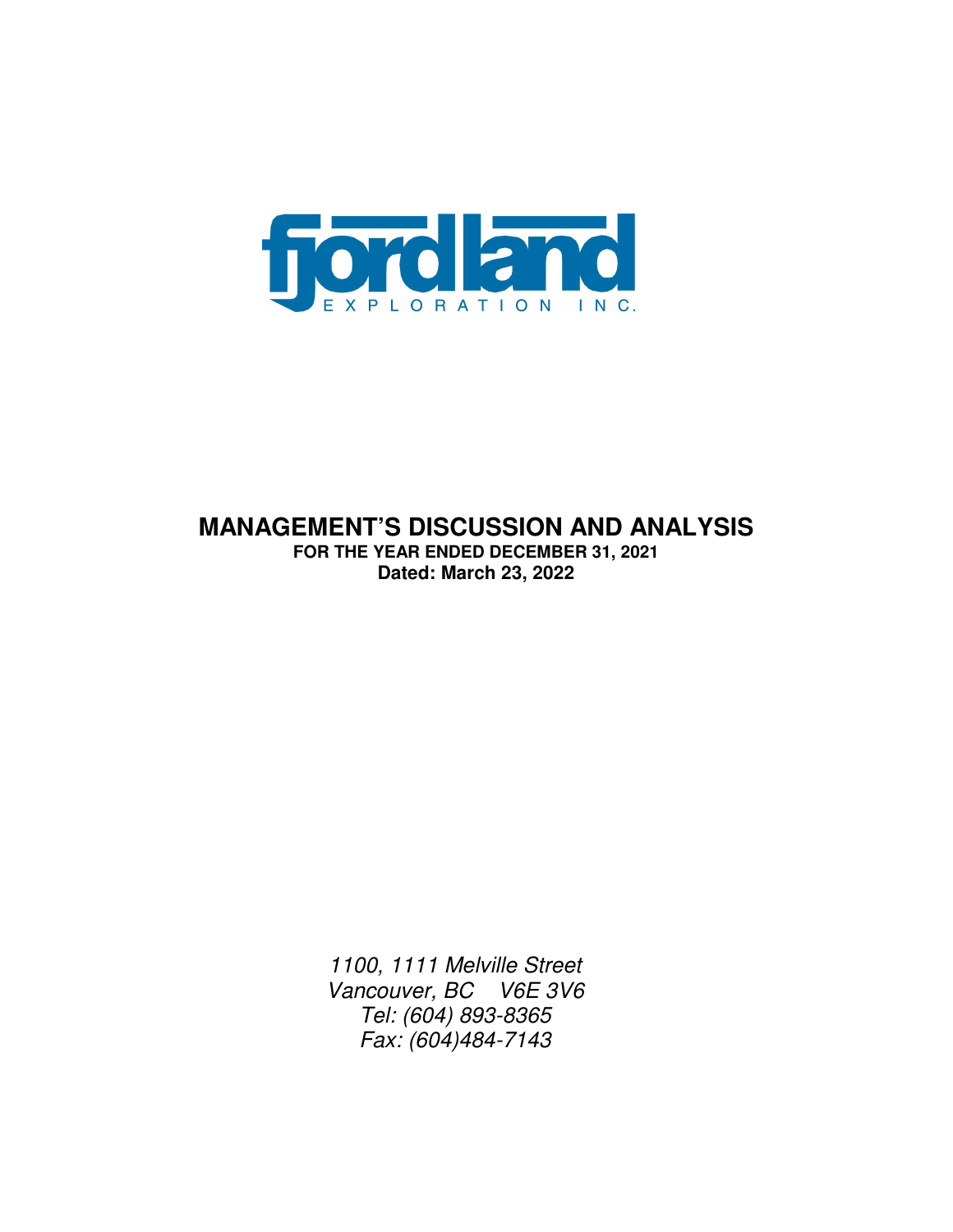### **Management Discussion and Analysis For the Year Ended December 31, 2021**

### **Introduction**

The management's discussion and analysis ("MD&A" or "Report") of Fjordland Exploration Inc. (the "Company" or "Fjordland") has been prepared by management in accordance with the requirements under National Instrument 51-102 on March 23, 2022 ("the Report Date") and provides comparative analysis of the Company's financial results for the year. The following information should be read in conjunction with the Company's audited financial statement for the year ended December 31, 2021 together with the notes thereto (collectively, the "Financial Statements"). Unless otherwise indicated, all dollar amounts in this document are in Canadian dollars.

The Financial Statements, together with this MD&A, are intended to provide investors with a reasonable basis for assessing the financial performance of the Company as well as potential future performance and are not necessarily indicative of the results that may be expected in future periods. The information in the MD&A may contain forward looking statements, and the Company cautions investors that any forwardlooking statements by the Company are not guarantees of future performance, as they are subject to significant risks and uncertainties that may cause projected results or events to differ materially from actual results or events.

Factors that could cause actual results to differ materially from these forward-looking statements include market prices, exploration success, and continued availability of capital and general economic, market or business conditions.

This list is not exhaustive and these and other factors should be considered carefully; readers should not place undue reliance on the Company's forward-looking statements. As a result of the foregoing and other factors, no assurance can be given as to any such future results, levels of activity or achievements and neither the Company nor any other person assumes responsibility for the accuracy and completeness of these forward-looking statements. The Company disclaims any intention and assumes no obligation to update any forward-looking statement contained in this document, even if new information becomes available as a result of future events or for any other reason.

Fjordland recognizes environmental, social and governance ("ESG") best practices as key components to a responsible mineral exploration and mining sector. The Company's exploration programs are conducted to meet or exceed environmental regulations, while respecting the communities and environments in which we operate. Fjordland strives to earn its social license wherever it is active, endeavoring to meet regularly with local communities, regulators and other concerned parties before, and during, exploration work to understand issues important to local and Indigenous communities. Fjordland's approach is based on transparency, open communication, inclusivity and respect, to better enable social and economic benefit for communities as well as value for investors.

Since December 31, 2019, the outbreak of the novel strain of coronavirus, specifically identified as "COVID-19", has resulted in governments worldwide enacting emergency measures to combat the spread of the virus. These measures, which include the implementation of travel bans, self-imposed quarantine periods and physical distancing, have caused material disruption to business globally resulting in an economic slowdown. Global equity markets have experienced significant volatility and weakness. The duration and impact of the COVID-19 outbreak is unknown at this time, as is the efficacy of the government and central bank interventions. It is not possible to reliably estimate the length and severity of these developments and the impact on the financial results and condition of the Company in the future.

Data Verification: All technical data presented herein is either accompanied by a reference to the original public disseminated news release which contains the detailed QA/QC data for the data, or the QA/QC is presented here. Historical data is, when referenced as such, treated as valid for exploration purposes only by the Company following review by Qualified Persons, Robert Cameron, P.Geo. or other stated Qualified Persons.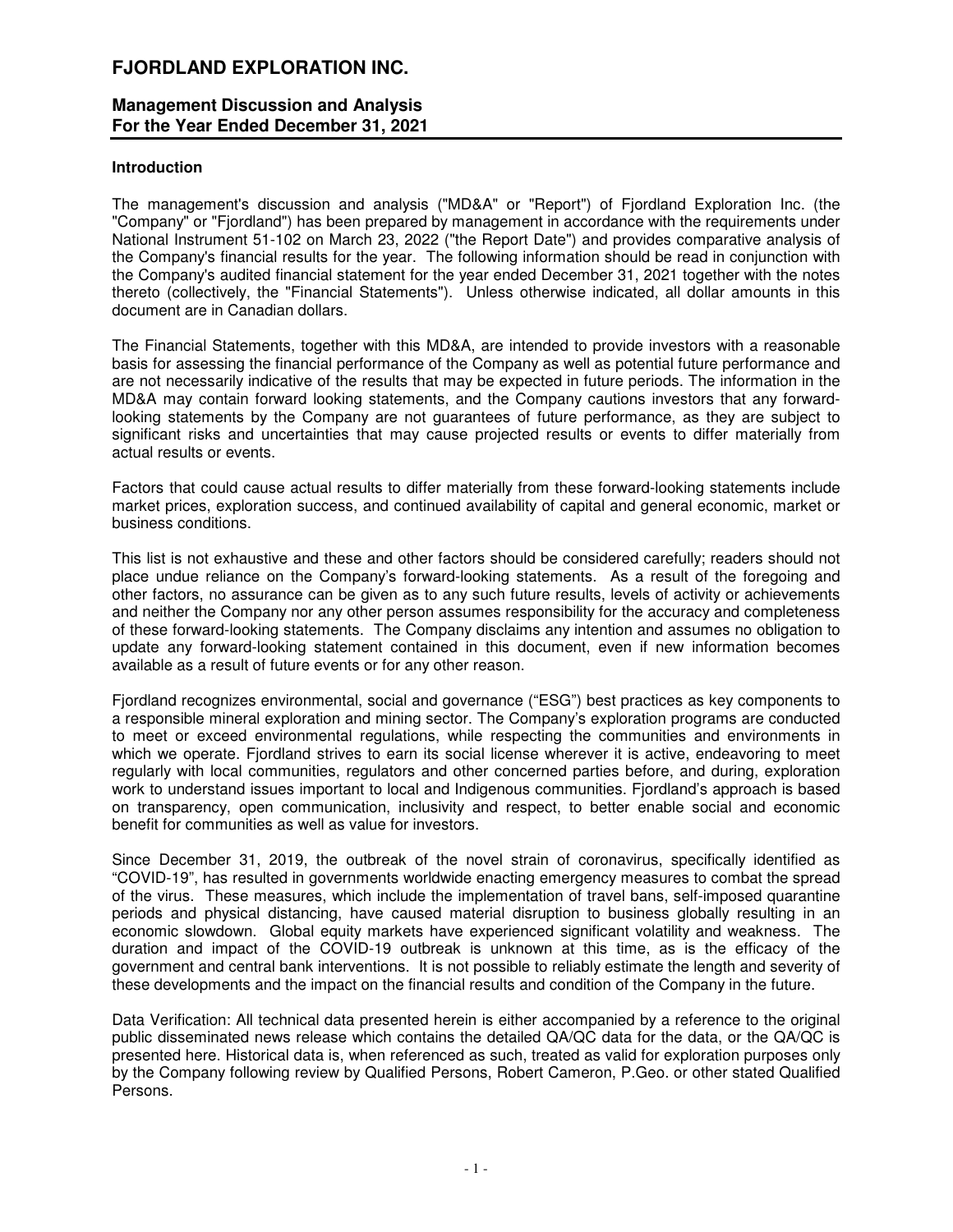### **Management Discussion and Analysis For the Year Ended December 31, 2021**

Additional information about the Company and the Company's activities, including the audited financial statements, and the notes thereto, for the year ended December 31, 2021, prepared in accordance with IFRS, can be found on SEDAR at www.sedar.com.

### **Business of the Company**

Fjordland Exploration Inc. ("the Company") is an exploration stage company engaged in the acquisition and exploration of prospective mineral deposits primarily in Canada. The Company acquires properties directly by staking, through option agreements with prospectors or other exploration companies, and through reconnaissance programs. The Company trades as a Tier Two company on the TSX Venture Exchange ("Exchange") under the symbol "FEX" and is a reporting issuer in British Columbia and Alberta.

The Company has reaffirmed its commitment to become a nickel focused base metal company. All indications point to a growing demand for high purity Class 1 nickel to feed the burgeoning battery market. Nickel is a key element along with lithium and cobalt in the production of batteries for the automotive and energy storage industries.

### **MINERAL PROJECTS**

### Exploration update

### **South Voisey's Bay ("SVB") Project, Labrador**

The South Voisey's Bay property (29,400 hectares) is located in central Labrador approximately 80 km due south of the operating Voisey's Bay nickel mine and covers parts of the Pants Lake gabbro complex in the South Voisey's Bay area. The Pants Lake Complex contains host rocks with alteration and nickel mineralization styles that are similar to the Voisey's Bay hosts. Current and historical data is reviewed and presented in "National Instrument 43-101 Technical Report on the South Voisey's Bay Project, Labrador for Fjordland Exploration Inc. and Commander Resources Ltd. by L. John Peters, P.Geo., Bernard Kahlert, P.Eng., Darryn Hitchcock, P.Geo., 11 May 2015." And is posted on the Company's sedar profile at sedar.com.

Historically, exploration activities commenced in 2017 when the Company entered into a joint venture agreement with Commander Resources Ltd. ("Commander"). Shortly thereafter, the Company entered an agreement with Ivanhoe Electric BC Holdings Inc., a subsidiary of Ivanhoe Electric Inc. (together "Ivanhoe") to bring their geological, geophysical and financial aptitude to the project.

In 2017 the field exploration program consisted of drilling 1,670 metres designed to test six shallow UTEM geophysical targets (see news release dated January 18, 2018). In 2018 an additional 1,253.2 metres of core drilling in 11 holes was completed along with property wide geological mapping .

The 2018 drilling program was designed to test the role of structure in controlling magma emplacement, and sulphide accumulation. Several drill holes were selected to test conductive structures interpreted from reprocessing of historical geophysical data that occur close to structures interpreted from satellite images and geological mapping. Overall results were geologically encouraging with higher grades being associated with basal accumulations of sulphides. The intersections while narrower than expected are considered significant as semi-massive sulphides comprised primarily of pyrrhotite with minor pentlandite and chalcopyrite occurring at or near the base of gabbro sills (see news release dated October 24, 2018).

A late season field program in 2019 included mapping and re-logging of selected portions of previously drilled core. This activity included the systematic collection of density measurements of core which would in combination with the high resolution digital elevation model created in 2018, allow for a refined gravity model for the property using a property wide database collected in the 1990's.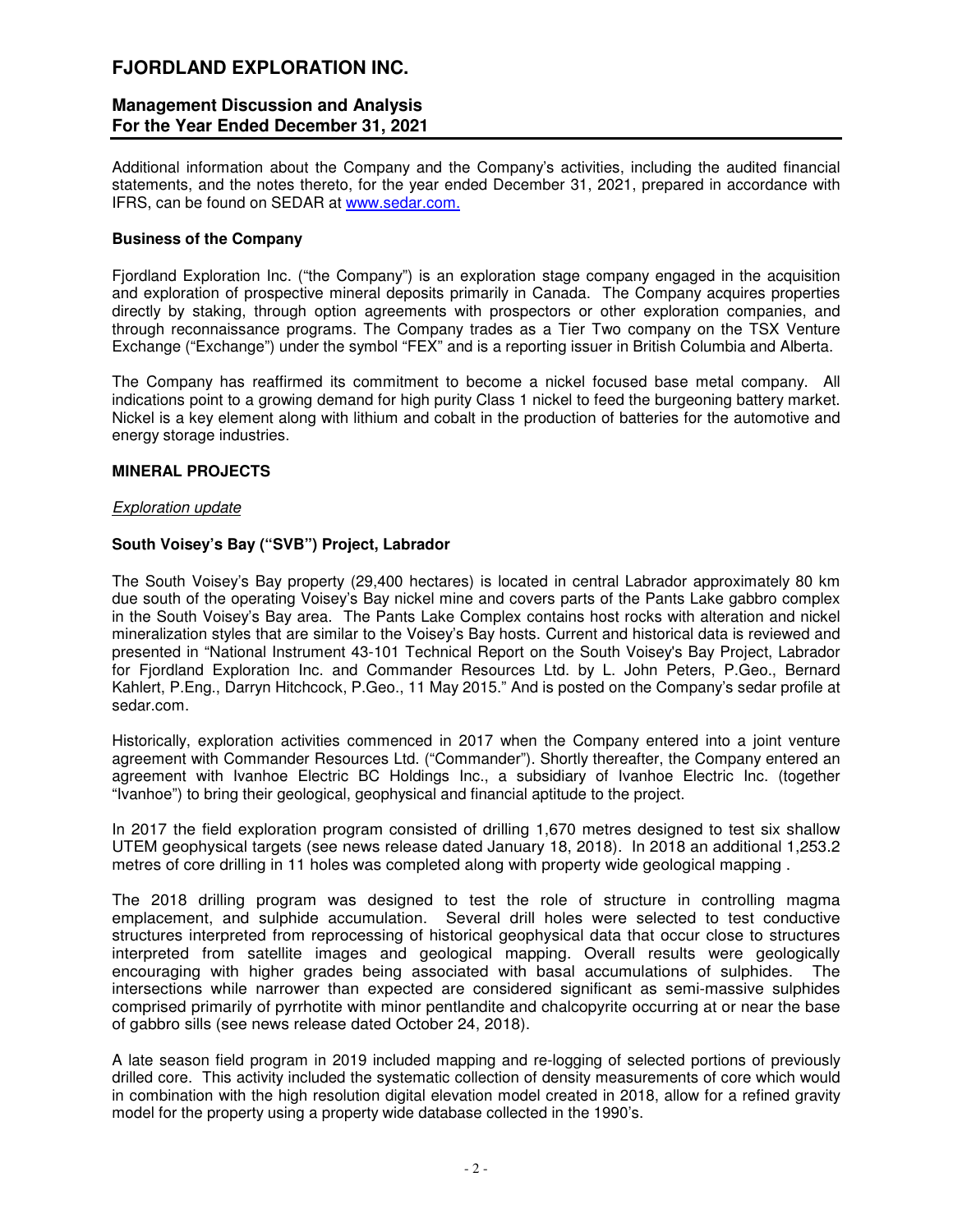### **Management Discussion and Analysis For the Year Ended December 31, 2021**

Ivanhoe was modelling the data with the aid of external consultants to develop drill targets that would be based on gravity anomalies.

In 2020, geophysical processing and modeling of historic gravity data utilizing an expanded rock quality dataset collected in 2019 and measured from core stored on the property, was completed.

On September 23, 2021, the Company announced that it entered into an option agreement with Vulcan Minerals Inc. ("Vulcan") to acquire a 100% working interest in 30 mineral claims (750 hectares) located in the South Voisey's Bay area. Under the terms of the agreement, Fjordland has the option to pay Vulcan 1,350,000 common shares, \$70,000 cash and incur \$250,000 in exploration expenditures over a period of three years, of which \$25,000 cash and 600,000 common shares were paid and issued in October 2021 at a fair value of \$54,000. Vulcan reserves a 2% net smelter return ("NSR") royalty on the claims subject to the Company's ability to buy back 50% of the NSR for \$2,000,000.

On October 6, 2021, the Company announced that it contracted Discovery International Geophysics Inc. to conduct a Low Temperature ("LT") Superconducting Quantum Interference Device ("SQUID") Moving Loop Transient Electromagnetic ("MLTEM") survey on its SVB Project. This survey is funded by Ivanhoe pursuant to the agreement between Ivanhoe and the Company to fund the Company's commitments under the SVB Option Agreements, as described in detail in the financial statement note 7(a).

This survey was completed in October, 2021 and a preliminary review of geophysical data with project contractors and partners has recognised the presence of conductors, but final data processing and contractor reports have not yet been received.

On November 15, 2021, the Company announced that it earned into 75% of the SVB Project under its Memorandum of Understanding and a subsequent Letter of Intent with Commander. As described in the financial statement note 7(a), Fjordland can earn a 100% interest in the SVB Project and also has an agreement with Ivanhoe whereby Ivanhoe can earn a 65% interest by completing all the cash funding requirements under Fjordland's SVB Option Agreements with Commander.

### **North Thompson Nickel Belt, Manitoba**

On April 28, 2020, the Company entered into the option agreement with CanAlaska Uranium Ltd ("CanAlaska") whereby the Company was granted a series of options to acquire up to an 80% interest in the Hunter and Strong properties in Manitoba. Under the terms of the agreement, the Company could earn, over a six-year period, its interest by incurring the following cash, share issuance and exploration expenditures:

- i) On signing \$25,000 (paid) and 1,000,000 common shares (issued at a value of \$60,000)
- ii) 49% interest \$1,500,000 in exploration expenditures on or before May 27, 2022
- iii) 21% interest \$50,000 and 1,500,000 common shares and \$2,500,000 in exploration expenditures on or before May 27, 2024
- iv) 10% interest \$75,000 and 6,000,000 common shares and \$5,000,000 in exploration expenditures on or before May 27, 2026

Upon completion of each stage of exploration the Company had the option to elect to proceed to the next stage or in the alternative continue by means of a joint venture. In the event that the Company earned a minimum 70% project interest and a feasibility study yielded certain minimum values the Company would have then issued to CanAlaska an additional 10,000,000 common shares.

On June 17, 2021, the Company announced that it entered into an agreement with CanAlaska Uranium Ltd. ("CanAlaska") to terminate the option agreement (the "Option Agreement") relating to the North Thompson Nickel Project ("NTNP"). The Option Agreement was executed on April 28, 2020 on the basis that a winter drill program could be initiated in early 2021. Despite applying for a drill permit in January 2020, CanAlaska still had not received permission and there did not appear to be any clarity as to when a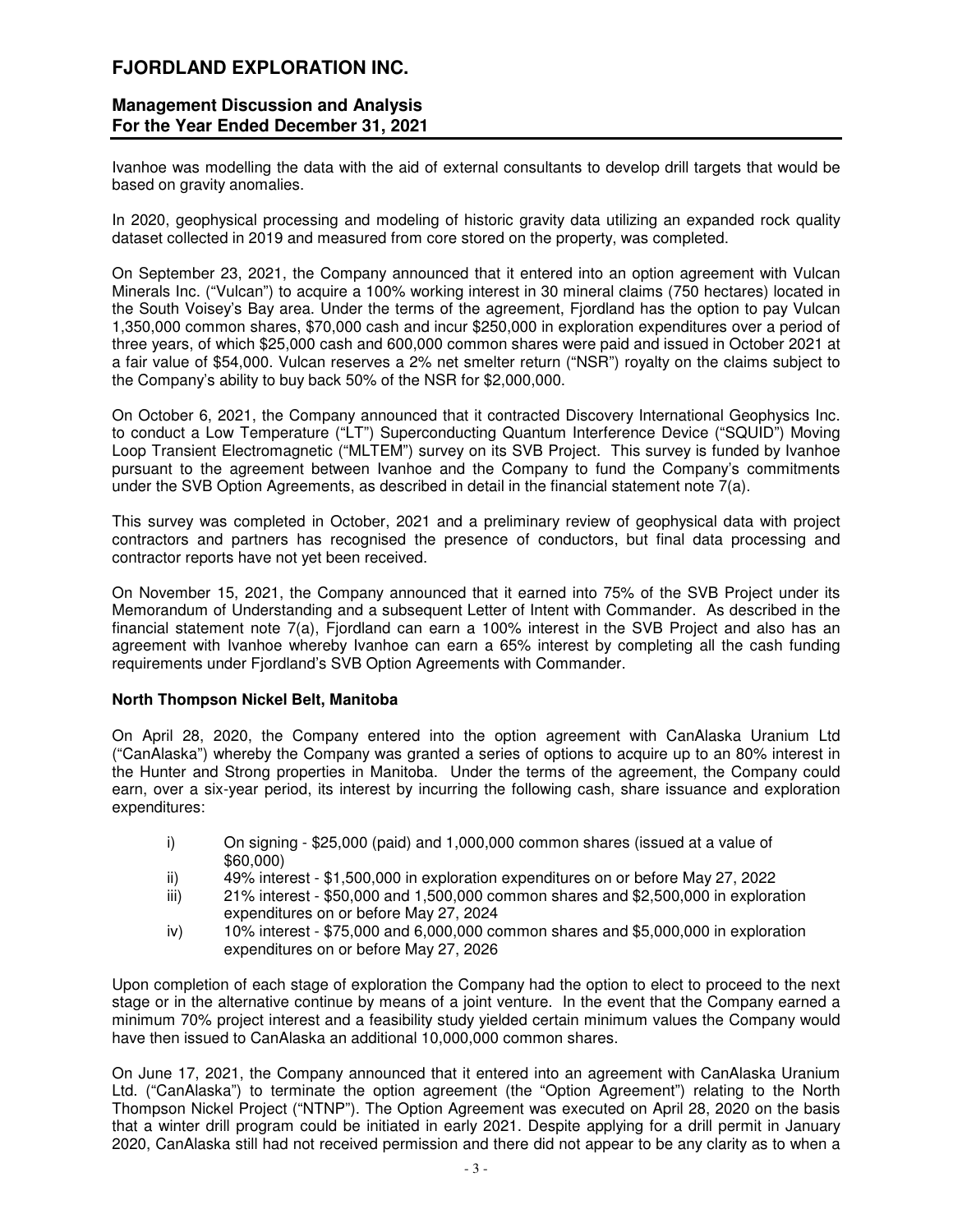### **Management Discussion and Analysis For the Year Ended December 31, 2021**

permit might be received. As a result, the Company and CanAlaska mutually agreed to unwind the Option Agreement. The Company gave up any interest in the NTNP upon the return to treasury of 1,000,000 common shares from CanAlaska in June 2021.

### **Renzy, Quebec**

The Company's Renzy Mine Project, including the Renzy Mine nickel copper deposit, is located in Hainaut Township, Outaouais, Quebec. The area is easily accessed year-round by vehicle 250 km north of Ottawa and 350 km north west of Montreal. The topography is generally flat and the bedrock is covered by a minor amount of overburden on the majority of the area.

The Renzy Mine deposit was found outcropping on an island within Lake Renzy in 1955. An open pit mine to a maximum depth of 30 m from rock surface previously existed on the property. During the production period from 1969 to 1972, 716,000 short tons were mined with average grades of 0.70% Nickel and 0.72% Copper. The concentrates were shipped to Falconbridge facilities in Sudbury. The mine closed in 1972 when Falconbridge failed to renew the concentrate purchase agreement due to a lagging economy and surplus nickel in world markets.

The Renzy Mine deposit contains, as defined by NI 43-101, Standards for Disclosure for Mineral Projects, a historical mineral resource estimate including indicated resources of 51,000 tonnes 0.79% Ni and 0.72% Cu and inferred resources of 280,000 tonnes at 0.82% Ni and 0.89% Cu with a cut-off grade of 0.7 % Ni equivalent. At the time these estimates were made, the project was referred to as the Vulcain Property.

The resource estimate is taken from a technical report filed on SEDAR entitled "Technical Report - Resources Evaluation November 2007 Vulcain Property, Hainaut township." prepared for Matamec Explorations Inc.("Matamec") by Geostat Systems International Inc. and dated November 22, 2007. Matamec merged with Quebec Precious Metals Corporation ("QPM") in 2018. The classification of Mineral Resources and Mineral Reserves used in the report relied on the definitions provided in National Instrument 43-101, which came into effect on February 1, 2001. They further confirmed that they followed the guidelines adopted by the Council of the Canadian Institute of Mining Metallurgy and Petroleum for CIM Standards/NI 43-101. For the model, Geostat Systems used 251 of the 425 holes (and 1988 of the 2023 assays) that are located near the zone. In October 2004, Geostat Systems verified and validated the 406 diamond drill holes made before the 2005 Matamec drill program (RZ-05 series holes). Elevation of the 406 drill holes are very imprecise and location of holes are somewhat imprecise especially those far from the old mine. These drill holes come from archives (maps, logs, sections, etc.). Geostat considered the data valid enough to proceed with the estimation of resources of the inferred category. The hole information from the 19 holes drilled in 2005 was considered precise enough to calculate indicated or measured resources providing that the quantity of data was sufficient.

A qualified person has not done sufficient work to classify the historical estimate as a current mineral resource based on revised practices as per CIM (2014) and should not be treated or relied upon as such. The company considers the NI 43-101 report to be relevant given that no additional work of significance has been completed on the deposit since the issuance of the historical mineral resource estimate.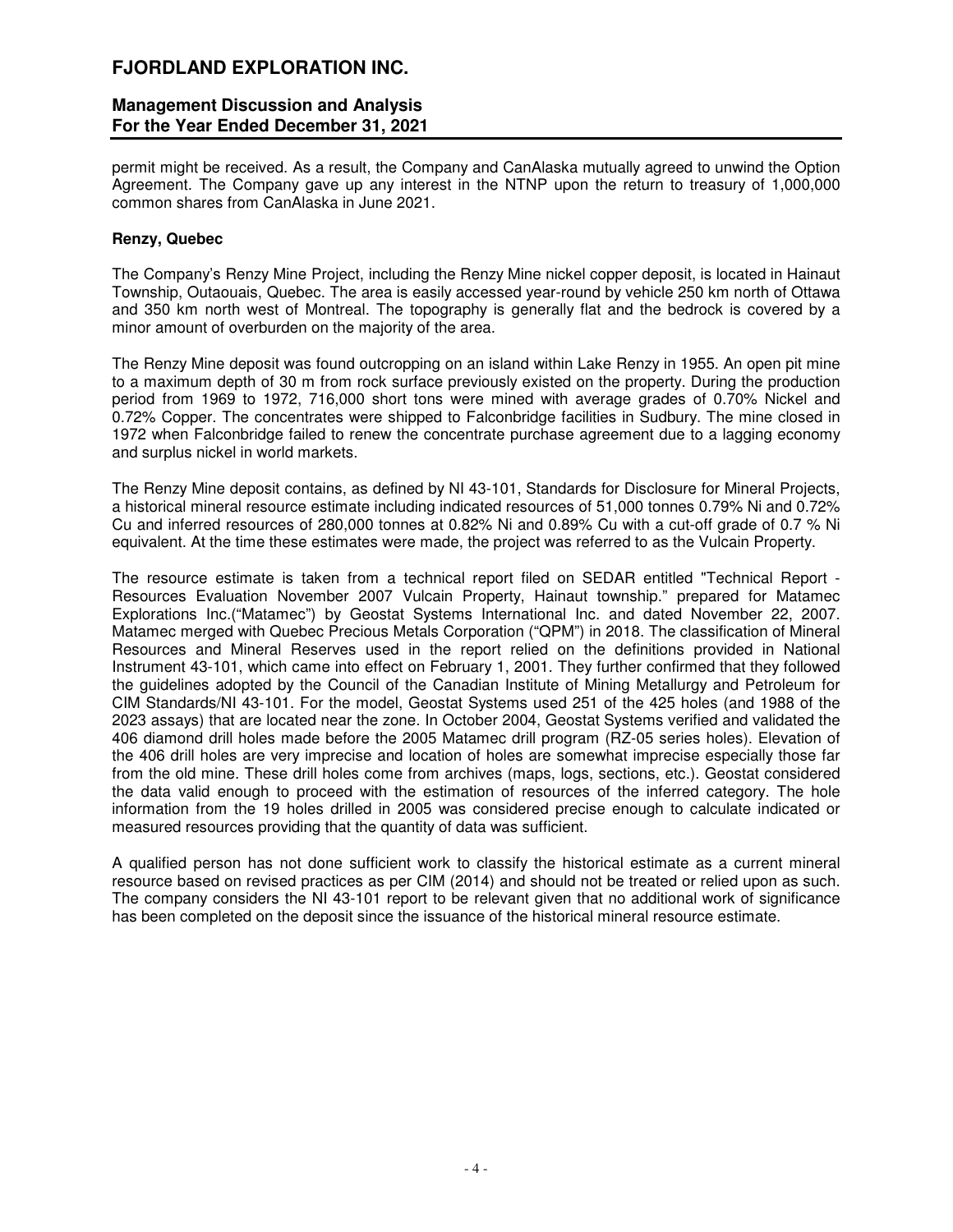### **Management Discussion and Analysis For the Year Ended December 31, 2021**

In 2005, Matamec drilled a grid of 19 vertical holes averaging 80m in depth along strike of the original mine. Examples of higher-grade intercepts are as follows:

| <b>Drill Hole</b> | Intercept<br>(m) | Ni<br>(%) | Cu<br>(%) | Co<br>(%) | PGM+Au<br>(g/T) |
|-------------------|------------------|-----------|-----------|-----------|-----------------|
| RZ-05-01          | 2.3              | 1.0%      | 1.1%      | 0.05%     | 0.19            |
| RZ-05-05          | 3.0              | 1.0%      | 1.6%      | 0.05%     | 0.24            |
| RZ-05-07          | 4.9              | 2.1%      | 1.7%      | 0.15%     | 0.32            |
| RZ-05-10          | 3.0              | 1.9%      | 4.1%      | 0.14%     | 0.55            |
| RZ-05-11          | 10.8             | 1.3%      | 1.8%      | 0.09%     | 0.22            |
| RZ-05-14          | 14.7             | 1.0%      | 1.2%      | 0.07%     | 0.28            |

Note: refer to Matamec's Press Release dated September 26, 2007 titled "Matamec Doubles Mineral Resources at Vulcain"

In 2008, Matamec drilled 40 short holes averaging 75m targeting Induced Polarization ("IP") anomalies and tested 6 of the 18 areas identified as geophysical target zones based on IP surveys. Results were not press released. The remaining 12 areas have had no exploration conducted over them.

### Exploration Potential

The original mineral emplacement model suggested that all mineralization would be near surface. As a result, only shallow targets were explored. Drilling campaigns occurred in 1956, 2005 and 2008. The mid-20th century holes were conducted with AX and EX diameter (approx. 1") drill holes down to approximately 32 m as an exploration tool. The later programs targeted the original pit area and certain other localized areas where bedrock outcrops showed promising chemistry. Newer exploration models of magma emplacement suggest that deeper targets are possible.

The Renzy deposit claim group lies at the south western end of the Renzy Terrane just north of the Renzy Shear Zone within the Grenville Province of the Canadian Shield. The location of the shear zone and the overall quantity of mafic/ultramafic rocks that carry sulfides with elevated concentration of Ni, Cu, and PGM's supports the prospectivity of the region.

On December 7, 2020, the Company entered into the option agreement with QPM whereby the Company may acquire a 100% interest on the Renzy mineral claims, also known as the Vulcain claims, in Hainaut Township, Quebec. Under the terms of the agreement, the Company can earn its interest by incurring a cash payment of \$50,000 (paid), share issuance of 1,000,000 common shares (issued at a value of \$100,000) and incurring exploration expenditures of \$1,000,000 during the five-year option term.

QPM will retain a 1% NSR of which the Company may repurchase 0.5% of the NSR for consideration of \$500,000 and the remaining 0.5% for \$2,500,000. A pre-existing 1% NSR is payable to Jacques Duval and 1% NSR payable to Andre Gauthier of which the Company may repurchase 0.5% for the sum of \$250,000; and the remaining 0.5% for the sum of \$250,000, to each of Gauthier and Duval.

In November 2020, the Company staked an additional 73 claims contiguous with the 68 Vulcain claims. In accordance with the option agreement, any property staked within the area of interest, being within one kilometer of the Vulcain property perimeter, will be deemed for all purposes to be part of and comprised in the property. Approximately 50 of the new claims fall under the area of interest. In Fiscal 2021, the Company staked a further 741 contiguous claims, increasing the total project size to 51,578 hectares. Subsequent to the year end, the Company staked an additional 11 claims contiguous with the project.

On March 17, 2021, the Company announced that it had contracted Geotech Airborne Geophysical Surveys ("Geotech") to conduct a versatile time-domain electromagnetic max ("VTEM") and ground-floor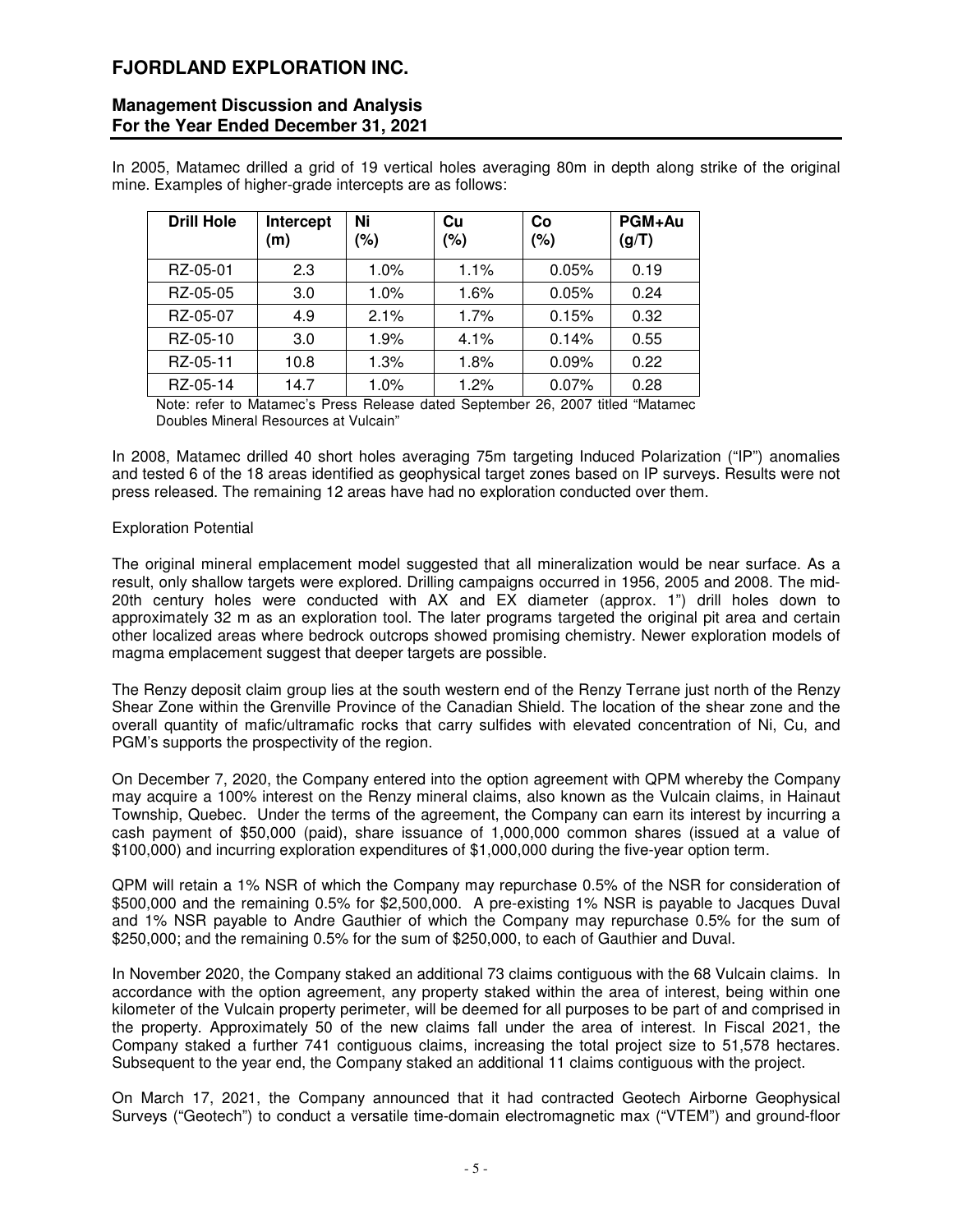### **Management Discussion and Analysis For the Year Ended December 31, 2021**

electromagnetic ("EM") survey over the Renzy claims group. In conjunction with the survey, the Company staked an additional 255 claims to increase the total project area to approximately 235 square kilometres.

On April 13, 2021, upon the request of the Kitigan Zibi Anishinabeg ("KZA") Band Council and the recommendation of the KZA Moose Advisory Committee, the Company suspended the VTEM helicopter survey in order to help protect the fragile moose population in the area. The KZA agreed that the survey could recommence on or after August 15, 2021 which it did in September 2021. To date, Geotech's VTEM Max has completed flight lines over the main Renzy target in conjunction with the ground-floor EM survey. Preliminary review of this data has identified a number of conductive anomalies that guided exploration activities in the field in 2021.

On June 17, 2021, the Company announced that it had initiated a ground field EM program on the Renzy project. A ground-based EM survey was conducted on 4 zones as a follow up to the VTEM survey. While the VTEM survey was suspended until the middle of August, it did generate a number of discrete EM conductor anomalies immediately adjacent to the historic mine site and, more importantly, up to 10 km away.

On September 16, 2021, the Company announced that it restarted the VTEM survey to fly areas south of the original Renzy area. While the Company is still awaiting final reports for the VTEM survey, initial results identified three strong geophysical conductors comparable to those at the Renzy mine site. These three new targets show good continuity across multiple flight lines (initial 200m line spacing) and are 100% owned by the Company and outside the area of interest as defined by the Renzy option agreement with Quebec Precious Metals.

The VTEM survey was completed on October 15, 2021 for a total of 1,800 line kilometres. Final reports for the VTEM survey were received in January 2022.

Subsequent to the year end, the Company announced that it had initiated a drill program based on the results of the VTEM survey. The Company plans to drill a minimum of 2,500 meters. Equity Exploration Consultants has been contracted to manage the program and Cartwright Drill Inc is supplying the drill rig and personnel. The initial budget for the program is \$1 million.

### **Milligan West, BC**

In February 2013, the Company and Northwest Copper Corp. ("NWST") (formerly Serengeti Resources Inc.) consolidated certain claims located in north central British Columbia into the Milligan West project. Initially ownership was shared equally however, as a result of the Company electing not to participate in the 2019 exploration program its interest has been diluted to 42.3%. Effective 2021, the Company elected to contribute its pro-rata share to retain its interest at 42.3%. In 2021, a small IP survey and soil sampling program was completed. Results will be announced once they have been consolidated with previous programs and reviewed by management.

### **Witch Project, BC**

On February 8, 2022, the Company announced that it acquired a 100% interest in the Witch coppergold porphyry project (also referred to as the South Chuchi project) located in the Quesnel Trough of central British Columbia, 35 km due west of Centerra's Mount Milligan mine.

The Witch project is 10,336 hectares in size (103 square kilometres) and accessible via a network of forestry roads. Fjordland acquired the core claims, representing one-third of the property from Equity Exploration Consultants Ltd. ("Equity") for 100,000 Fjordland common shares (issued on February 15, 2022). The Equity claims were subject to a Net Smelter Royalty ("NSR") that Fjordland renegotiated with the royalty holders. Fjordland and the royalty holders have agreed to a 1% NSR on the Equity claims subject to a onetime reduction of either 0.5% upon the payment of \$4 million or 0.25% upon the payment of \$1.5 million. The Equity claims are in good standing until December 31, 2025 resulting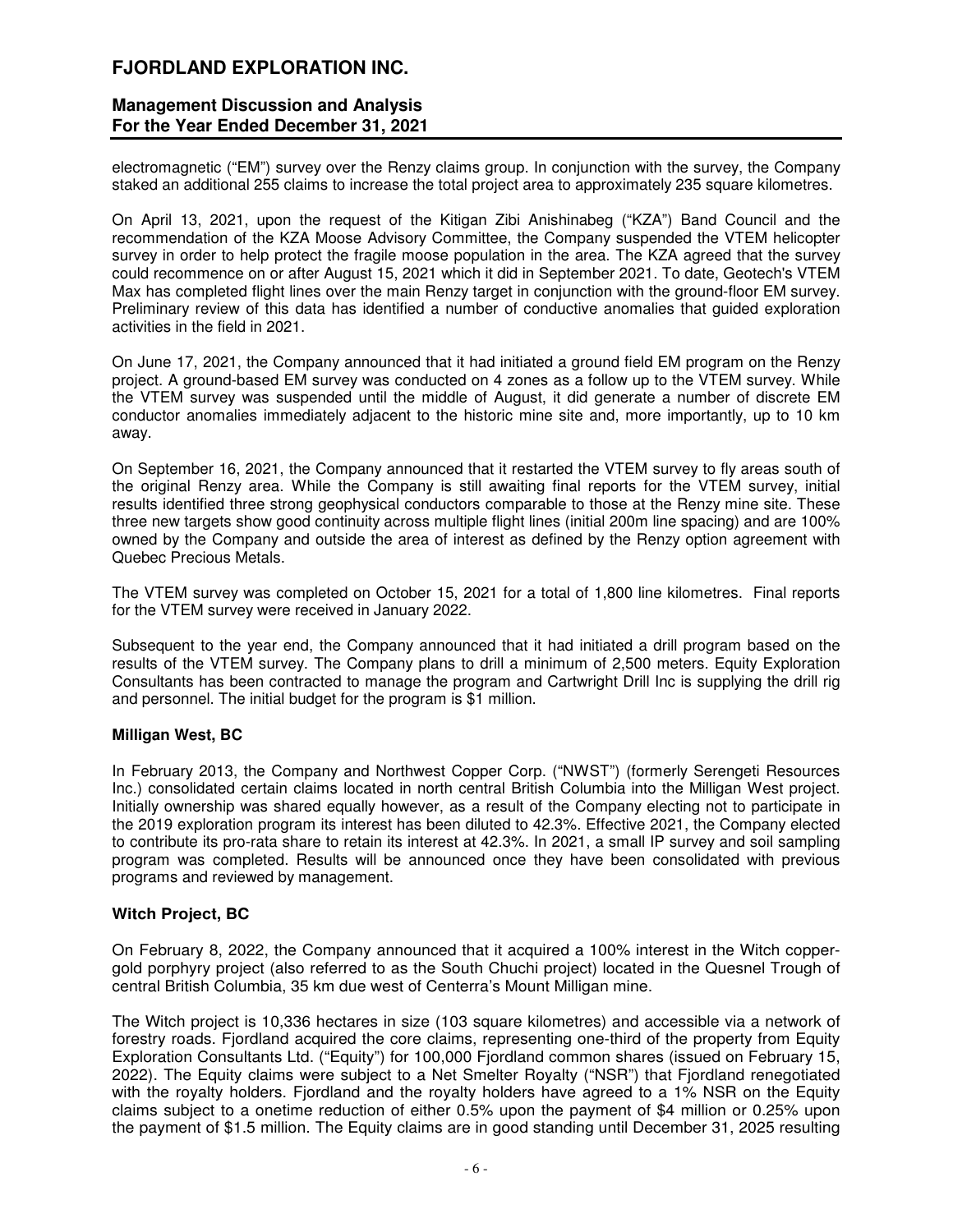### **Management Discussion and Analysis For the Year Ended December 31, 2021**

from Fjordland applying unused assessment credits. The remaining 6,952 hectares were staked to the east and west of the Equity claims to cover the known mineral potential within the area.

### Corporate update

On January 12, 2021, Mr. Ross McDonald tendered his resignation as director. Mr. McDonald has served as a director since the Company's inception and will continue in an advisory capacity.

On January 12, 2021, the Company announced that Mr. Mark Gibson had agreed to join its board of directors as Ivanhoe's appointee. Ivanhoe, via its wholly-owned subsidiary Ivanhoe BC Holdings Limited, owns 18.6% of Fjordland, and has the right to two board seats. Mr. Gibson serves as the Chief Operating Officer of Ivanhoe Electric Inc., a privately owned US corporation led by CEO Robert Friedland. He concurrently serves as the COO of Kaizen Discovery Inc. (TSXV:KZD – appointed in 2016) and Cordoba Minerals Corp. (TSXV:CDB – appointed 2017). Mark previously worked with Anglo American and was the founder of a geophysical service company focused on managing seismic surveys for the mining industry. He has more than 31 years of wide-ranging experience as a geoscientist and manager in the natural resources sector. Mark graduated from the University of Southampton in 1990 with a B.Sc. (Hons) in Geology and the University of Leeds in 1997 with a M.Sc. in Geophysics.

On April 22, 2021, the Company announced that Mr. Mark T. Brown had been appointed as the Chief Financial Officer of the Company upon the retirement of Ms. Patricia Tanaka.

On July 8, 2021, the Company announced that John Sheedy had been elected to the board of directors in place of Richard Atkinson who retired after serving the board for 25 years. Mr. Atkinson agreed to remain as an advisor to the Company for the foreseeable future.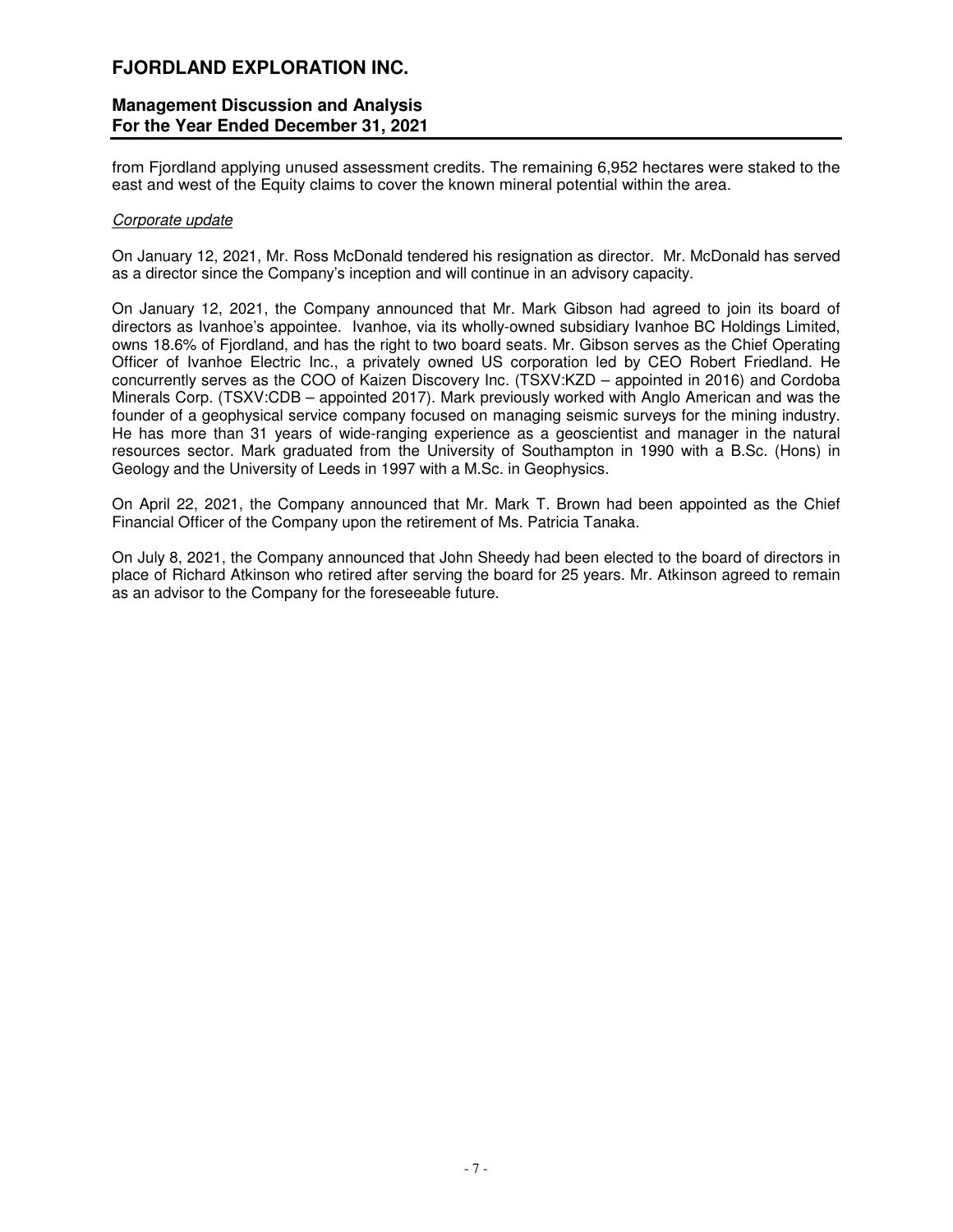### **Management Discussion and Analysis For the Year Ended December 31, 2021**

The Company's exploration expenses for the year ended and as at December 31, 2021 are:

|                              | South<br><b>Voisey's Bay</b><br>Labrador | <b>North Thompson</b><br><b>Nickel Belt</b><br><b>Manitoba</b> | Renzy<br>Quebec |         | <b>South</b><br><b>Voisey's Bay</b><br><b>Vulcan</b> |        | <b>Other</b><br><b>Projects</b> |        |       | <b>Total</b> |  |
|------------------------------|------------------------------------------|----------------------------------------------------------------|-----------------|---------|------------------------------------------------------|--------|---------------------------------|--------|-------|--------------|--|
| Balance, December 31, 2019   | \$<br>1,634,590                          | \$                                                             | \$              |         | \$                                                   |        | \$                              |        | \$    | 1,634,590    |  |
| Acquisition costs            | 49,500                                   | 85,000                                                         |                 | 155,234 |                                                      |        |                                 |        |       | 289,734      |  |
| Claims maintenance           | 5,712                                    |                                                                |                 |         |                                                      |        |                                 |        |       | 5,712        |  |
| Data verification            |                                          | 1,600                                                          |                 | 1,816   |                                                      |        |                                 |        |       | 3,416        |  |
| Field office                 |                                          | 4,706                                                          |                 |         |                                                      |        |                                 |        |       | 4,706        |  |
| Geology                      | 1,872                                    | 21,401                                                         |                 |         |                                                      |        |                                 |        |       | 23,273       |  |
| Geophysics                   |                                          | 25,675                                                         |                 |         |                                                      |        |                                 |        |       | 25,675       |  |
| Cost recoveries              | (25,000)                                 |                                                                |                 |         |                                                      |        |                                 |        |       | (25,000)     |  |
| Balance, December 31, 2020   | 1,666,674                                | 138,382                                                        |                 | 157,050 |                                                      |        |                                 |        |       | 1,962,106    |  |
| Property write-off           |                                          | (138, 382)                                                     |                 |         |                                                      |        |                                 |        |       | (138, 382)   |  |
| Acquisition costs            | 90,370                                   |                                                                |                 | 41,205  |                                                      | 83,626 |                                 |        |       | 215,201      |  |
| <b>Aicraft Charter</b>       | 159,853                                  |                                                                |                 |         |                                                      |        |                                 |        |       | 159,853      |  |
| Data verification            |                                          |                                                                |                 | 14,334  |                                                      |        |                                 |        |       | 14,334       |  |
| Equipment rental             |                                          |                                                                |                 | 4,949   |                                                      |        |                                 | 11,725 |       | 16,674       |  |
| Field supplies and office    |                                          |                                                                |                 | 719     |                                                      |        |                                 | 4,966  |       | 5,685        |  |
| Fuel                         |                                          |                                                                |                 | 1,031   |                                                      |        |                                 |        |       | 1,031        |  |
| Geophysics                   | 225,375                                  |                                                                |                 | 539,481 |                                                      |        |                                 | 1,400  |       | 766,256      |  |
| Geology                      | 1,838                                    |                                                                |                 | 1,735   |                                                      |        |                                 |        |       | 3,573        |  |
| Labour, salaries, consulting |                                          |                                                                |                 | 2,010   |                                                      |        |                                 | 12,084 |       | 14,094       |  |
| License and permits          |                                          |                                                                |                 | 11,859  |                                                      |        |                                 |        |       | 11,859       |  |
| Travel                       | 39,141                                   |                                                                |                 | 4,101   |                                                      |        |                                 | 20,256 |       | 63,498       |  |
| Cost recoveries              | (440,000)                                |                                                                |                 |         |                                                      |        |                                 |        |       | (440,000)    |  |
| Balance, December 31, 2021   | \$<br>1,743,251                          | \$<br>$\blacksquare$                                           | \$              | 778,474 | \$                                                   | 83,626 | \$                              | 50,431 | $\$\$ | 2,655,782    |  |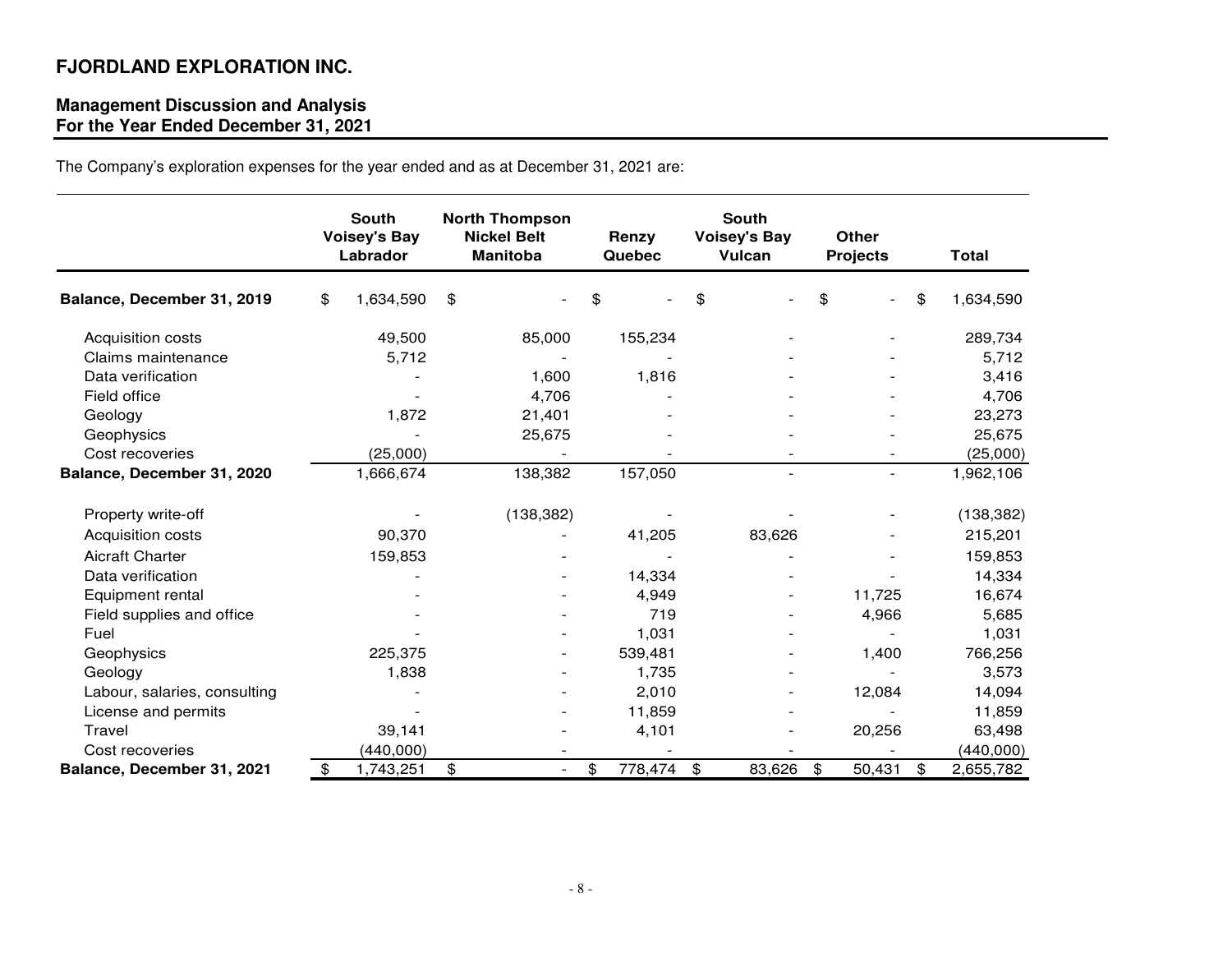### **Management Discussion and Analysis For the Year Ended December 31, 2021**

### **SELECTED ANNUAL INFORMATION**

The Company's selected annual information for the years ended December 31, 2021, 2020 and 2019 are as follows:

|                                     | 2021                           |    | 2020            | 2019            |
|-------------------------------------|--------------------------------|----|-----------------|-----------------|
|                                     |                                |    |                 |                 |
| General and administration expenses | \$<br>(853,463)   \$           |    | $(451, 113)$ \$ | (172, 363)      |
| Loss for the year                   | \$<br>$(853, 463)$ \$          |    | (451, 113)      | (216, 132)      |
|                                     |                                |    |                 |                 |
| Basic and diluted loss per share    | \$<br>(0.01)                   | S  | (0.01)          | (0.00)          |
| Cash dividends per share            | n/a                            |    | n/a             | n/a             |
|                                     |                                |    |                 |                 |
| Assets                              | \$<br>4,514,132                | \$ | 2,359,937       | \$<br>2,388,254 |
| Long-term liabilities               | \$<br>$\overline{\phantom{a}}$ | S  | 27,788          |                 |

### **FINANCIAL POSITION**

### **(a) Summary of Quarterly Results**

The following is a summary of the Company's financial results for the last eight quarters:

|                                 | Three months ended |                                                          |  |                |  |                 |  |            |  |  |  |  |
|---------------------------------|--------------------|----------------------------------------------------------|--|----------------|--|-----------------|--|------------|--|--|--|--|
|                                 |                    | June $30,$<br>March 31,<br>September 30,<br>December 31, |  |                |  |                 |  |            |  |  |  |  |
|                                 |                    | 2021                                                     |  | 2021           |  | 2021            |  | 2021       |  |  |  |  |
| Total revenues                  |                    | $(0.00)$ \$                                              |  | $(0.00)$ \$    |  | $(0.00)$ \$     |  | (0.00)     |  |  |  |  |
| Net loss and comprehensive loss |                    | $(311,799)$ \$                                           |  | $(228,983)$ \$ |  | $(190, 344)$ \$ |  | (122, 337) |  |  |  |  |
| Loss per share                  |                    | $(0.00)$ \$                                              |  | $(0.00)$ \$    |  | $(0.00)$ \$     |  | (0.00)     |  |  |  |  |

|                                 | Three months ended |                                                          |  |                 |  |                 |  |          |  |  |  |  |
|---------------------------------|--------------------|----------------------------------------------------------|--|-----------------|--|-----------------|--|----------|--|--|--|--|
|                                 |                    | September 30,<br>December 31,<br>June $30,$<br>March 31, |  |                 |  |                 |  |          |  |  |  |  |
|                                 |                    | 2020                                                     |  | 2020            |  | 2020            |  | 2020     |  |  |  |  |
| Total revenues                  |                    | $(0.00)$ \$                                              |  | $(0.00)$ \$     |  | $(0.00)$ \$     |  | (0.00)   |  |  |  |  |
| Net loss and comprehensive loss | \$                 | $(114,210)$ \$                                           |  | $(109, 759)$ \$ |  | $(183, 594)$ \$ |  | (43,550) |  |  |  |  |
| Loss per share                  | ъ                  | $(0.00)$ \$                                              |  | $(0.00)$ \$     |  | $(0.00)$ \$     |  | (0.00)   |  |  |  |  |

### **(b) Results of Operations for the three months ended December 31, 2021 and 2020**

During the three months ended December 31, 2021, the Company reported a loss of \$311,799 (\$0.00 loss per share) (2020 – \$114,210 (\$0.00 loss per share)).

Excluding the non-cash portion depreciation of \$9,779 (2020 - \$9,778) and the share-based compensation of \$128,667 (2020 - \$8,913), the Company's general and administrative expenses amounted to \$113,353 during the three months ended December 31, 2021 (2020 – \$95,519), an increase of \$17,834. Such increase was mainly due to increases in (a) accounting and audit fees (from 2020's \$29,000 to 2021's \$40,000); (b) filing fees (from 2020's \$1,514 to 2021's \$3,177); (c) marketing costs (from 2020's \$5,973 to 2021's \$18,034) and (d) office and printing costs (from 2020's \$3,418 to 2021's \$5,551); while being offset by decreases in (e) administration fees (from 2020's \$9,600 to 2021's \$6,948) and (f) legal fees (from 2020's \$5,712 to 2021's \$372). All the expenses were incurred to support the exploration activities at the Company's properties.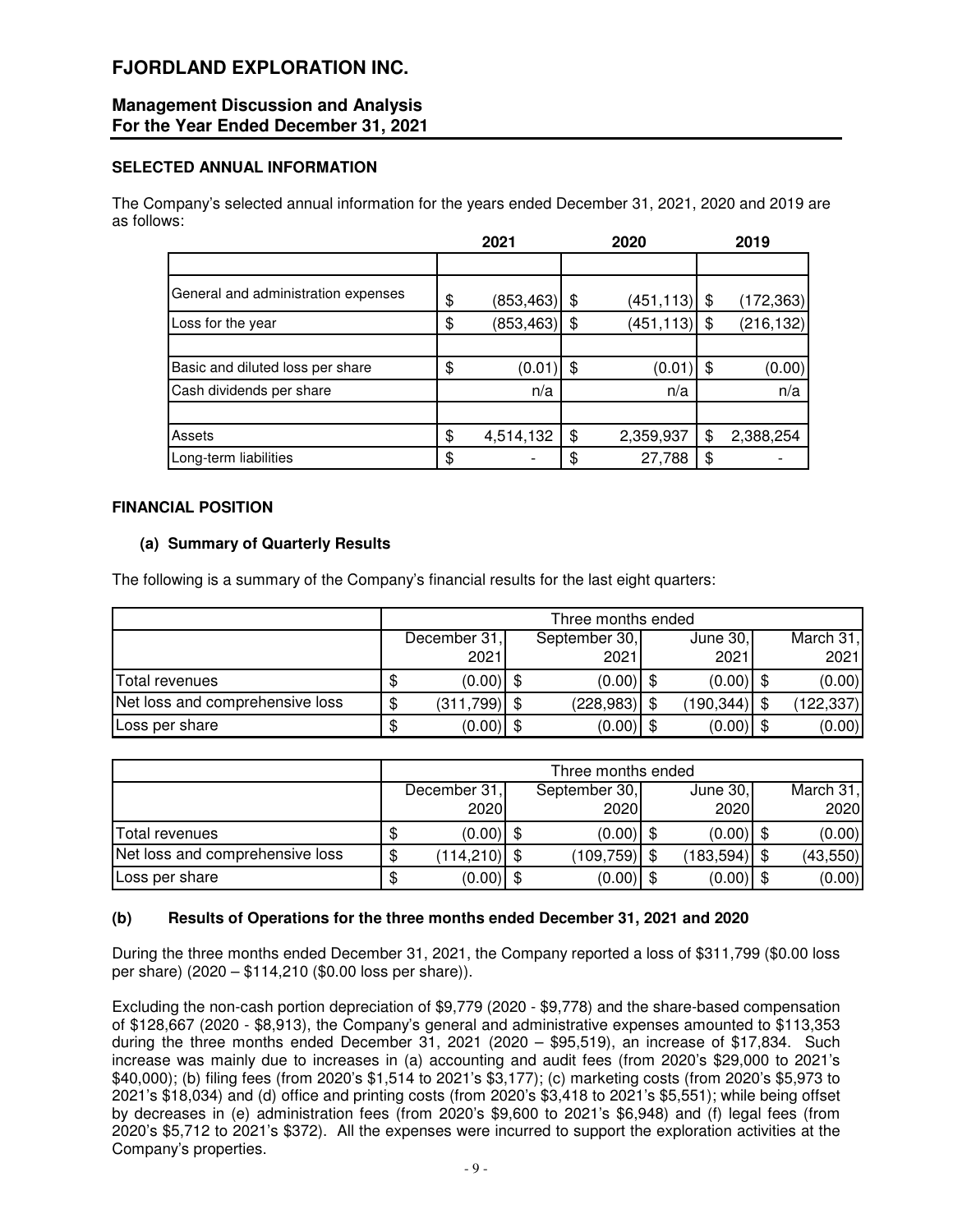### **Management Discussion and Analysis For the Year Ended December 31, 2021**

During the three months ended December 31, 2021, the Company wrote off \$60,000 (2020 - \$Nil) in mineral property as a result of the cancellation of the option agreement regarding the NTNP.

### **(c) Results of Operation for the years ended December 31, 2021 and 2020**

During the year ended December 31, 2021, the Company reported a loss of \$853,463 (\$0.01 loss per share) (2020 – \$451,113 (\$0.01 loss per share)).

Excluding the non-cash portion depreciation of \$39,115 (2020 - \$27,160) and the share-based compensation of \$280,442 (2020 - \$186,398), the Company's general and administrative expenses amounted to \$395,524 during the year ended December 31, 2021 (2020 – \$237,555), an increase of \$157,969. Such increase was mainly due to increases in (a) management fees (from 2020's \$62,500 to 2021's \$150,000) because of the Chief Executive Officer joining in August 2020; (b) marketing fees (from 2020's \$28,678 to 2021's \$62,116); (c) legal fees (from 2020's \$6,978 to 2021's \$11,301); (d) accounting and audit fees (from 2020's \$56,244 to 2021's \$84,268) and (e) transfer agent fees (from 2020's \$3,049 to 2021's \$8,094). All the expenses were incurred to support the exploration activities at the Company's properties.

During the year ended December 31, 2021, the Company wrote off \$138,382 (2020 - \$Nil) in mineral property as a result of the cancellation of the option agreement regarding the NTNP.

|                           | 2021 |         |    | 2020   |
|---------------------------|------|---------|----|--------|
|                           |      |         |    |        |
| Accounting and audit fees | \$   | 84.268  | \$ | 56,244 |
| Administration fees       | \$   | 38,400  | \$ | 38,400 |
| Filing fees               | \$   | 11,448  | \$ | 13,439 |
| Office and printing       | \$   | 17.225  | \$ | 18,067 |
| Management fees           | \$   | 150,000 | S  | 62,500 |
| Rent                      | \$   | 3,605   | \$ | 5,955  |
| Transfer agent fees       | S    | 8.094   | \$ | 3,049  |

Significant items included in the current results of operation are as follows:

Total share-based compensation on options granted, and vested during the year ended December 31, 2021, resulted in \$280,442 (2020 - \$186,398) being expensed. Share-based compensation is a non-cash transaction.

Comprehensive loss for the year ended December 31, 2020 is \$853,463 (2020 - \$451,113), which includes mineral properties written-down of \$138,382 (2020 - \$Nil).

Exploration expenditures during the year ended December 31, 2021 were \$1,272,058 (2020- \$352,516), which consisted of \$215,201 (2020 - \$289,734) in acquisition costs and \$1,056,857 (2020 - \$62,782) in exploration costs. During the current year, the Company received costs recoveries of \$440,000 (2020 - \$25,000) from its optionee. The Company wrote down \$138,382 (2020 - \$Nil) in acquisition and exploration costs during the current period.

During the year ended December 31, 2021 the Company, issued 1,000,000 shares (2020 – 2,350,000) valued at \$98,000 (2020 - \$184,500) relating to exploration properties.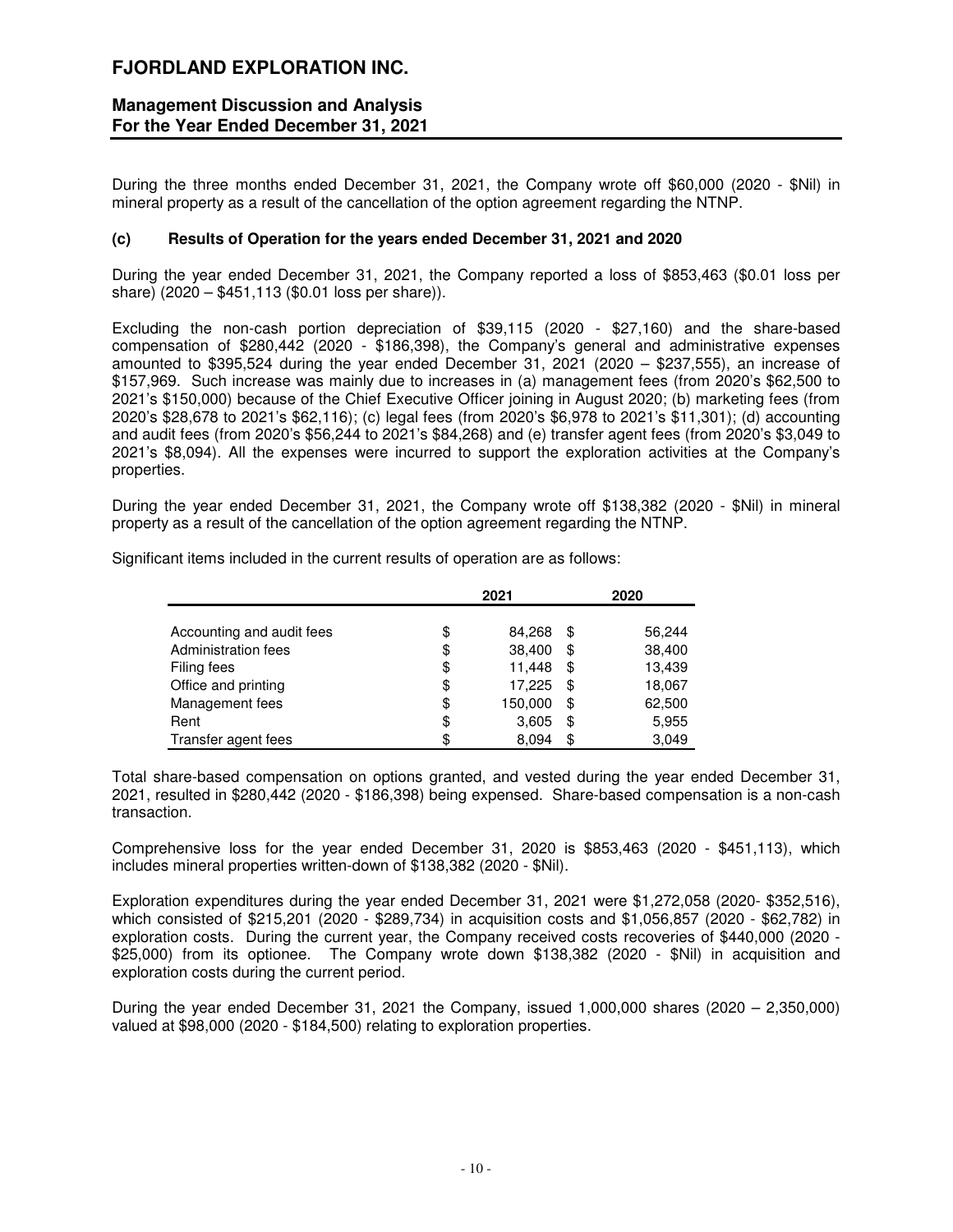### **Management Discussion and Analysis For the Year Ended December 31, 2021**

### **LIQUIDITY**

The Company ensures that there is sufficient capital in order to meet annual business requirements, after taking into account administrative, property holding and exploration budgets. As the Company does not have operating cash flow, the Company has relied primarily on equity financings to meet its capital requirements.

The Company is in the exploration stage and commodity prices are not reflected in operating financial results. However, fluctuations in commodity prices may influence financial markets and may indirectly affect the Company.

As at December 31, 2021, the Company's working capital was \$1,531,945 (December 31, 2020 - \$249,010). With respect to working capital, \$1,725,697 was held in cash (December 31, 2020 - \$310,690). The increase in cash of \$1,415,007 was mainly due to the net proceeds from the issuance of common shares of \$2,440,305 and the recoveries of mineral properties of \$440,000; while being offset by \$441,788 used in operations, \$980,250 used in exploration and evaluation assets and \$43,260 used in lease payments.

Management believes it will be able to raise equity capital as required in the long term, but recognizes the risks attached thereto. The Company continues to use various strategies to minimize its dependence on equity capital, including the securing of joint venture partners where appropriate.

### **CAPITAL RESOURCES**

The Company considers its capital structure to be shareholders' equity. Management's objective is to ensure that there is sufficient capital to minimize liquidity risk and to continue as a going concern. As an exploration stage company, the Company is unable to finance its operations from cash flow and has relied primarily on equity financings to meet its capital requirements.

Although the Company has been successful in the past in obtaining financing through the sale of equity securities, there can be no assurance that the Company will be able to obtain adequate financing in the future, or that the terms of such financings will be favorable.

The Company's share capital is not subject to any external restriction and the Company did not change its approach to capital management during the period.

### **(a) Financing Activities**

On February 12, 2021, the Company completed a non-brokered private placement for the issuance of 2,500,000 units at \$0.10 per unit (the "Units"). Each Unit and finder's unit consists of one common share and one-half of one share purchase warrant. Each whole warrant entitles the holder to purchase one common share at a price of \$0.175 per common share until February 12, 2023. The expiry date of each whole warrant is subject to acceleration. The Company paid finder's fees of \$44,850 and issued 171,000 finder's units with a fair value of \$17,100. The Company also paid share issue costs totaling \$31,945.

On January 12, 2021, the Company granted 300,000 stock options to a director and a consultant with an exercise price of \$0.105 exercisable for a period of 5 years.

On April 22, 2021, the Company granted a total of 1,150,000 stock options to its officers, directors and consultants with an exercise price of \$0.125 exercisable for a period of 5 years.

On June 8, 2021 the Company announced that it entered into an investor relations agreement with MI3 Communications Financieres Inc. ("MI3"). The agreement is for an initial term of six months renewable on an annual or semi-annual basis and may be terminated upon 30 days' written notice by either party. In consideration for the services of MI3, the Company agreed to pay a fee of \$3,000 per month. Pursuant to the agreement, Fjordland also granted MI3 a stock option to purchase 100,000 common shares of Fjordland at a price of \$0.125 per share for a period of 5 years with one quarter of the options vesting every three months. If the agreement is terminated, the options expire 12 months after termination.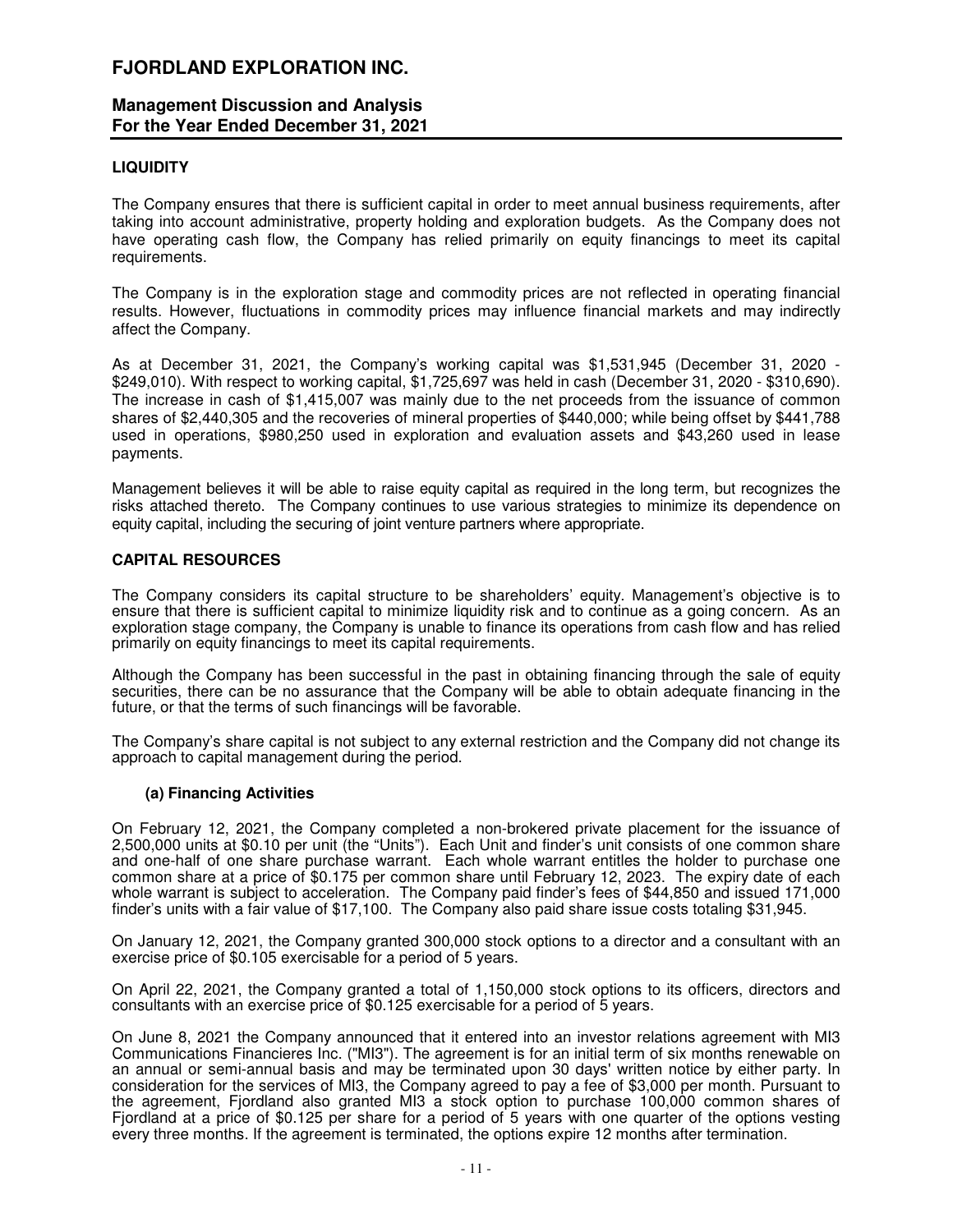### **Management Discussion and Analysis For the Year Ended December 31, 2021**

On August 26, 2021, the Company granted a total of 1,025,000 stock options to its directors, officers and consultants with an exercise price of \$0.125 exercisable for a period of 5 years.

On October 5, 2021, the Company issued 600,000 common shares with a fair value of \$54,000 or \$0.09 per share as consideration towards the acquisition of mineral property in South Voisey's Bay area pursuant to the Vulcan option agreement.

On October 27, 2021, the Company issued 400,000 common shares with a fair value of \$44,000 or \$0.11 per share as consideration towards the acquisition of mineral property in South Voisey's Bay area pursuant to the agreement with Commander Resources Ltd.

On January 25, 2022, the Company granted 100,000 stock options to a geological advisor exercisable at \$0.10 for a period of five years.

On February 15, 2022, the Company issued 100,000 common shares for the Witch Project.

In March 2020, the World Health Organization declared coronavirus COVID-19 a global pandemic. This contagious disease outbreak, which has continued to spread, and any related adverse public health developments, has adversely affected workforces, economies, and financial markets globally, potentially leading to an economic downturn. It is not possible for the Company to predict the duration or magnitude of the adverse results of the outbreak and its effects on the Company's business or ability to raise funds.

The Company is aware of the current conditions in the financial markets and has planned accordingly. The Company's current treasury and the future cash flows from warrants and options, along with the planned developments within the Company as well as with its operating partners will allow its efforts to continue throughout 2022. If the market conditions prevail or improve, the Company will make adjustment to budgets accordingly.

### **(b) Disclosure of Outstanding Share Data**

The authorized share capital of the Company consists of an unlimited number of common shares without par value. As at December 31, 2021, the Company's share capital was \$21,336,013 (December 31, 2020 - \$18,857,708) representing 75,284,339 common shares (December 31, 2020 – 50,113,339 common shares).

|                       | <b>Exercise</b> |            |     |               |                  | Expired / |           |
|-----------------------|-----------------|------------|-----|---------------|------------------|-----------|-----------|
| <b>Expiry date</b>    | price (\$)      | 2020       |     | <b>Issued</b> | <b>Exercised</b> | forfeited | 2021      |
| September 2, 2022     | 0.55            | 766,000    |     |               |                  |           | 766,000   |
| June 28, 2023         | 0.165           | 1,125,000  |     |               |                  |           | 1,125,000 |
| June 5, 2025          | 0.07            | 2,225,000  |     |               |                  |           | 2,225,000 |
| August 5, 2025        | 0.07            | 500,000    |     |               |                  |           | 500,000   |
| January 12, 2026      | 0.105           |            |     | 300,000       |                  |           | 300,000   |
| April 22, 2026        | 0.125           |            |     | 1,150,000     |                  |           | 1,150,000 |
| June 1, 2026          | 0.125           |            |     | 100,000       |                  |           | 100,000   |
| August 26, 2026       | 0.125           |            |     | 1,025,000     |                  |           | 1,025,000 |
| Options outstanding   |                 | 4,616,000  |     | 2,575,000     |                  |           | 7,191,000 |
| Options exercisable   |                 | 4,503,500  |     | 2,475,000     |                  |           | 7,103,500 |
| Weighted average      |                 |            |     |               |                  |           |           |
| exercise price $(\$)$ |                 | \$<br>0.17 | -\$ | 0.123         | \$               | \$        | 0.15      |

Stock option transactions and the number of stock options are summarized as follows:

During the year ended December 31, 2021, the Company granted a total of 2,575,000 stock options of which 300,000 stock options were exercisable at \$0.105 per share and 2,275,000 stock options were exercisable at \$0.125 per share.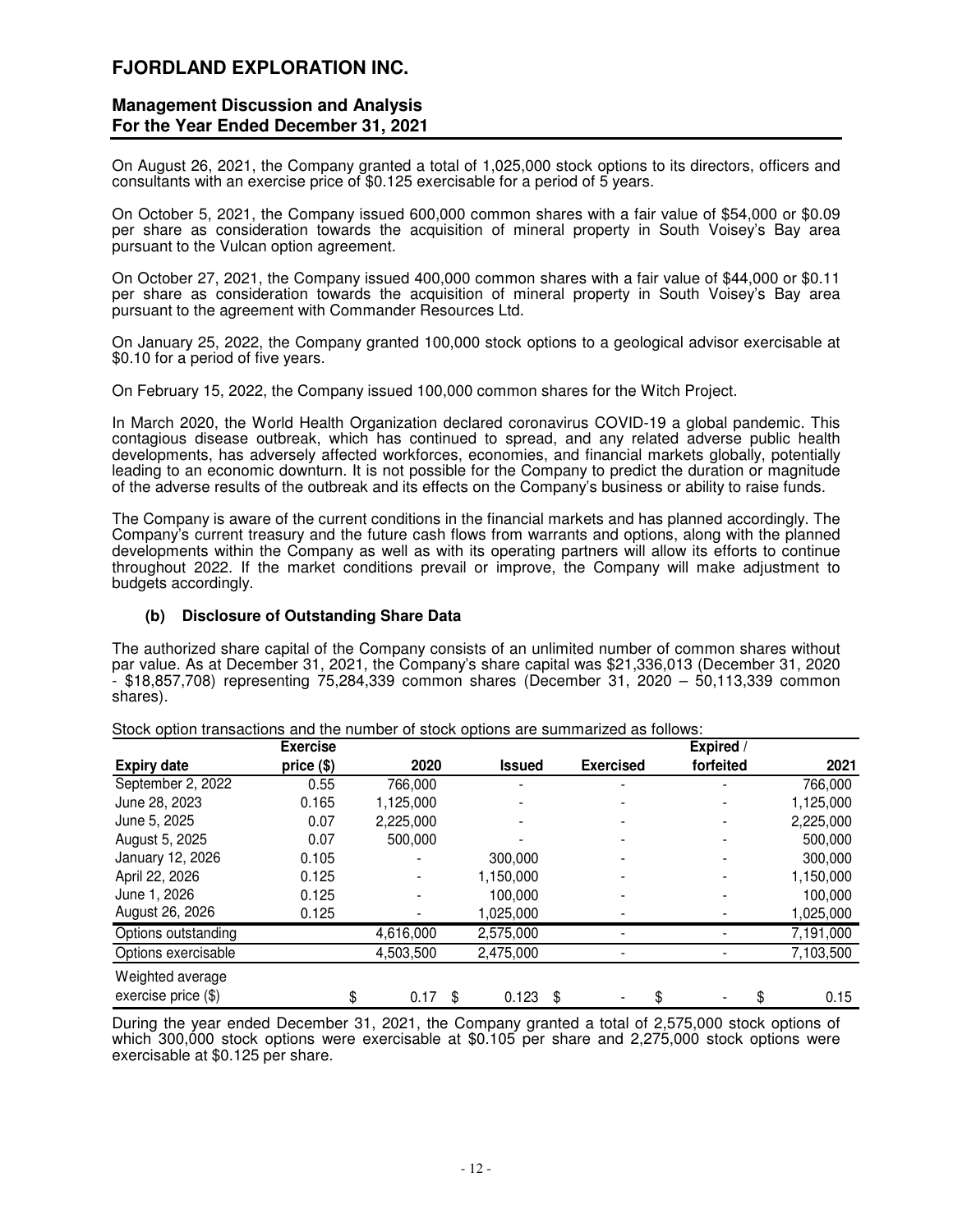### **Management Discussion and Analysis For the Year Ended December 31, 2021**

The continuity of warrants for the year ended December 31, 2021 is as follows:

|                       | <b>Exercise</b> | December 31, |               |                          |                          | December 31, |
|-----------------------|-----------------|--------------|---------------|--------------------------|--------------------------|--------------|
| <b>Expiry date</b>    | $price($)$      | 2020         | <b>Issued</b> | <b>Exercised</b>         | <b>Expired</b>           | 2021         |
| February 12, 2023     | 0.175           |              | 12,585,500    | $\overline{\phantom{0}}$ | $\overline{\phantom{a}}$ | 12,585,500   |
| Warrants outstanding  |                 |              | 12,585,500    | $\overline{\phantom{a}}$ |                          | 12,585,500   |
| Weighted average      |                 |              |               |                          |                          |              |
| exercise price $(\$)$ |                 |              | 0.175         | $\overline{\phantom{a}}$ | $\overline{\phantom{a}}$ | 0.175        |

If the remaining options, warrants, finder's options, including the warrants associated with the finder's options, were exercised, the Company's available cash would increase by \$3,326,013.

As of the date of this MD&A, there were 75,384,339 common shares issued and outstanding and 95,260,839 common shares outstanding on a fully diluted basis.

|                                         | Issued and outstanding |                |  |  |  |  |
|-----------------------------------------|------------------------|----------------|--|--|--|--|
|                                         | December 31, 2021      | March 23, 2022 |  |  |  |  |
| Common shares outstanding               | 75,284,339             | 75,384,339     |  |  |  |  |
| Stock options                           | 7,191,000              | 7,291,000      |  |  |  |  |
| Warrants                                | 12,585,500             | 12,585,500     |  |  |  |  |
| Fully diluted common shares outstanding | 95,060,839             | 95,260,839     |  |  |  |  |

### **(c) Related Party Transactions**

The Company entered into the following transactions with related parties:

### Compensation of key management personnel

Key management personnel consist of the directors and executive officers of the Company. The remuneration, including share-based compensation, of key management person during the years ended December 31, 2021 and 2020 were as follows:

|                          | 2021          | 2020 |         |  |  |
|--------------------------|---------------|------|---------|--|--|
|                          |               |      |         |  |  |
| Administration fees      | \$<br>38,400  | \$   | 38,400  |  |  |
| Accounting fees          | 57,000        |      | 36,000  |  |  |
| Management fees          | 150,000       |      | 62,500  |  |  |
| Share-based compensation | 199,930       |      | 140,635 |  |  |
|                          | \$<br>445,330 | S    | 277,535 |  |  |

During the year ended December 31, 2021, the Company paid rent of \$30,400 (2020 - \$Nil) to a publicly listed company with an officer in common.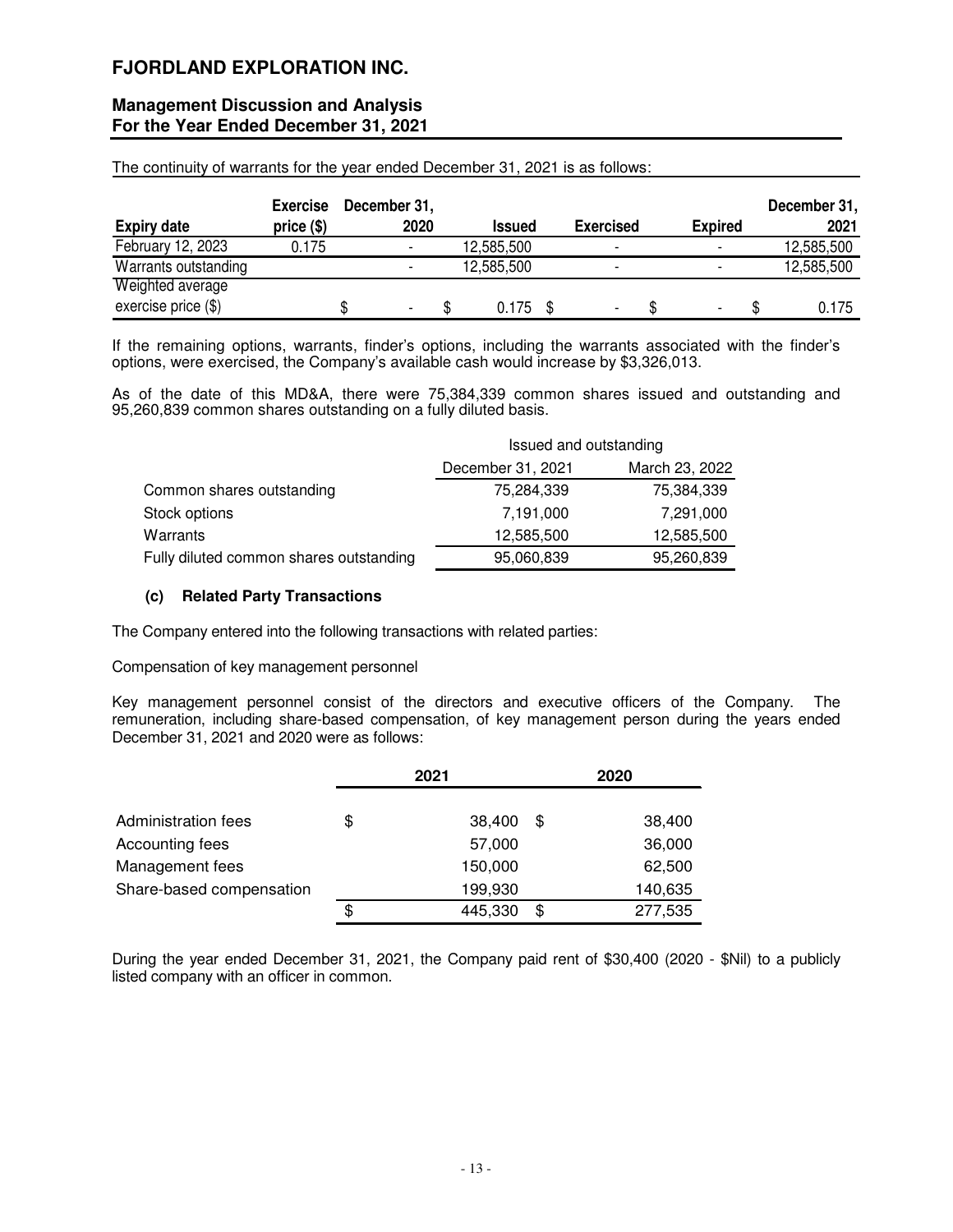### **Management Discussion and Analysis For the Year Ended December 31, 2021**

|                                           |                         | As at        |      | As at       |
|-------------------------------------------|-------------------------|--------------|------|-------------|
|                                           |                         | December 31  |      | December 31 |
| Amounts in accounts payable:              | Services for:           | 2021         |      | 2020        |
| A private company controlled by the       | Management fees and     |              |      |             |
| <b>Chief Executive Officer</b>            | expense reimbursement   | \$<br>35,438 | - \$ |             |
| A private company controlled by the       |                         |              |      |             |
| <b>Chief Financial Officer</b>            | Accounting fees         | 5.250        |      |             |
| A private company controlled by the       | Administration fees and |              |      |             |
| <b>Corporate Secretary</b>                | expense reimbursement   | 3,885        |      |             |
| A publicly listed company with an officer |                         |              |      |             |
| in common                                 | Rent                    | 3,785        |      |             |
| Total                                     |                         | \$<br>48,358 | \$   |             |

### **(d) Off-Balance Sheet Arrangements**

There were no off-balance sheet arrangements during the year ended December 31, 2021.

### **COMMITMENTS, EXPECTED OR UNEXPECTED, OR UNCERTAINTIES**

### **Commitments**

The Company has a remaining commitment of \$28,840 for its office lease expiring on August 31, 2022 payable in full within the next twelve months.

As of the date of this MD&A, other than disclosed in this MD&A, the Company does not have any commitments, expected or unexpected, or uncertainties.

### **Risks and Uncertainties Related to the Company's Business**

Resource exploration is a speculative business and involves a high degree of risk. There is a significant probability that the expenditures made by the Company in exploring its properties will not result in discoveries of commercial quantities of minerals. A high level of ongoing expenditures is required to locate and estimate ore reserves, which are the basis for further development of a property. Capital expenditures to attain commercial production stage are also very substantial. The following sets out the principal risks faced by the Company.

### **(a) Exploration**

The Company is seeking mineral deposits on exploration projects where there are not yet established commercial quantities. There can be no assurance that economic concentrations of minerals will be determined to exist on the Company's property holdings within existing investors' investment horizons or at all. The failure to establish such economic concentrations could have a material adverse outcome on the Company and its securities. The Company's planned programs and budgets for exploration work are subject to revision at any time to take into account results to date. The revision, reduction or curtailment of exploration programs and budgets could have a material adverse outcome on the Company and its securities.

### **(b) Market**

The Company's securities trade on public markets and the trading value thereof is determined by the evaluations, perceptions and sentiments of both individual investors and the investment community taken as a whole. Such evaluations, perceptions and sentiments are subject to change; both in short term time horizons and longer term time horizons. An adverse change in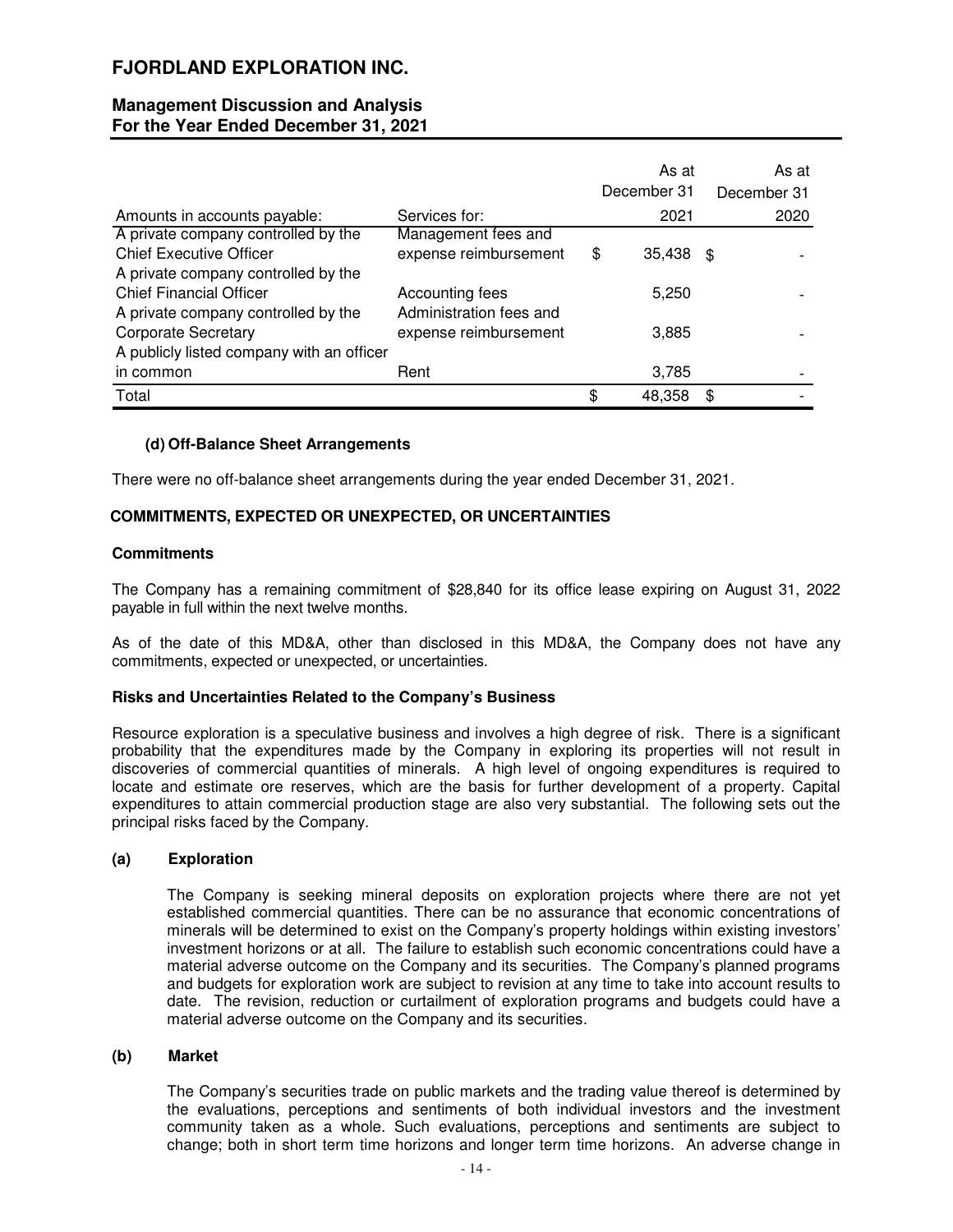### **Management Discussion and Analysis For the Year Ended December 31, 2021**

investor evaluations, perceptions and sentiments could have a material adverse outcome on the Company and its securities.

### **(c) Commodity Price**

The Company's exploration projects are primarily related to exploration for copper, nickel and other base and precious metals in Canada. While these minerals have recently been the subject of significant price increases from levels prevalent earlier in the decade, there can be no assurance that such price levels will continue, or that investors' evaluations, perceptions, beliefs and sentiments will continue to favour these target commodities. An adverse change in these commodities' prices, or in investors' beliefs about trends in those prices, could have a material adverse outcome on the Company and its securities.

### **(d) Title**

Although the Company has exercised the usual due diligence with respect to title to properties in which it has interests, there is no guarantee that title to the properties will not be challenged or impugned. The Company's mineral property interests may be subject to prior unregistered agreements or transfers or land claims, and title may be affected by undetected defects.

### **(e) Financing**

Exploration and development of mineral deposits is an expensive process, and frequently the greater the level of interim stage success the more expensive it can become. The Company has no producing properties and generates no operating revenues; therefore, for the foreseeable future, it will be dependent upon selling equity in the capital markets to provide financing for its continuing substantial exploration budgets. While the Company has been successful in obtaining financing from the capital markets for its projects in recent years, there can be no assurance that the capital markets will remain favourable in the future, and/or that the Company will be able to raise the financing needed to continue its exploration programs on favourable terms, or at all. Restrictions on the Company's ability to finance could have a material adverse outcome on the Company and its securities.

### **(f) Share Price Volatility and Price Fluctuations**

In recent years, the securities markets in Canada have experienced a high level of price and volume volatility, and the market prices of securities of many companies, particularly junior mineral exploration companies like the Company, have experienced wide fluctuations which have not necessarily been related to the operating performance, underlying asset values or prospects of such companies. There can be no assurance that these price fluctuations and volatility will not continue to occur.

### **(g) Key Personnel**

The Company's exploration efforts are dependent to a large degree on the skills and experience of certain of its key personnel. The Company does not maintain "key man" insurance policies on these individuals. Should the availability of these persons' skills and experience be in any way reduced or curtailed, this could have a material adverse outcome on the Company and its securities.

### **(h) Competition**

Significant and increasing competition exists for the limited number of mineral property acquisition opportunities available. As a result of this competition, some of which is with large established mining companies with substantial capabilities and greater financial and technical resources than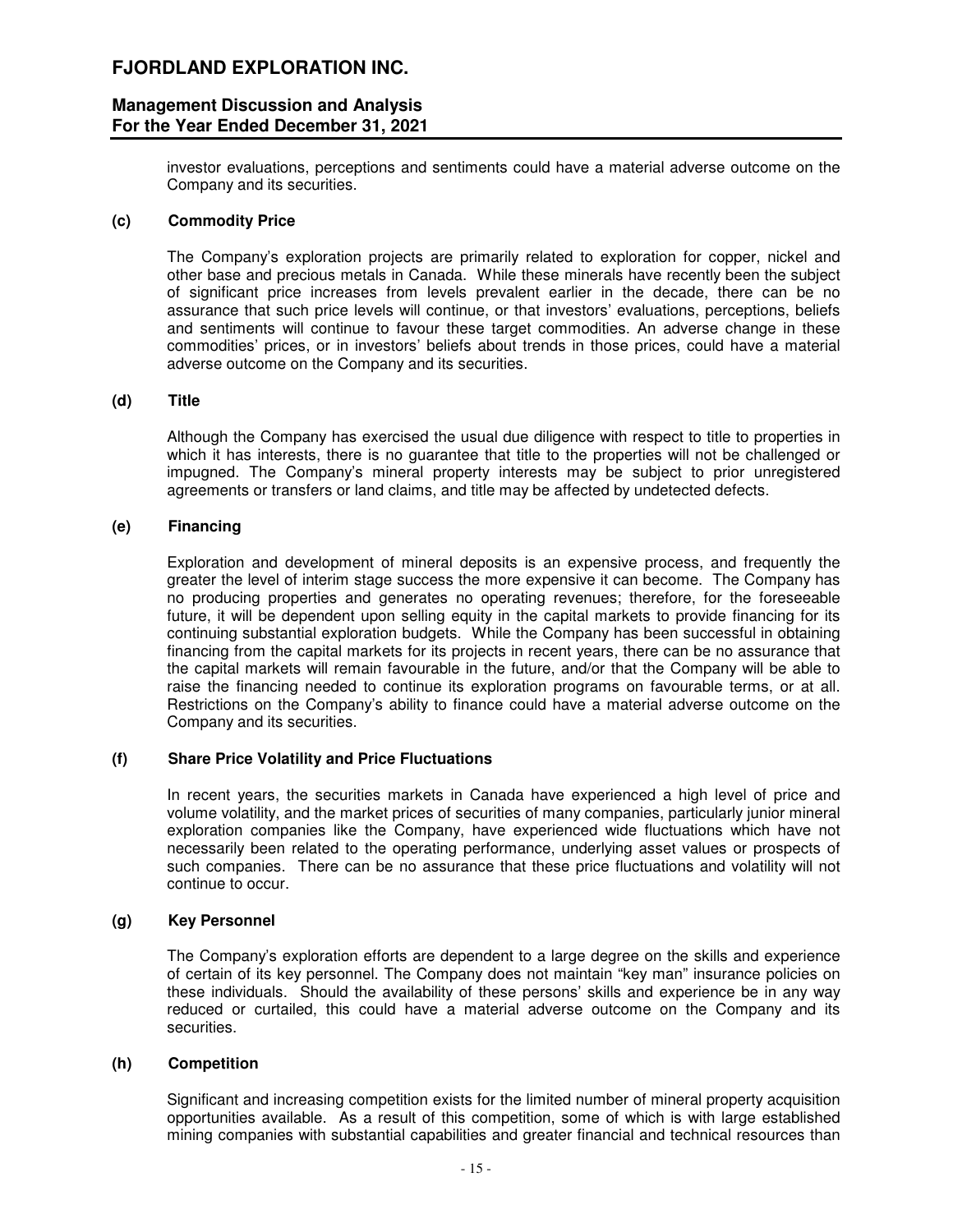### **Management Discussion and Analysis For the Year Ended December 31, 2021**

the Company, the Company may be unable to acquire additional attractive mineral properties on terms it considers acceptable.

### **(i) Realization of Assets**

Exploration and evaluation assets comprise a substantial portion of the Company's assets. Realization of the Company's investment in these assets is dependent upon the establishment of legal ownership, the attainment of successful production from the properties or from the proceeds of their disposal. Resource exploration and development is highly speculative and involves inherent risks. While the rewards if an ore body is discovered can be substantial, few properties that are explored are ultimately developed into producing mines. There can be no assurance that current exploration programs will result in the discovery of economically viable quantities of ore. The amounts shown for acquisition costs and deferred exploration expenditures represent costs incurred to date and do not necessarily reflect present or future values.

### **(j) Environmental and Other Regulatory Requirements**

The current or future operations of the Company, including development activities and commencement of production on its properties, require permits from various governmental authorities and such operations are and will be subject to laws and regulations. There can be no assurance that approvals and permits required to commence production on its properties will be obtained on a timely basis, or at all. Additional permits and studies, which may include environmental impact studies conducted before permits can be obtained, may be necessary prior to operation of the properties in which the Company has interests and there can be no assurance that the Company will be able to obtain or maintain all necessary permits.

### **(k) History of Net Losses; Accumulated Deficit; Lack of Revenue from Operations**

The Company has incurred net losses to date. The Company has not yet had any revenue from the exploration activities on its properties. Even if the Company commences development of certain of its properties, the Company may continue to incur losses. There is no certainty that the Company will produce revenue, operate profitably or provide a return on investment in the future.

### **(l) Uninsurable**

The Company and its subsidiary may become subject to liability for pollution, fire, explosion and other risks against which it cannot insure or against which it may elect not to insure. Such events could result in substantial damage to property and personal injury. The payment of any such liabilities may have a material, adverse effect on the Company's financial position.

### **(m) Legal Proceedings**

As at the date of the Report, there were no legal proceedings against or by the Company.

### **(n) Critical Accounting Estimates**

The most significant accounting estimates for the Company relates to the carrying value of its mineral property exploration and evaluation assets. All deferred mineral property expenditures are reviewed, on a property-by-property basis, to consider whether there are any conditions that may indicate impairment. When the carrying value of a property exceeds its net recoverable amount that may be estimated by quantifiable evidence of an economic geological resource or reserve, joint venture expenditure commitments or the Company's assessment of its ability to sell the property for an amount exceeding the deferred costs, a provision is made for the impairment in value.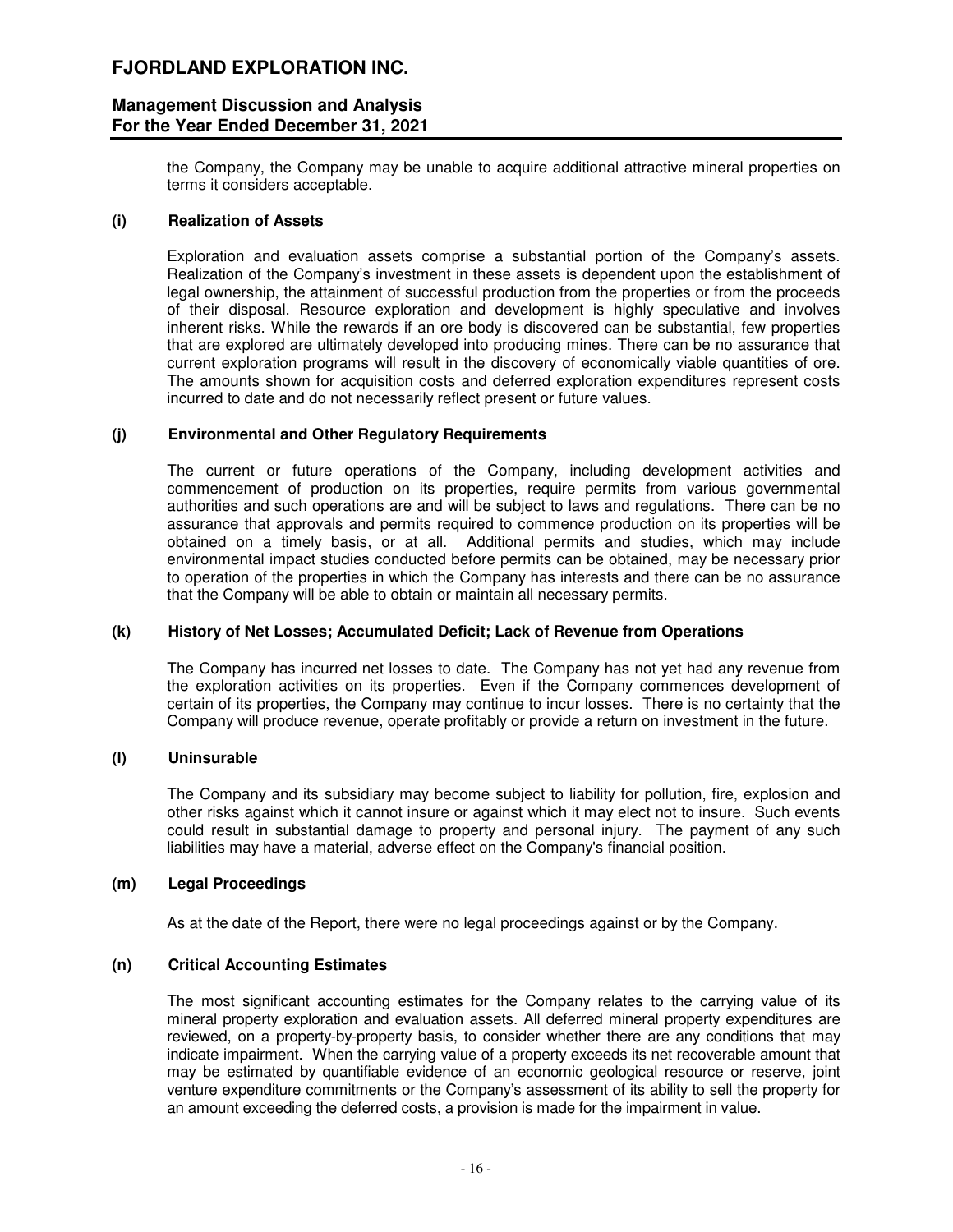### **Management Discussion and Analysis For the Year Ended December 31, 2021**

Management's estimates of exploration, operating, capital and reclamation costs are subject to certain risks and uncertainties which may affect the recoverability of mineral property costs. Although management has made its best estimate of these factors, it is possible that changes could occur in the near term that could adversely affect management's estimate of the net cash flow to be generated from its properties.

Another significant accounting estimate relates to accounting for share-based compensation and derivative instruments. The Company uses the Black-Scholes Option Pricing Model to estimate the fair value of share-based compensation and warrants. Option pricing models require the input of highly subjective assumptions including the expected price volatility. Changes in the subjective input assumptions can materially affect the fair value estimate, and therefore the existing models do not necessarily provide a reliable single measure of the fair value of the Company's stock options granted/vested during the period.

### **(o) Financial Instruments and other Instruments**

The Company's financial assets consist of cash and deposits for reclamation, receivables, accounts payable and accrued liabilities. No amounts are invested other than in chartered bank term deposits. Unless otherwise noted, it is management's opinion that the Company is not exposed to significant interest or credit risks arising from the financial instruments. The carrying value of these financial instruments approximates their fair value due to their short-term maturity or capacity of prompt liquidation.

The Company classifies its financial instruments measured at fair value at one of three levels according to the relative reliability of the inputs used to estimate the fair value:

Level 1 - quoted prices (unadjusted) in active markets for identical assets or liabilities; Level 2 - inputs other than quoted prices included in Level 1 that are observable for the asset or liability, either directly (i.e., as prices) or indirectly (i.e., derived from prices); and Level 3 - inputs for the asset or liability that are not based on observable market data (unobservable inputs).

On initial recognition, a financial asset is classified as and measured at: amortized cost, fair value through profit or loss ("FVTPL"), or fair value through other comprehensive income ("FVOCI"). Financial assets are classified according to their contractual cash flow characteristics and the business models under which they are held

On initial recognition of an equity investment that is not held for trading, an irrevocable election is available to measure the investment at FVOCI whereby changes in the investment's fair value (realized and unrealized) will be recognized permanently in OCI with no reclassification to profit or loss. The election is available on an investment-by-investment basis.

Financial liabilities are designated as either fair value through profit or loss, or amortized cost. All financial liabilities are classified and subsequently measured at amortized cost except for financial liabilities at FVTPL. The classification determines the method by which the financial liabilities are carried on the consolidated statement of financial position subsequent to inception and how changes in value are recorded.

The Company recognizes a loss allowance for expected credit losses on financial assets that are measured at amortized cost. At each reporting date, the loss allowance for the financial asset is measured at an amount equal to the lifetime expected credit losses if the credit risk on the financial asset has increased significantly since initial recognition. If at the reporting date, the financial asset has not increased significantly since initial recognition, the loss allowance is measured for the financial asset at an amount equal to twelve month expected credit losses. For trade receivables the Company applies the simplified approach to providing for expected credit losses, which allows the use of a lifetime expected loss provision. Impairment losses on financial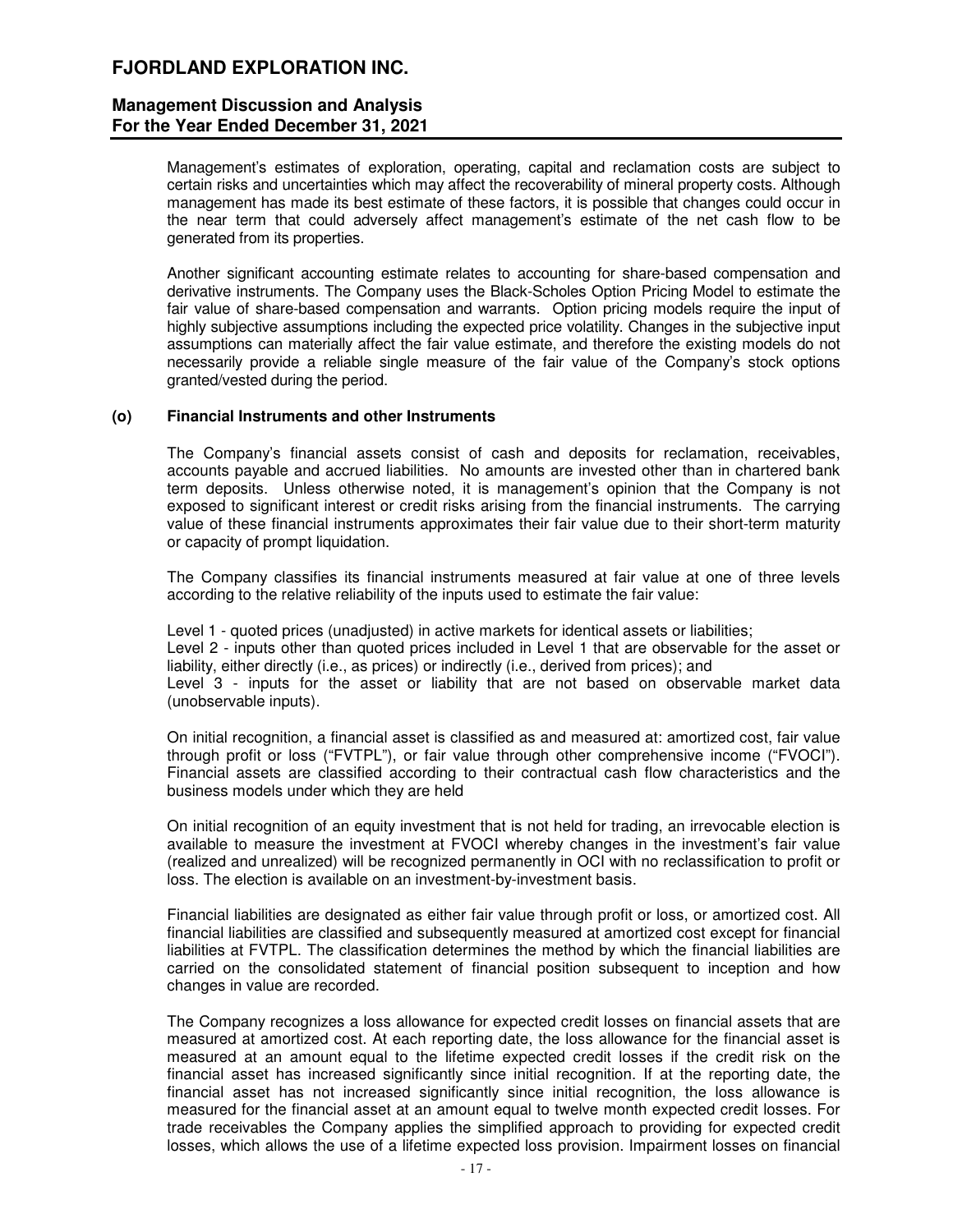### **Management Discussion and Analysis For the Year Ended December 31, 2021**

assets carried at amortized cost are reversed in subsequent periods if the amount of the loss decreases and the decrease can be objectively related to an event occurring after the impairment was recognized.

The effective interest method is a method of calculating the amortized cost of an instrument and of allocating interest income over the relevant period. The effective interest rate is the rate that exactly discounts estimated future cash receipts (including all transaction costs and other premiums or discounts) through the expected life of the debt instrument to the net carrying amount on initial recognition.

The Company has classified and measured its financial instruments as follows:

- Cash is classified as FVTPL
- Receivables are classified as amortized cost
- Deposits are classified as amortized cost
- Accounts payable and accrued liabilities is classified as amortized cost
- Lease liability is classified as amortized cost
- Due to operating partner is classified as amortized cost

### **SUBSEQUENT EVENTS**

On January 25, 2022, the Company granted 100,000 stock options to an advisor with an exercise price of \$0.10 exercisable for a period of 5 years.

On February 8, 2022, the Company announced the acquisition of the Witch Project (see "Mineral Projects – Witch Project, BC" above). On February 15, 2022, the Company issued 100,000 common shares for the Witch Project.

#### **Management Responsibility**

Management is responsible for the preparation and integrity of the financial statements, including the maintenance of appropriate information systems, procedures and internal controls. Management is also responsible for ensuring that information disclosed externally, including the financial statements and this Management Discussion and Analysis, is complete and reliable.

### **QUALIFIED PERSON**

Robert Cameron is a qualified person as defined by NI 43-101 and reviewed the preparation of the scientific and technical information in this MD&A disclosure. Further information and results of exploration programs can be found on www.sedar.com and the Company's website. www.fjordlandex.com.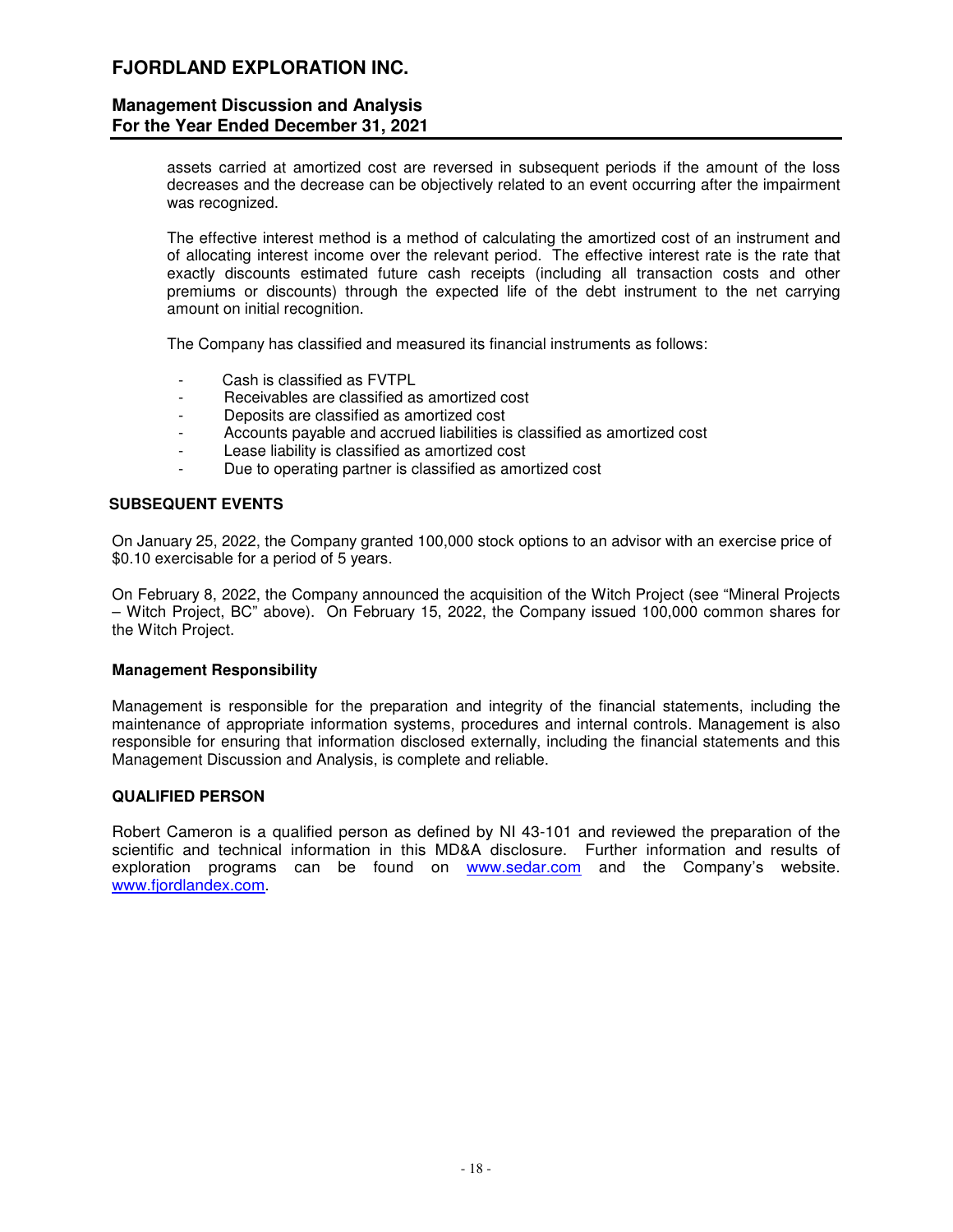### **Management Discussion and Analysis For the Year Ended December 31, 2021**

### **Cautionary Statements**

This document contains "forward-looking statements" within the meaning of applicable Canadian securities regulations. All statements other than statements of historical fact herein, including, without limitation, statements regarding exploration results and plans, and our other future plans and objectives, are forward-looking statements that involve various risks and uncertainties. Such forward-looking statements include, without limitation, our estimates of exploration investment, the scope of our exploration programs, and our expectations of ongoing administrative costs. There can be no assurance that such statements will prove to be accurate, and future events and actual results could differ materially from those anticipated in such statements. Important factors that could cause actual results to differ materially from our expectations are disclosed in the Company's documents filed from time to time via SEDAR with the Canadian regulatory agencies to whose policies we are bound. Forward-looking statements are based on the estimates and opinions of management on the date the statements are made, and we do not undertake any obligation to update forward-looking statements should conditions or our estimates or opinions change, except as required by law. Forward-looking statements are subject to risks, uncertainties and other factors, including risks associated with mineral exploration, price volatility in the mineral commodities we seek, and operational and political risks. Readers are cautioned not to place undue reliance on forward-looking statements.